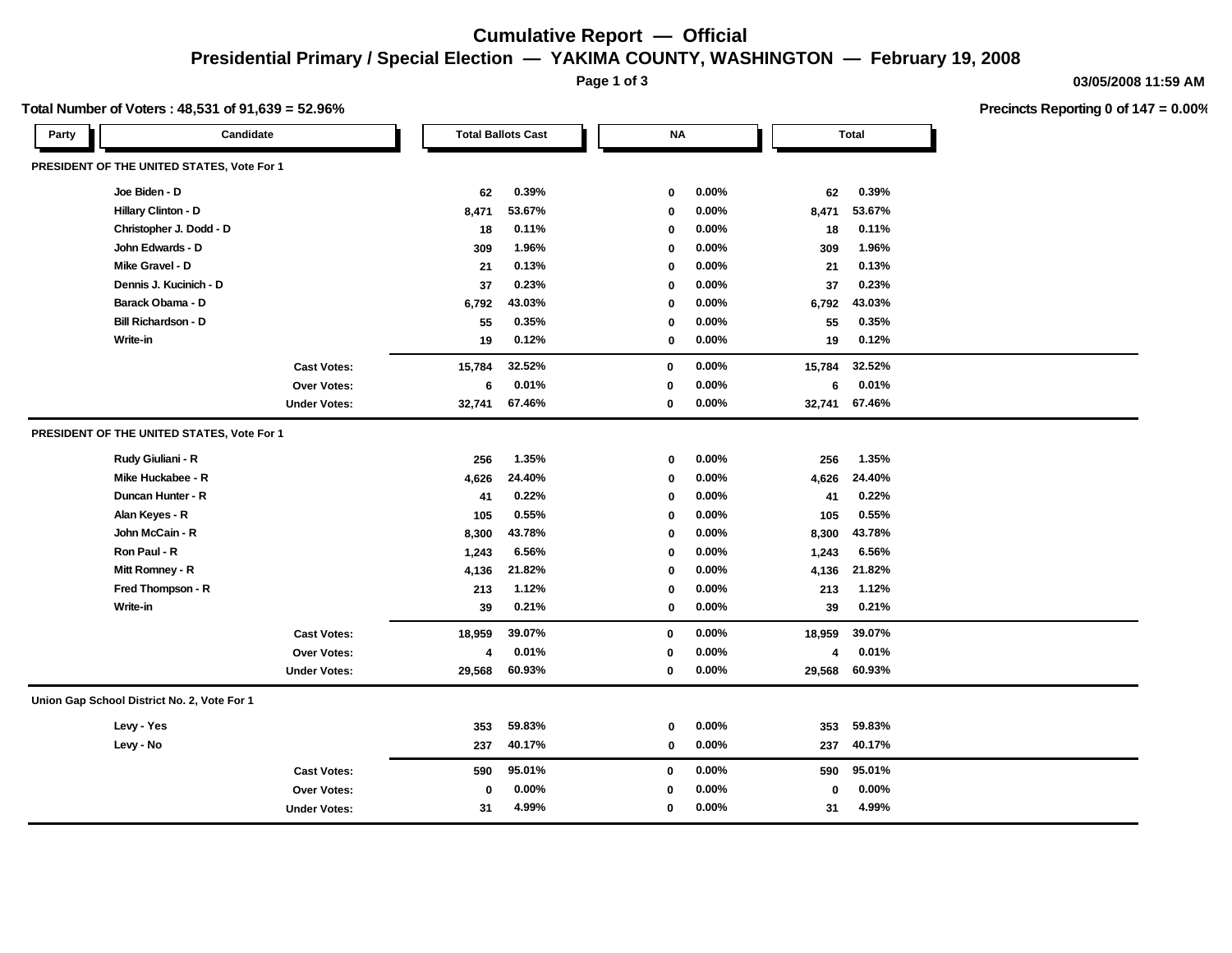## **Cumulative Report — Official Presidential Primary / Special Election — YAKIMA COUNTY, WASHINGTON — February 19, 2008**

**Page 2 of 3**

**03/05/2008 11:59 AM**

|       | Total Number of Voters: 48,531 of 91,639 = 52.96% |                     |             |                           |             |          |        |              | Precincts Reporting 0 of 147 = 0.00% |
|-------|---------------------------------------------------|---------------------|-------------|---------------------------|-------------|----------|--------|--------------|--------------------------------------|
| Party |                                                   | Candidate           |             | <b>Total Ballots Cast</b> | <b>NA</b>   |          |        | <b>Total</b> |                                      |
|       | Naches Valley School District No. JT3, Vote For 1 |                     |             |                           |             |          |        |              |                                      |
|       | Levy - Yes                                        |                     | 1,814       | 66.25%                    | 0           | $0.00\%$ |        | 1,814 66.25% |                                      |
|       | Levy - No                                         |                     | 924         | 33.75%                    | $\mathbf 0$ | $0.00\%$ | 924    | 33.75%       |                                      |
|       |                                                   | <b>Cast Votes:</b>  | 2,738       | 97.51%                    | 0           | $0.00\%$ | 2,738  | 97.51%       |                                      |
|       |                                                   | <b>Over Votes:</b>  | 0           | $0.00\%$                  | 0           | $0.00\%$ | 0      | $0.00\%$     |                                      |
|       |                                                   | <b>Under Votes:</b> | 70          | 2.49%                     | 0           | $0.00\%$ | 70     | 2.49%        |                                      |
|       | Yakima School District No. 7, Vote For 1          |                     |             |                           |             |          |        |              |                                      |
|       | Levy - Yes                                        |                     | 8,132       | 60.56%                    | $\mathbf 0$ | $0.00\%$ |        | 8,132 60.56% |                                      |
|       | Levy - No                                         |                     | 5,295       | 39.44%                    | 0           | $0.00\%$ |        | 5,295 39.44% |                                      |
|       |                                                   | <b>Cast Votes:</b>  | 13,427      | 96.14%                    | 0           | $0.00\%$ | 13,427 | 96.14%       |                                      |
|       |                                                   | Over Votes:         | 3           | 0.02%                     | $\mathbf 0$ | $0.00\%$ | 3      | 0.02%        |                                      |
|       |                                                   | <b>Under Votes:</b> | 536         | 3.84%                     | $\mathbf 0$ | $0.00\%$ | 536    | 3.84%        |                                      |
|       | Wahluke School District No. 73, Vote For 1        |                     |             |                           |             |          |        |              |                                      |
|       | Yes                                               |                     | 0           | $0.00\%$                  | 0           | $0.00\%$ | 0      | $0.00\%$     |                                      |
|       | No                                                |                     | 0           | $0.00\%$                  | 0           | $0.00\%$ | 0      | $0.00\%$     |                                      |
|       |                                                   | <b>Cast Votes:</b>  | 0           | 0.00%                     | 0           | $0.00\%$ | 0      | $0.00\%$     |                                      |
|       |                                                   | Over Votes:         | $\mathbf 0$ | $0.00\%$                  | $\mathbf 0$ | 0.00%    | 0      | $0.00\%$     |                                      |
|       |                                                   | <b>Under Votes:</b> | 0           | $0.00\%$                  | 0           | $0.00\%$ | 0      | $0.00\%$     |                                      |
|       | Selah School District No. 119, Vote For 1         |                     |             |                           |             |          |        |              |                                      |
|       | Levy - Yes                                        |                     | 3,330       | 61.77%                    | 0           | $0.00\%$ | 3,330  | 61.77%       |                                      |
|       | Levy - No                                         |                     | 2,061       | 38.23%                    | 0           | $0.00\%$ | 2,061  | 38.23%       |                                      |
|       |                                                   | <b>Cast Votes:</b>  | 5,391       | 98.13%                    | $\mathbf 0$ | $0.00\%$ | 5,391  | 98.13%       |                                      |
|       |                                                   | Over Votes:         | 0           | $0.00\%$                  | 0           | $0.00\%$ | 0      | $0.00\%$     |                                      |
|       |                                                   | <b>Under Votes:</b> | 103         | 1.87%                     | 0           | $0.00\%$ | 103    | 1.87%        |                                      |
|       | Mabton School District No. 120, Vote For 1        |                     |             |                           |             |          |        |              |                                      |
|       | Levy - Yes                                        |                     | 306         | 73.73%                    | 0           | $0.00\%$ | 306    | 73.73%       |                                      |
|       | Levy - No                                         |                     | 109         | 26.27%                    | 0           | $0.00\%$ | 109    | 26.27%       |                                      |
|       |                                                   | <b>Cast Votes:</b>  | 415         | 96.51%                    | 0           | $0.00\%$ |        | 415 96.51%   |                                      |
|       |                                                   | Over Votes:         | $\bf{0}$    | $0.00\%$                  | $\mathbf 0$ | $0.00\%$ | 0      | $0.00\%$     |                                      |
|       |                                                   | <b>Under Votes:</b> | 15          | 3.49%                     | 0           | $0.00\%$ | 15     | 3.49%        |                                      |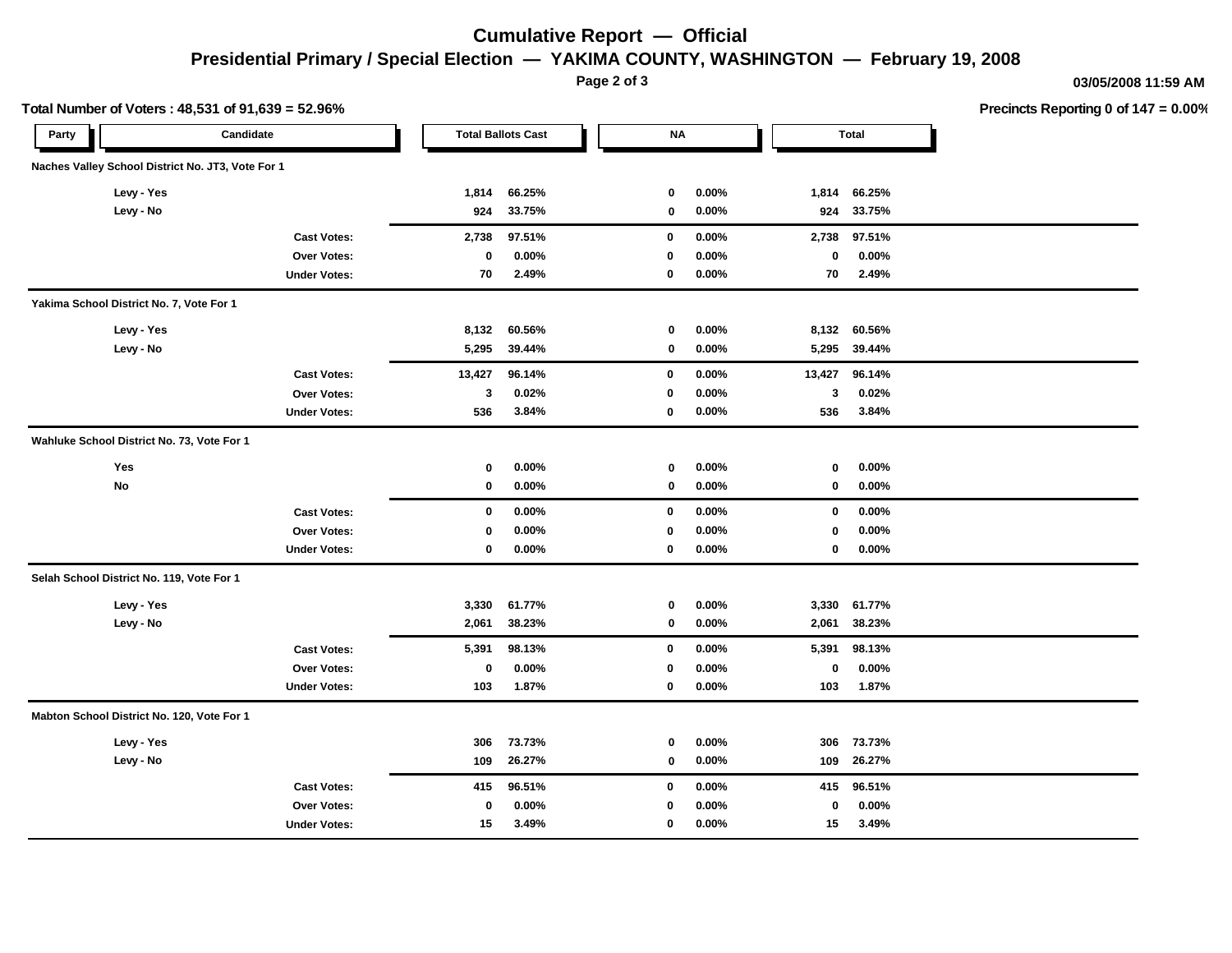## **Cumulative Report — Official Presidential Primary / Special Election — YAKIMA COUNTY, WASHINGTON — February 19, 2008**

**Page 3 of 3**

**03/05/2008 11:59 AM**

|       | Total Number of Voters: 48,531 of 91,639 = 52.96% |                     |              |                           |             |          |             |              | Precincts Reporting 0 of 147 = 0.00% |
|-------|---------------------------------------------------|---------------------|--------------|---------------------------|-------------|----------|-------------|--------------|--------------------------------------|
| Party |                                                   | Candidate           |              | <b>Total Ballots Cast</b> | $\sf NA$    |          |             | <b>Total</b> |                                      |
|       | Sunnyside School District No. 201, Vote For 1     |                     |              |                           |             |          |             |              |                                      |
|       | Levy - Yes                                        |                     | 2,181        | 69.26%                    | $\mathbf 0$ | 0.00%    | 2,181       | 69.26%       |                                      |
|       | Levy - No                                         |                     | 968          | 30.74%                    | 0           | $0.00\%$ | 968         | 30.74%       |                                      |
|       |                                                   | <b>Cast Votes:</b>  | 3,149        | 96.12%                    | $\mathbf 0$ | $0.00\%$ | 3,149       | 96.12%       |                                      |
|       |                                                   | <b>Over Votes:</b>  | $\mathbf{1}$ | 0.03%                     | 0           | $0.00\%$ | $\mathbf 1$ | 0.03%        |                                      |
|       |                                                   | <b>Under Votes:</b> | 126          | 3.85%                     | 0           | $0.00\%$ | 126         | 3.85%        |                                      |
|       | Highland School District No. 203, Vote For 1      |                     |              |                           |             |          |             |              |                                      |
|       | Levy - Yes                                        |                     | 752          | 56.75%                    | $\mathbf 0$ | $0.00\%$ | 752         | 56.75%       |                                      |
|       | Levy - No                                         |                     | 573          | 43.25%                    | $\mathbf 0$ | $0.00\%$ | 573         | 43.25%       |                                      |
|       |                                                   | <b>Cast Votes:</b>  | 1,325        | 97.79%                    | 0           | 0.00%    | 1,325       | 97.79%       |                                      |
|       |                                                   | Over Votes:         | $\mathbf 0$  | 0.00%                     | $\mathbf 0$ | $0.00\%$ | 0           | $0.00\%$     |                                      |
|       |                                                   | <b>Under Votes:</b> | 30           | 2.21%                     | 0           | $0.00\%$ | 30          | 2.21%        |                                      |
|       | Granger School District No. 204, Vote For 1       |                     |              |                           |             |          |             |              |                                      |
|       | Levy - Yes                                        |                     | 479          | 59.21%                    | $\mathbf 0$ | $0.00\%$ | 479         | 59.21%       |                                      |
|       | Levy - No                                         |                     | 330          | 40.79%                    | 0           | $0.00\%$ | 330         | 40.79%       |                                      |
|       |                                                   | <b>Cast Votes:</b>  | 809          | 97.12%                    | 0           | $0.00\%$ | 809         | 97.12%       |                                      |
|       |                                                   | Over Votes:         | 0            | $0.00\%$                  | $\mathbf 0$ | $0.00\%$ | 0           | $0.00\%$     |                                      |
|       |                                                   | <b>Under Votes:</b> | 24           | 2.88%                     | $\mathbf 0$ | $0.00\%$ | 24          | 2.88%        |                                      |
|       | West Valley School District No. 208, Vote For 1   |                     |              |                           |             |          |             |              |                                      |
|       | Levy - Yes                                        |                     | 5,197        | 56.86%                    | 0           | $0.00\%$ | 5,197       | 56.86%       |                                      |
|       | Levy - No                                         |                     | 3,943        | 43.14%                    | 0           | 0.00%    |             | 3,943 43.14% |                                      |
|       |                                                   | <b>Cast Votes:</b>  | 9,140        | 97.72%                    | 0           | 0.00%    | 9,140       | 97.72%       |                                      |
|       |                                                   | Over Votes:         | 0            | $0.00\%$                  | 0           | $0.00\%$ | 0           | $0.00\%$     |                                      |
|       |                                                   | <b>Under Votes:</b> | 213          | 2.28%                     | $\mathbf 0$ | $0.00\%$ | 213         | 2.28%        |                                      |
|       | Zillah School District No. 205, Vote For 1        |                     |              |                           |             |          |             |              |                                      |
|       | Levy - Yes                                        |                     | 843          | 64.06%                    | 0           | $0.00\%$ | 843         | 64.06%       |                                      |
|       | Levy - No                                         |                     | 473          | 35.94%                    | 0           | $0.00\%$ |             | 473 35.94%   |                                      |
|       |                                                   | <b>Cast Votes:</b>  | 1,316        | 97.70%                    | $\mathbf 0$ | $0.00\%$ | 1,316       | 97.70%       |                                      |
|       |                                                   | Over Votes:         | $\mathbf 0$  | $0.00\%$                  | 0           | $0.00\%$ | 0           | $0.00\%$     |                                      |
|       |                                                   | <b>Under Votes:</b> | 31           | 2.30%                     | 0           | $0.00\%$ | 31          | 2.30%        |                                      |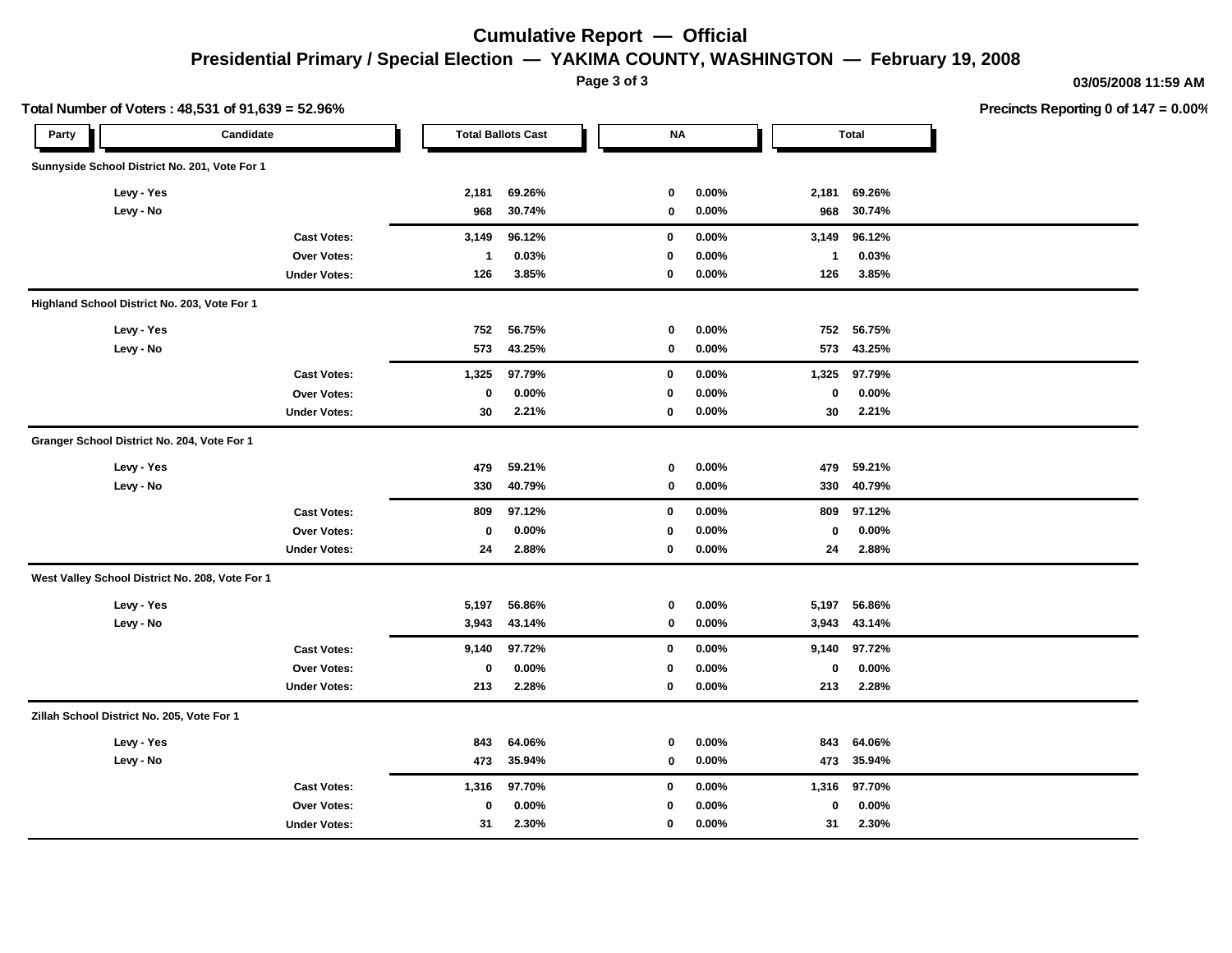# **Presidential Primary / Special Election — YAKIMA COUNTY, WASHINGTON — February 19, 2008**

#### **Page 1 of 27 03/05/2008 12:00 PM**

Total Number of Voters : 48,531 of 91,639 = 52.96% Precincts Reporting 0 of 147 = 0.00%

| <b>Precinct</b> | <b>By Mail</b><br><b>Ballots</b><br>Cast | <b>Total</b><br><b>Ballots</b><br>Cast | Registered<br><b>Voters</b> | Percent<br><b>Turnout</b> | $\mathsf{d}$<br>$\blacksquare$<br>Biden<br>ತಿಂ | $\mathbf \Omega$<br>$\mathbf{u}$<br>Clinton<br>Hillary | →<br>Christopher<br>Dodd - D  | $\mathbf{I}$<br>John Edwards<br>$\mathbf \Omega$ | $\Omega$<br>$\blacksquare$<br>Gravel<br>Mike | $\Omega$<br>ぅ<br>$\mathbf{r}$<br>Kucinich<br><b>Dennis</b> | Obama<br>$\Omega$<br><b>Barack</b> | п.<br>Richardson<br>$\Omega$  | Write-in                   | Con tinued |
|-----------------|------------------------------------------|----------------------------------------|-----------------------------|---------------------------|------------------------------------------------|--------------------------------------------------------|-------------------------------|--------------------------------------------------|----------------------------------------------|------------------------------------------------------------|------------------------------------|-------------------------------|----------------------------|------------|
|                 |                                          |                                        |                             |                           |                                                |                                                        |                               |                                                  |                                              |                                                            |                                    |                               |                            |            |
| 0001            | 10<br>312                                | 10<br>312                              | 13<br>669                   | 76.92%<br>46.64%          | $\mathsf{O}\xspace$<br>$\mathbf 0$             | $\overline{4}$<br>76                                   | $\mathbf 0$<br>$\mathbf 0$    | $\mathbf 0$<br>$\overline{4}$                    | $\mathbf 0$<br>$\mathbf 0$                   | $\mathbf 0$<br>$\overline{1}$                              | $\overline{4}$<br>70               | $\mathbf 0$<br>$\mathbf 0$    | $\mathbf 0$<br>$\Omega$    |            |
| 0101<br>0104    | 256                                      | 256                                    | 596                         | 42.95%                    | $\mathbf 0$                                    | 80                                                     | $\overline{1}$                | 5                                                | $\mathbf 0$                                  | $\mathbf 0$                                                | 37                                 | $\mathbf 0$                   | $\mathbf 0$                |            |
| 0110            | 667                                      | 667                                    | 1237                        | 53.92%                    | $\mathbf{1}$                                   | 98                                                     | $\mathbf 0$                   | $\overline{2}$                                   | $\overline{2}$                               | $\overline{1}$                                             | 141                                | 3                             | $\mathbf 0$                |            |
| 0111            | 530                                      | 530                                    | 1139                        | 46.53%                    | $\mathbf{1}$                                   | 124                                                    | $\mathbf 0$                   | $\overline{7}$                                   | $\overline{2}$                               | $\overline{1}$                                             | 99                                 | $\mathbf 0$                   | $\mathbf 0$                |            |
|                 |                                          |                                        |                             |                           |                                                |                                                        |                               |                                                  |                                              |                                                            |                                    |                               |                            |            |
| 0116            | 91                                       | 91                                     | 160                         | 56.88%                    | $\mathbf 0$                                    | 28                                                     | $\mathbf{1}$                  | $\mathbf 0$                                      | $\mathbf 0$                                  | $\mathbf 0$                                                | 14                                 | $\mathbf 0$                   | $\mathbf 0$                |            |
| 0118            | 160                                      | 160                                    | 299                         | 53.51%                    | $\mathbf 0$                                    | 40                                                     | $\mathbf 0$                   | $\mathbf{1}$                                     | $\mathbf 0$                                  | $\mathbf 0$                                                | 22                                 | $\mathbf 0$                   | $\Omega$                   |            |
| 0120            | 345                                      | 345                                    | 823                         | 41.92%                    | $\overline{2}$                                 | 93                                                     | $\mathbf 0$                   | $\overline{2}$<br>$\mathbf{1}$                   | $\mathbf 0$                                  | $\mathbf 0$                                                | 68                                 | $\overline{1}$                | $\mathbf 0$<br>$\Omega$    |            |
| 0126            | 370<br>364                               | 370<br>364                             | 868<br>736                  | 42.63%                    | $\mathsf{O}\xspace$<br>$\mathsf 0$             | 114<br>105                                             | $\overline{2}$<br>$\mathbf 0$ | $\overline{a}$                                   | $\mathbf 0$<br>$\mathbf 0$                   | $\Omega$<br>$\mathbf 0$                                    | 64<br>53                           | $\mathbf 0$<br>$\overline{2}$ | $\Omega$                   |            |
| 0127            |                                          |                                        |                             | 49.46%                    |                                                |                                                        |                               |                                                  |                                              |                                                            |                                    |                               |                            |            |
| 0129            | 416                                      | 416                                    | 903                         | 46.07%                    | $\mathbf 0$                                    | 93                                                     | $\mathbf 0$                   | $\overline{a}$                                   | $\mathbf 0$                                  | $\mathbf 0$                                                | 76                                 | $\mathbf 0$                   | $\mathbf 0$                |            |
| 0131            | 732                                      | 732                                    | 1333                        | 54.91%                    | $\mathbf{1}$                                   | 130                                                    | $\mathbf 0$                   | $\overline{4}$                                   | $\overline{1}$                               | 3                                                          | 131                                | $\mathbf 0$                   | $\mathbf 0$                |            |
| 0133            | 771                                      | 771                                    | 1400                        | 55.07%                    | $\mathbf{1}$                                   | 128                                                    | -1<br>$\mathbf 0$             | $\overline{4}$                                   | $\mathbf{3}$                                 | 3<br>$\overline{4}$                                        | 134                                | $\mathbf 0$<br>$\mathbf 0$    | $\overline{2}$<br>$\Omega$ |            |
| 0134            | 890<br>1339                              | 890<br>1339                            | 1443<br>2251                | 61.68%<br>59.48%          | $\overline{2}$<br>$\mathbf{1}$                 | 123<br>242                                             | 2                             | 13<br>10                                         | $\mathbf 0$<br>$\overline{1}$                | $\overline{1}$                                             | 145<br>220                         | $\overline{4}$                | $\overline{1}$             |            |
| 0138            |                                          |                                        |                             |                           |                                                |                                                        |                               |                                                  |                                              |                                                            |                                    |                               |                            |            |
| 0142            | 722                                      | 722                                    | 1430                        | 50.49%                    | 2                                              | 179                                                    | $\mathbf 0$                   | 8                                                | $\mathbf 0$                                  | $\mathbf 0$                                                | 84                                 | $\mathbf 0$                   | $\overline{1}$             |            |
| 0154            | 852                                      | 852                                    | 1581                        | 53.89%                    | $\mathbf 0$                                    | 142                                                    | 0                             | 5                                                | $\mathbf 0$                                  | $\mathbf 0$                                                | 138                                | $\mathbf 0$                   | $\mathbf 0$                |            |
| 0155            | 685                                      | 685                                    | 1189                        | 57.61%                    | $\mathbf 0$                                    | 119                                                    | $\Omega$                      | 11                                               | $\mathbf 0$                                  | $\overline{4}$                                             | 87                                 | $\overline{1}$                | $\mathbf 0$                |            |
| 0156            | 428                                      | 428                                    | 953                         | 44.91%                    | $\overline{2}$                                 | 90                                                     | 0                             | 13                                               | $\mathbf 0$                                  | $\mathbf 0$                                                | 47                                 | $\mathbf 0$                   | $\mathbf 0$                |            |
| 0162            | 328                                      | 328                                    | 616                         | 53.25%                    | 2                                              | 57                                                     | $\mathbf 0$                   | $\overline{4}$                                   | $\mathbf 0$                                  | $\mathbf 0$                                                | 44                                 | $\mathbf 0$                   | $\overline{0}$             |            |
| 0163            | 895                                      | 895                                    | 1349                        | 66.35%                    | $\mathbf{3}$                                   | 110                                                    | $\mathbf 0$                   | $\overline{4}$                                   | $\mathbf 0$                                  | $\mathbf 0$                                                | 147                                | 5                             | $\mathbf{1}$               |            |
| 0165            | 15                                       | 15                                     | 19                          | 78.95%                    | $\mathsf 0$                                    | $\,6\,$                                                | $\mathbf 0$                   | $\Omega$                                         | $\mathbf 0$                                  | $\Omega$                                                   | $\overline{1}$                     | $\mathbf 0$                   | $\Omega$                   |            |
| 0169            | 1127                                     | 1127                                   | 1751                        | 64.36%                    | $\overline{1}$                                 | 151                                                    | $\Omega$                      | 5                                                | $\mathbf 0$                                  | $\overline{1}$                                             | 162                                | 5                             | -1                         |            |
| 0170            | 990                                      | 990                                    | 1634                        | 60.59%                    | $\mathbf{1}$                                   | 181                                                    | $\Omega$                      | 6                                                | $\mathbf 0$                                  | $\mathbf 0$                                                | 148                                | $\overline{1}$                | $\overline{1}$             |            |
| 0179            | 1013                                     | 1013                                   | 1767                        | 57.33%                    | $\mathbf 0$                                    | 154                                                    | $\mathbf 0$                   | 5                                                | $\mathbf 0$                                  | $\overline{2}$                                             | 141                                | $\overline{2}$                | $\mathbf 0$                |            |
| 0181            | 714                                      | 714                                    | 1171                        | 60.97%                    | $\mathbf 0$                                    | 83                                                     | $\mathbf 0$                   | 5                                                | $\mathbf 0$                                  | $\mathbf 0$                                                | 90                                 | $\overline{1}$                | $\mathbf 0$                |            |
| 0182            | 987                                      | 987                                    | 1674                        | 58.96%                    | $\mathbf{1}$                                   | 154                                                    | $\mathbf 0$                   | 6                                                | $\overline{1}$                               | $\mathbf 0$                                                | 134                                | $\mathbf 0$                   | $\Omega$                   |            |
| 0183            | 468                                      | 468                                    | 741                         | 63.16%                    | $\mathbf 0$                                    | 41                                                     | $\mathbf 0$                   | $\overline{1}$                                   | $\mathbf 0$                                  | $\mathbf 0$                                                | 74                                 | $\mathbf 0$                   | $\mathbf 0$                |            |
| 0184            | 406                                      | 406                                    | 770                         | 52.73%                    | $\mathsf{O}\xspace$                            | 107                                                    | $\mathbf 0$                   | $\mathbf 0$                                      | $\mathbf 0$                                  | $\mathbf 0$                                                | 40                                 | $\mathbf 0$                   | $\mathbf 0$                |            |
| 0185            | 408                                      | 408                                    | 764                         | 53.40%                    | 2                                              | 49                                                     | $\mathbf 0$                   | $\mathbf{1}$                                     | $\mathbf 0$                                  | $\mathbf 0$                                                | 61                                 | $\mathbf 0$                   | $\mathbf 0$                |            |
| 0186            | 599                                      | 599                                    | 1075                        | 55.72%                    | $\mathbf 0$                                    | 106                                                    | $\mathbf{1}$                  | $\mathbf 0$                                      | $\mathbf 0$                                  | $\mathbf 0$                                                | 75                                 | $\overline{2}$                | $\Omega$                   |            |
| 0187            | 541                                      | 541                                    | 857                         | 63.13%                    | $\mathbf 0$                                    | 66                                                     | $\mathbf 0$                   | $\boldsymbol{0}$                                 | $\mathbf 0$                                  | $\Omega$                                                   | 83                                 | $\mathbf 0$                   | $\Omega$                   |            |
| 0188            | 337                                      | 337                                    | 558                         | 60.39%                    | $\mathbf 0$                                    | 43                                                     | $\Omega$                      | $\overline{2}$                                   | $\mathbf 0$                                  | $\mathbf 0$                                                | 38                                 | $\overline{1}$                | $\mathbf 0$                |            |
| 0301            | 99                                       | 99                                     | 220                         | 45.00%                    | $\mathbf 0$                                    | 29                                                     | $\mathbf 0$                   | $\overline{a}$                                   | $\mathbf 0$                                  | $\mathbf 0$                                                | 16                                 | $\mathbf 0$                   | $\mathbf 0$                |            |
| 0302            | 267                                      | 267                                    | 670                         | 39.85%                    | $\mathbf 0$                                    | 62                                                     | $\mathbf 0$                   | $\overline{a}$                                   | $\mathbf 0$                                  | $\mathbf 0$                                                | 52                                 | $\mathbf 0$                   | $\mathbf 0$                |            |
| 0303            | 269                                      | 269                                    | 689                         | 39.04%                    | $\mathbf 0$                                    | 67                                                     | $\mathbf 0$                   | 3                                                | $\mathbf 0$                                  | $\mathbf 0$                                                | 43                                 | $\mathbf 0$                   | $\overline{2}$             |            |
| 0304            | 92                                       | 92                                     | 183                         | 50.27%                    | $\mathbf 0$                                    | 13                                                     | $\mathbf 0$                   | $\mathbf 0$                                      | $\mathbf 0$                                  | $\mathbf 0$                                                | 15                                 | $\overline{1}$                | $\mathbf 0$                |            |
| 0305            | 13                                       | 13                                     | 24                          | 54.17%                    | $\mathbf 0$                                    | 3                                                      | $\Omega$                      | $\Omega$                                         | $\Omega$                                     | $\Omega$                                                   | $\overline{4}$                     | $\mathbf 0$                   | $\Omega$                   |            |
| 0306            | 355                                      | 355                                    | 711                         | 49.93%                    | $\mathbf 0$                                    | 86                                                     |                               | $\overline{2}$                                   | $\mathbf 0$                                  | $\mathbf 0$                                                | 36                                 | $\mathbf 0$                   | $\mathbf 0$                |            |
| 0307            | 5                                        | 5                                      | 16                          | 31.25%                    | $\Omega$                                       | $\overline{1}$                                         | $\Omega$                      | $\Omega$                                         | $\Omega$                                     | $\Omega$                                                   | $\mathbf 0$                        | $\mathbf 0$                   | $\Omega$                   |            |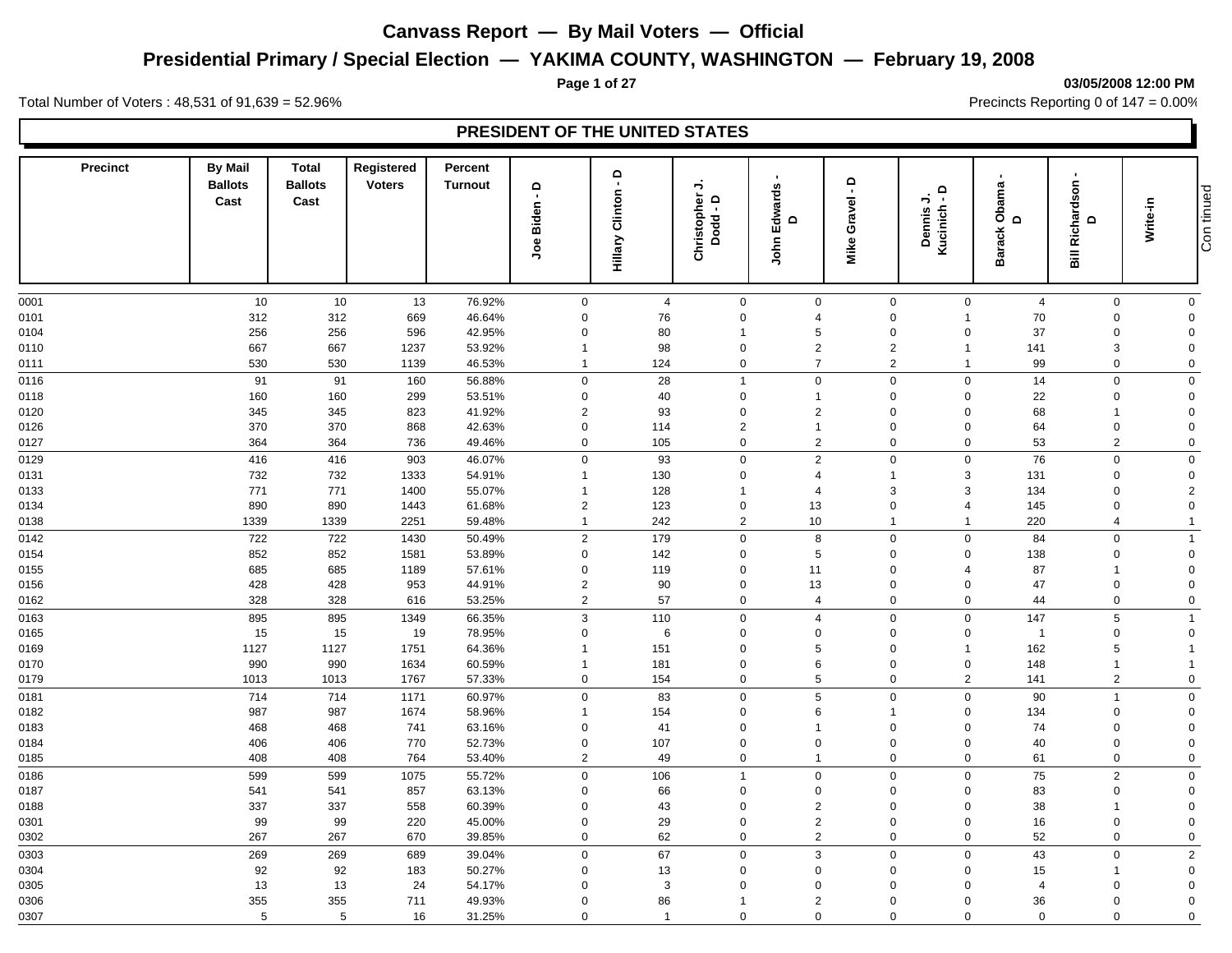# **Presidential Primary / Special Election — YAKIMA COUNTY, WASHINGTON — February 19, 2008**

#### **Page 2 of 27 03/05/2008 12:00 PM**

Total Number of Voters : 48,531 of 91,639 = 52.96% Precincts Reporting 0 of 147 = 0.00%

| <b>Precinct</b> | <b>By Mail</b><br><b>Ballots</b> | <b>Total</b><br><b>Ballots</b> | Registered<br><b>Voters</b> | Percent<br><b>Turnout</b> | $\mathbf \Omega$            | ؋                  | →                                                 |                                    | $\circ$<br>$\blacksquare$ |                                         |                             | ٠                                          |                     |  |
|-----------------|----------------------------------|--------------------------------|-----------------------------|---------------------------|-----------------------------|--------------------|---------------------------------------------------|------------------------------------|---------------------------|-----------------------------------------|-----------------------------|--------------------------------------------|---------------------|--|
|                 | Cast                             | Cast                           |                             |                           | $\blacksquare$<br>Joe Biden | Clinton<br>Hillary | Christopher<br>$\Omega$<br>$\blacksquare$<br>Dodd | <b>Edwards</b><br>$\Omega$<br>John | Gravel<br>Mike            | $\mathsf{P}$<br>⇒<br>Kucinich<br>Dennis | Obama<br>D<br><b>Barack</b> | <b>Bill Richardson</b><br>$\mathbf \Omega$ | Write-in            |  |
|                 |                                  |                                |                             |                           |                             |                    |                                                   |                                    |                           |                                         |                             |                                            |                     |  |
| 0308            | $\mathbf 0$                      | $\mathbf 0$                    | $\mathbf 0$                 | 00.00%                    | $\mathbf 0$                 | $\mathbf 0$        | $\mathsf{O}\xspace$                               | $\mathbf 0$                        | $\mathbf 0$               | $\mathbf 0$                             | $\mathsf{O}\xspace$         | $\mathbf 0$                                | $\mathbf 0$         |  |
| 0501            | 334                              | 334                            | 661                         | 50.53%                    | $\mathbf 0$                 | 99                 | $\mathbf 0$                                       | $\mathbf 0$                        | $\mathbf 0$               | $\mathbf 0$                             | 51                          | $\overline{1}$                             | $\mathbf 0$         |  |
| 0701            | 74                               | 74                             | 195                         | 37.95%                    | $\mathbf 0$                 | 25                 | $\mathbf 0$                                       | $\Omega$                           | $\mathbf 0$               | $\mathbf 0$                             | 10                          | $\mathsf{O}\xspace$                        | $\mathbf 0$         |  |
| 0901            | 194                              | 194                            | 453                         | 42.83%                    | $\mathbf 1$                 | 98                 | $\mathbf 0$                                       | 2                                  | $\mathbf 0$               | $\mathbf 0$                             | 29                          | $\mathbf 0$                                | $\mathbf 0$         |  |
| 1101            | 411                              | 411                            | 944                         | 43.54%                    | $\mathbf 0$                 | 88                 | $\mathsf{O}\xspace$                               | $\mathbf{1}$                       | $\mathbf 0$               | $\mathbf 0$                             | 53                          | $\mathbf 0$                                | $\mathsf{O}\xspace$ |  |
| 1301            | 243                              | 243                            | 393                         | 61.83%                    | $\mathbf 0$                 | 27                 | $\mathbf 0$                                       | $\overline{4}$                     | $\mathbf 0$               | $\mathbf 0$                             | 40                          | $\overline{1}$                             | $\mathsf{O}\xspace$ |  |
| 1501            | 322                              | 322                            | 708                         | 45.48%                    | $\mathbf 0$                 | 74                 | 1                                                 | $\mathbf 1$                        | $\mathbf 0$               | $\Omega$                                | 42                          | $\mathbf 0$                                | $\mathbf 0$         |  |
| 1502            | 477                              | 477                            | 823                         | 57.96%                    | $\mathbf 0$                 | 63                 | $\mathbf 0$                                       | 6                                  | $\mathbf 0$               | 1                                       | 67                          | $\sqrt{2}$                                 | $\mathbf 0$         |  |
| 1503            | 458                              | 458                            | 733                         | 62.48%                    | $\overline{\mathbf{1}}$     | 60                 | $\mathbf 0$                                       | 3                                  | $\overline{2}$            | $\mathbf 0$                             | 59                          | $\overline{1}$                             | $\mathbf 0$         |  |
| 1504            | 478                              | 478                            | 812                         | 58.87%                    | $\mathbf 0$                 | 78                 | 0                                                 | 3                                  | $\mathbf 0$               | $\mathbf 0$                             | 58                          | $\mathbf 0$                                | $\mathbf 0$         |  |
| 1505            | $\overline{c}$                   | $\overline{2}$                 | $\overline{4}$              | 50.00%                    | $\mathbf 0$                 | $\mathbf 0$        | $\mathbf 0$                                       | $\mathbf 0$                        | $\mathbf 0$               | $\mathsf 0$                             | $\boldsymbol{0}$            | $\boldsymbol{0}$                           | $\mathbf 0$         |  |
| 1506            | $\mathbf 0$                      | $\mathsf 0$                    | $\mathbf 0$                 | 00.00%                    | $\mathbf 0$                 | $\mathbf 0$        | $\mathbf 0$                                       | $\mathbf 0$                        | $\mathbf 0$               | $\mathbf 0$                             | $\mathbf 0$                 | $\mathbf 0$                                | $\mathbf 0$         |  |
| 1701            | 287                              | 287                            | 663                         | 43.29%                    | $\mathbf 1$                 | 66                 | $\Omega$                                          | 5                                  | $\mathbf 0$               | $\Omega$                                | 34                          | $\boldsymbol{0}$                           | $\mathbf 0$         |  |
| 1702            | 31                               | 31                             | 37                          | 83.78%                    | $\mathbf 0$                 | 2                  | $\mathbf 0$                                       | $\mathbf 0$                        | $\mathbf 0$               | $\mathbf 0$                             | $\overline{4}$              | $\overline{1}$                             | $\mathbf 0$         |  |
| 1703            | 340                              | 340                            | 615                         | 55.28%                    | $\overline{1}$              | 76                 | $\mathbf 0$                                       | 2                                  | $\mathbf 0$               | $\Omega$                                | 43                          | $\mathbf 0$                                |                     |  |
| 1705            | 442                              | 442                            | 691                         | 63.97%                    | $\mathbf{1}$                | 84                 | $\overline{1}$                                    | 5                                  | $\mathbf 0$               | $\mathbf 0$                             | 53                          | $\mathsf 0$                                | $\mathbf 0$         |  |
| 1706            | 335                              | 335                            | 759                         | 44.14%                    | $\overline{1}$              | 101                | $\mathbf 0$                                       | $\mathbf{1}$                       | $\mathbf 0$               | $\overline{0}$                          | 64                          | $\mathsf{O}\xspace$                        | $\mathbf 0$         |  |
| 1708            | 267                              | 267                            | 611                         | 43.70%                    | $\mathbf 0$                 | 72                 | $\mathbf 0$                                       | $\overline{1}$                     | $\mathbf 0$               | $\mathbf 0$                             | 42                          | $\mathbf 0$                                | $\mathbf 0$         |  |
| 1901            | 161                              | 161                            | 297                         | 54.21%                    | $\mathbf 0$                 | 29                 | $\mathbf 0$                                       | $\overline{1}$                     | $\mathsf 0$               | $\mathbf 0$                             | 19                          | $\mathsf{O}\xspace$                        | $\mathbf 0$         |  |
| 2101            | 460                              | 460                            | 1128                        | 40.78%                    | $\mathbf 0$                 | 131                | $\mathbf 0$                                       | 8                                  | $\mathbf 0$               | $\mathsf 0$                             | 80                          | $\mathbf{1}$                               | $\mathsf 0$         |  |
| 2103            | 364                              | 364                            | 897                         | 40.58%                    | $\overline{1}$              | 130                | $\mathsf 0$                                       | $\mathbf{1}$                       | $\mathbf 0$               | $\mathbf{1}$                            | 92                          | $\mathbf{1}$                               | $\mathbf 0$         |  |
| 2301            | 338                              | 338                            | 688                         | 49.13%                    | $\mathbf 0$                 | 96                 | $\mathbf 0$                                       | $\overline{2}$                     | $\mathbf 0$               | 1                                       | 36                          | $\boldsymbol{0}$                           | $\mathbf 0$         |  |
| 2303            | 286                              | 286                            | 591                         | 48.39%                    | 0                           | 71                 | $\mathbf 1$                                       | $\mathbf{1}$                       | $\mathbf 0$               | 1                                       | 32                          | $\mathbf 0$                                |                     |  |
| 2306            | 392                              | 392                            | 768                         | 51.04%                    | $\overline{2}$              | 90                 | 1                                                 | 3                                  | $\mathbf 0$               | $\Omega$                                | 49                          | $\mathbf 0$                                | $\mathbf 0$         |  |
| 2501            | 360                              | 360                            | 1013                        | 35.54%                    | $\mathbf 0$                 | 116                | $\mathbf 0$                                       | $\mathbf 0$                        | $\mathbf 0$               | $\mathbf 0$                             | 86                          | $\mathbf 0$                                | -1                  |  |
| 2701            | 644                              | 644                            | 1124                        | 57.30%                    | $\overline{1}$              | 100                | $\mathbf 0$                                       | 3                                  | $\overline{1}$            | $\mathbf{3}$                            | 87                          | $\mathsf 0$                                | $\overline{1}$      |  |
| 3002            | 101                              | 101                            | 211                         | 47.87%                    | $\mathbf 0$                 | 18                 | $\mathbf 0$                                       | $\mathbf 0$                        | $\mathbf 0$               | $\mathbf 0$                             | 19                          | $\mathbf 0$                                | $\mathbf 0$         |  |
| 3003            | 90                               | 90                             | 181                         | 49.72%                    | $\mathbf 0$                 | 22                 | $\mathbf 0$                                       | $\overline{2}$                     | $\mathbf 0$               | $\mathbf 0$                             | 10                          | $\mathbf{1}$                               | $\mathbf 0$         |  |
| 3101            | 484                              | 484                            | 1021                        | 47.40%                    | $\mathbf 0$                 | 83                 | $\mathbf 0$                                       | $\mathbf{1}$                       | $\mathbf 0$               | $\mathbf 0$                             | 66                          | $\overline{2}$                             | $\mathbf 0$         |  |
| 3102            | 348                              | 348                            | 942                         | 36.94%                    | $\mathbf 0$                 | 82                 | 0                                                 | $\mathbf 0$                        | $\mathbf 0$               | $\mathbf 0$                             | 71                          | $\mathsf{O}\xspace$                        |                     |  |
| 3104            | 272                              | 272                            | 568                         | 47.89%                    | $\mathbf 0$                 | 61                 | $\mathbf 0$                                       | $\sqrt{2}$                         | $\mathbf 0$               | $\Omega$                                | 40                          | $\mathbf 0$                                | $\mathsf{O}\xspace$ |  |
| 3105            | 30                               | 30                             | 65                          | 46.15%                    | $\overline{\mathbf{1}}$     | 4                  | 0                                                 | $\mathbf 0$                        | $\mathbf 0$               | 0                                       | 5                           | $\mathsf{O}\xspace$                        | $\mathbf 0$         |  |
| 3106            | 300                              | 300                            | 639                         | 46.95%                    | $\mathbf 0$                 | 40                 | $\mathbf 0$                                       | $\mathbf 1$                        | $\mathbf 0$               | $\mathbf 0$                             | 43                          | $\mathsf{O}\xspace$                        |                     |  |
| 3204            | 55                               | 55                             | 98                          | 56.12%                    | $\mathbf 0$                 | $\,6\,$            | $\mathsf{O}\xspace$                               | $\mathbf{1}$                       | $\mathbf 0$               | $\overline{0}$                          | 8                           | $\mathsf{O}\xspace$                        | $\mathbf 0$         |  |
| 3205            | 972                              | 972                            | 1669                        | 58.24%                    | $\overline{1}$              | 84                 | $\overline{2}$                                    | $\overline{4}$                     | $\mathsf{O}\xspace$       | $\mathsf 0$                             | 123                         | $\overline{2}$                             | $\mathsf 0$         |  |
| 3206            | 358                              | 358                            | 771                         | 46.43%                    | $\mathbf 0$                 | 52                 | $\mathbf 0$                                       | $\mathbf 0$                        | $\mathbf 0$               | $\mathbf{1}$                            | 46                          | $\mathbf 0$                                | $\mathbf 0$         |  |
| 3208            | 71                               | 71                             | 136                         | 52.21%                    | $\mathbf 0$                 | 12                 | $\mathbf 0$                                       | $\mathbf 0$                        | $\mathbf 0$               | $\mathbf 0$                             | 8                           | $\mathbf 0$                                | $\mathbf 0$         |  |
| 3209            | $10$                             | $10$                           | 13                          | 76.92%                    | $\Omega$                    | $\mathbf 0$        | $\mathbf 0$                                       | $\Omega$                           | $\Omega$                  | $\Omega$                                | $\overline{1}$              | $\mathbf 0$                                | $\mathbf 0$         |  |
| 3301            | 378                              | 378                            | 657                         | 57.53%                    | $\mathbf 0$                 | 67                 | $\mathbf 0$                                       | 1                                  | $\mathbf 0$               | $\mathbf 0$                             | 37                          | $\mathbf 0$                                | $\mathbf 0$         |  |
| 3303            | 195                              | 195                            | 324                         | 60.19%                    | $\Omega$                    | 32                 | $\Omega$                                          | $\Omega$                           | $\Omega$                  | $\Omega$                                | 25                          | $\mathbf 0$                                | $\Omega$            |  |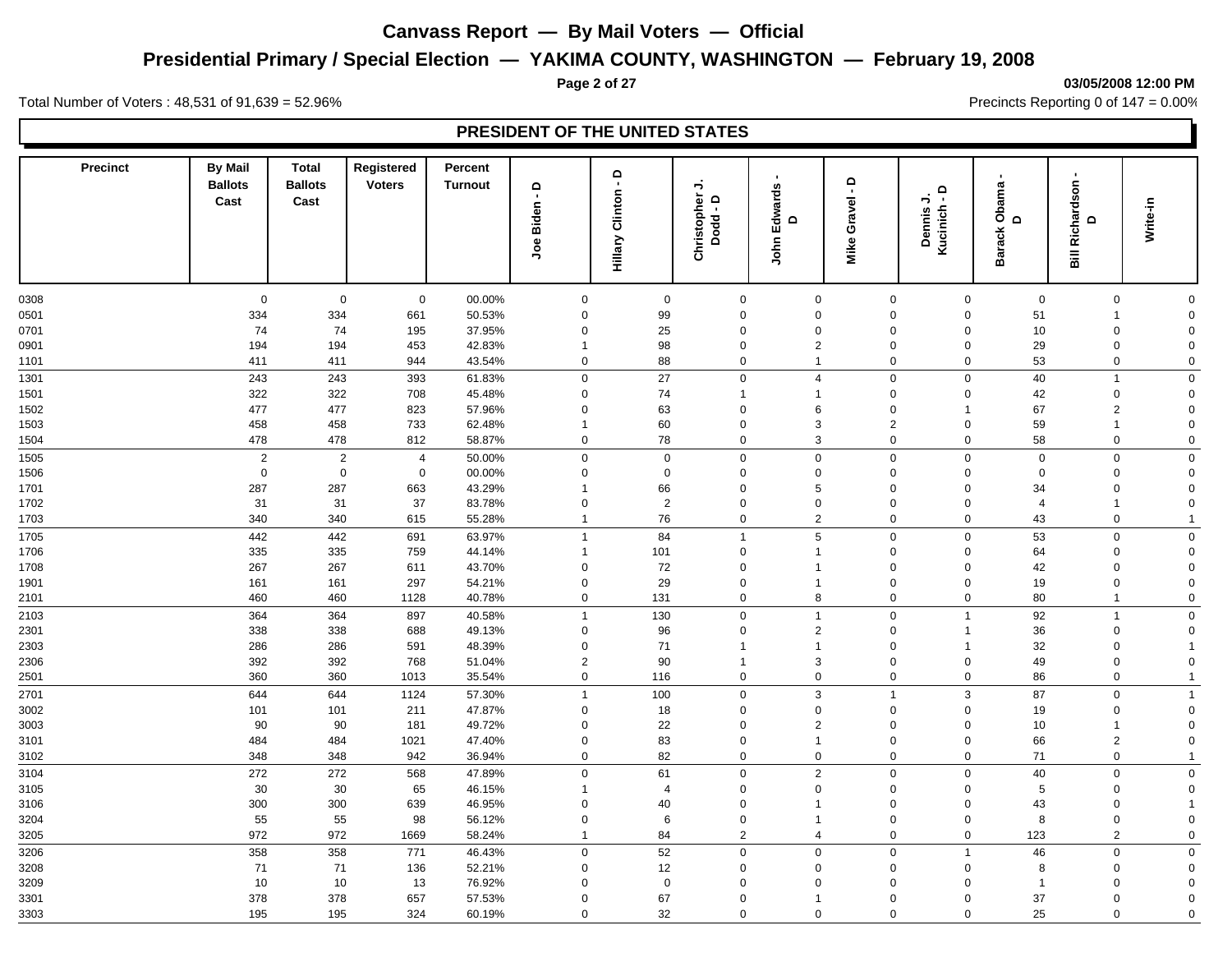# **Presidential Primary / Special Election — YAKIMA COUNTY, WASHINGTON — February 19, 2008**

#### **Page 3 of 27 03/05/2008 12:00 PM**

Total Number of Voters : 48,531 of 91,639 = 52.96% Precincts Reporting 0 of 147 = 0.00%

| <b>Precinct</b> | <b>By Mail</b><br><b>Ballots</b> | <b>Total</b><br><b>Ballots</b> | Registered<br><b>Voters</b> | Percent<br><b>Turnout</b> | $\mathbf \Omega$<br>$\blacksquare$ | ؋                  | →                                                 |                                    | $\circ$<br>$\blacksquare$ | $\mathsf{P}$            |                             | ٠                                          |                     |  |
|-----------------|----------------------------------|--------------------------------|-----------------------------|---------------------------|------------------------------------|--------------------|---------------------------------------------------|------------------------------------|---------------------------|-------------------------|-----------------------------|--------------------------------------------|---------------------|--|
|                 | Cast                             | Cast                           |                             |                           | Joe Biden                          | Clinton<br>Hillary | Christopher<br>$\Omega$<br>$\blacksquare$<br>Dodd | <b>Edwards</b><br>$\Omega$<br>John | Gravel<br>Mike            | ⇒<br>Kucinich<br>Dennis | Obama<br>D<br><b>Barack</b> | <b>Bill Richardson</b><br>$\mathbf \Omega$ | Write-in            |  |
| 3304            | 331                              | 331                            | 675                         | 49.04%                    | $\mathbf 0$                        | 56                 | $\mathsf{O}\xspace$                               | 3                                  | $\mathbf 0$               | $\mathbf 0$             | 32                          | $\mathbf 0$                                | $\mathbf 0$         |  |
| 3305            | 380                              | 380                            | 632                         | 60.13%                    | $\mathbf 0$                        | 35                 | $\mathbf 0$                                       | $\overline{4}$                     | $\overline{1}$            | $\mathbf 0$             | 41                          | $\overline{1}$                             | $\mathbf 0$         |  |
| 3306            | 187                              | 187                            | 371                         | 50.40%                    | $\mathbf 0$                        | 18                 | $\mathbf 0$                                       | -1                                 | $\mathbf 0$               | $\mathbf 0$             | 15                          | $\mathsf{O}\xspace$                        | $\mathbf 0$         |  |
| 3308            | 406                              | 406                            | 628                         | 64.65%                    | $\overline{\mathbf{1}}$            | 43                 | $\mathbf 0$                                       | $\overline{1}$                     | $\mathbf 0$               | $\mathbf 0$             | 50                          | $\mathbf 0$                                | $\mathbf{1}$        |  |
| 3309            | 398                              | 398                            | 1011                        | 39.37%                    | $\mathbf 0$                        | 124                | $\mathsf{O}\xspace$                               | $\mathbf{1}$                       | $\mathsf{O}\xspace$       | $\mathbf 0$             | 70                          | $\mathbf{1}$                               | $\mathsf{O}\xspace$ |  |
| 3310            | 383                              | 383                            | 1134                        | 33.77%                    | $\mathbf 0$                        | 91                 | $\mathbf 0$                                       | $\mathbf{1}$                       | $\overline{1}$            | $\mathbf 0$             | 88                          | $\mathbf{1}$                               | $\mathbf 0$         |  |
| 3311            | 701                              | 701                            | 1132                        | 61.93%                    | $\mathbf 0$                        | 108                | 0                                                 | 3                                  | $\mathbf 0$               | $\Omega$                | 67                          | $\mathbf 0$                                | $\mathbf 0$         |  |
| 3313            | 129                              | 129                            | 219                         | 58.90%                    | $\mathbf 0$                        | 12                 | $\mathbf 0$                                       | $\mathbf{1}$                       | $\mathbf 0$               | $\mathbf 0$             | 17                          | $\mathbf 0$                                | $\mathbf 0$         |  |
| 3502            | $\mathbf 0$                      | $\mathbf 0$                    | $\mathbf 0$                 | 00.00%                    | $\mathbf 0$                        | $\mathbf 0$        | $\mathbf 0$                                       | $\mathbf 0$                        | $\mathbf 0$               | $\mathbf 0$             | $\mathbf 0$                 | $\mathbf 0$                                | $\mathbf 0$         |  |
| 3503            | 34                               | 34                             | 64                          | 53.13%                    | $\mathbf 0$                        | $5\phantom{.0}$    | 0                                                 | $\mathbf{1}$                       | $\mathbf 0$               | $\mathbf 0$             | $\overline{2}$              | $\mathbf 0$                                | $\mathbf 0$         |  |
| 3504            | 9                                | 9                              | 12                          | 75.00%                    | $\mathbf 0$                        | $\mathbf 0$        | $\mathbf 0$                                       | $\mathbf{1}$                       | $\mathbf 0$               | $\mathsf 0$             | $\mathbf 0$                 | $\boldsymbol{0}$                           | $\mathbf 0$         |  |
| 3601            | 37                               | 37                             | 50                          | 74.00%                    | $\mathbf 0$                        | $\mathbf{1}$       | $\mathbf 0$                                       | $\mathbf 0$                        | $\mathbf 0$               | $\mathbf 0$             | $\overline{2}$              | $\mathbf 0$                                | $\mathbf 0$         |  |
| 3602            | 670                              | 670                            | 1135                        | 59.03%                    | $\overline{\mathbf{1}}$            | 91                 | $\Omega$                                          | 2                                  | $\overline{2}$            | $\overline{1}$          | 100                         | $\overline{2}$                             | $\mathbf 0$         |  |
| 3605            | 621                              | 621                            | 1179                        | 52.67%                    | $\mathbf 0$                        | 73                 | $\mathbf 0$                                       | 3                                  | $\overline{1}$            | $\mathbf 0$             | 53                          | $\mathbf 0$                                | $\mathbf 1$         |  |
| 3701            | 262                              | 262                            | 670                         | 39.10%                    | $\mathbf 0$                        | 50                 | $\mathbf 0$                                       | 5                                  | $\mathbf 0$               | $\Omega$                | 36                          | $\mathbf 0$                                | $\mathbf 0$         |  |
| 3902            | 177                              | 177                            | 302                         | 58.61%                    | $\mathbf{1}$                       | 28                 | $\mathbf 0$                                       | $\overline{1}$                     | $\mathbf 0$               | $\mathbf 0$             | 22                          | $\mathbf{1}$                               | $\mathbf 0$         |  |
| 3903            | 741                              | 741                            | 1291                        | 57.40%                    | $\overline{1}$                     | 118                | $\mathbf 0$                                       | 5                                  | $\overline{1}$            | $\mathbf 0$             | 68                          | $\mathbf{1}$                               | $\mathbf 0$         |  |
| 3904            | 107                              | 107                            | 192                         | 55.73%                    | $\mathbf 0$                        | $\overline{7}$     | $\mathbf 0$                                       | $\overline{1}$                     | $\mathbf 0$               | $\mathbf{1}$            | 14                          | $\mathbf 0$                                | $\mathbf 0$         |  |
| 4001            | 199                              | 199                            | 491                         | 40.53%                    | $\mathbf 0$                        | 46                 | $\mathbf 0$                                       | $\mathbf 0$                        | $\mathsf 0$               | $\mathbf 0$             | 38                          | $\mathsf{O}\xspace$                        | $\mathbf 0$         |  |
| 4002            | 185                              | 185                            | 319                         | 57.99%                    | $\overline{2}$                     | 45                 | $\mathbf 0$                                       | $\overline{2}$                     | $\mathbf 0$               | $\mathbf 0$             | 25                          | $\mathbf 0$                                | $\mathsf 0$         |  |
| 4003            | 665                              | 665                            | 1467                        | 45.33%                    | $\overline{1}$                     | 123                | $\mathbf 0$                                       | $\sqrt{2}$                         | $\mathbf 0$               | $\Omega$                | 68                          | $\mathbf 0$                                | $\mathbf 0$         |  |
| 4101            | 164                              | 164                            | 254                         | 64.57%                    | $\mathbf 0$                        | 19                 | $\mathbf 0$                                       | $\overline{2}$                     | $\mathbf 0$               | $\Omega$                | 13                          | $\mathbf 0$                                | $\mathsf 0$         |  |
| 4102            | 344                              | 344                            | 586                         | 58.70%                    | -1                                 | 47                 | $\mathbf 0$                                       | $\mathbf{1}$                       | $\mathbf 0$               | $\Omega$                | 44                          | $\mathbf 0$                                | $\mathbf 0$         |  |
| 4104            | 313                              | 313                            | 526                         | 59.51%                    | $\mathbf 0$                        | 35                 | $\Omega$                                          | 2                                  | $\mathbf 0$               | $\Omega$                | 39                          | $\mathbf 0$                                | $\mathbf 0$         |  |
| 4105            | 153                              | 153                            | 289                         | 52.94%                    | $\mathbf 0$                        | 34                 | 0                                                 | $\mathbf 0$                        | $\mathbf 0$               | $\mathbf 0$             | 16                          | $\mathbf 0$                                | $\mathbf 0$         |  |
| 4106            | 268                              | 268                            | 559                         | 47.94%                    | $\overline{1}$                     | 53                 | $\mathbf 0$                                       | $\overline{2}$                     | $\mathbf 0$               | $\mathbf 0$             | 41                          | $\mathsf{O}\xspace$                        | $\overline{1}$      |  |
| 4108            | 263                              | 263                            | 420                         | 62.62%                    | $\mathbf 0$                        | 26                 | $\mathbf 0$                                       | $\overline{1}$                     | $\mathbf 0$               | $\mathbf 0$             | 34                          | $\mathbf 0$                                | $\mathbf 0$         |  |
| 4109            | 657                              | 657                            | 1225                        | 53.63%                    | $\overline{1}$                     | 88                 | $\mathbf 0$                                       | 6                                  | $\mathbf 0$               | $\mathbf 0$             | 77                          | $\mathbf{1}$                               | $\mathbf 0$         |  |
| 4111            | 581                              | 581                            | 977                         | 59.47%                    | $\overline{\mathbf{1}}$            | 80                 | $\mathbf 0$                                       | 5                                  | $\mathbf 0$               | $\Omega$                | 72                          | $\mathbf{1}$                               | $\mathbf 0$         |  |
| 4112            | 474                              | 474                            | 779                         | 60.85%                    | $\mathbf 0$                        | 66                 | 0                                                 | $\overline{2}$                     | $\mathbf 0$               | $\mathbf 0$             | 47                          | $\mathsf{O}\xspace$                        | $\mathbf 0$         |  |
| 4114            | 127                              | 127                            | 215                         | 59.07%                    | $\mathbf 0$                        | $\overline{7}$     | $\mathsf 0$                                       | $\overline{1}$                     | $\mathbf 0$               | $\mathbf 0$             | 11                          | $\mathbf 0$                                | $\mathsf{O}\xspace$ |  |
| 4115            | 196                              | 196                            | 310                         | 63.23%                    | $\mathbf 0$                        | 22                 | 0                                                 | 3                                  | $\mathbf 0$               | $\mathbf 0$             | 23                          | $\mathsf{O}\xspace$                        | $\mathbf 0$         |  |
| 4303            | 169                              | 169                            | 258                         | 65.50%                    | $\mathbf 0$                        | 14                 | $\mathbf 0$                                       | $\Omega$                           | $\Omega$                  | $\mathbf 0$             | 18                          | $\mathsf{O}\xspace$                        | $\Omega$            |  |
| 4401            | 176                              | 176                            | 406                         | 43.35%                    | $\mathbf 0$                        | 24                 | $\mathbf 0$                                       | $\sqrt{2}$                         | $\mathbf 0$               | $\mathbf 0$             | 23                          | $\mathsf{O}\xspace$                        | $\mathbf 0$         |  |
| 4402            | 378                              | 378                            | 638                         | 59.25%                    | $\overline{1}$                     | 47                 | $\mathbf 0$                                       | $\mathbf{1}$                       | $\mathsf{O}\xspace$       | $\mathsf 0$             | 54                          | $\mathbf 0$                                | $\mathsf 0$         |  |
| 4501            | 125                              | 125                            | 264                         | 47.35%                    | $\mathbf 0$                        | 34                 | $\mathbf 0$                                       | $\mathbf 0$                        | $\overline{1}$            | $\Omega$                | 15                          | $\mathbf 0$                                | $\mathbf 0$         |  |
| 4503            | 51                               | 51                             | 90                          | 56.67%                    | $\mathbf 0$                        | 6                  | $\mathbf 0$                                       | $\mathbf 0$                        | $\mathbf 0$               | $\mathbf 0$             | $\overline{7}$              | $\mathbf 0$                                | $\mathbf 0$         |  |
| 4504            | 229                              | 229                            | 465                         | 49.25%                    |                                    | 35                 | $\mathbf 0$                                       | $\mathbf 1$                        | $\Omega$                  |                         | 33                          | $\mathbf 0$                                | $\mathbf 0$         |  |
| 4601            | 173                              | 173                            | 265                         | 65.28%                    | $\mathbf 0$                        | 16                 | $\mathbf 0$                                       | $\Omega$                           | $\mathbf 0$               | $\overline{0}$          | 20                          | $\mathbf 0$                                | $\mathbf 0$         |  |
| 4602            | 189                              | 189                            | 368                         | 51.36%                    | $\Omega$                           | 28                 | $\Omega$                                          | 4                                  | $\Omega$                  | $\mathbf{1}$            | 22                          | $\mathbf 0$                                | $\Omega$            |  |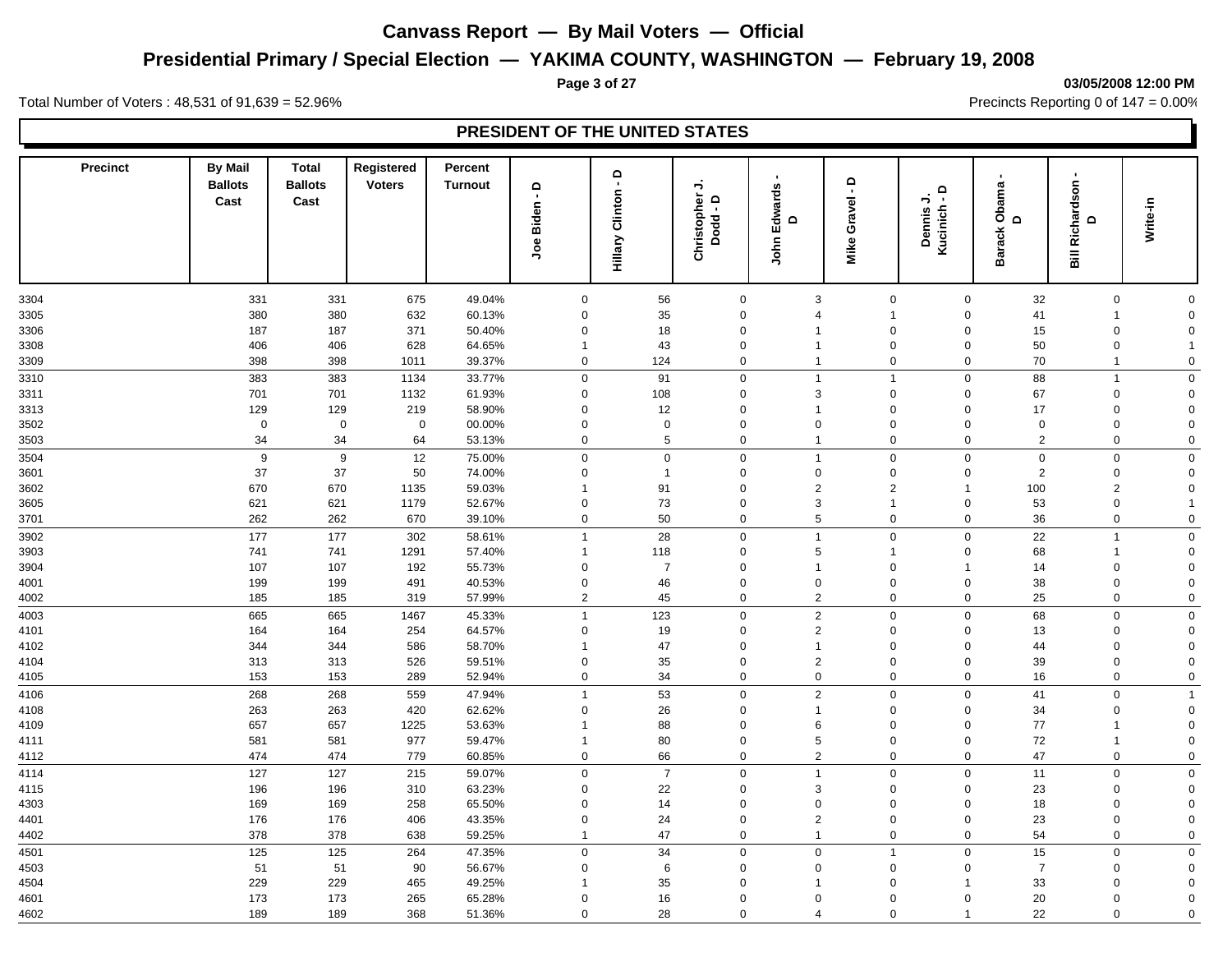## **Presidential Primary / Special Election — YAKIMA COUNTY, WASHINGTON — February 19, 2008**

#### **Page 4 of 27 03/05/2008 12:00 PM**

Total Number of Voters : 48,531 of 91,639 = 52.96% Precincts Reporting 0 of 147 = 0.00%

| <b>Precinct</b> | <b>By Mail</b><br><b>Ballots</b><br>Cast | <b>Total</b><br><b>Ballots</b><br>Cast | Registered<br><b>Voters</b> | Percent<br><b>Turnout</b> | $\mathbf{\Omega}$<br>$\blacksquare$<br>Biden<br>9oc | ٩<br>Clinton<br>Hillary | →<br>Christopher<br>Δ<br>п.<br>Dodd | Edwards<br>$\mathbf{\Omega}$<br>John | $\circ$<br>$\overline{\phantom{a}}$<br>Gravel<br>Mike | $\circ$<br>→<br>$\sim$<br>Kucinich<br><b>Dennis</b> | ama<br>රී<br>$\Omega$<br><b>Barack</b> | Richardson<br>$\mathbf \Omega$ | Write-in    |
|-----------------|------------------------------------------|----------------------------------------|-----------------------------|---------------------------|-----------------------------------------------------|-------------------------|-------------------------------------|--------------------------------------|-------------------------------------------------------|-----------------------------------------------------|----------------------------------------|--------------------------------|-------------|
| 4603            | 982                                      | 982                                    | 1542                        | 63.68%                    | $\overline{2}$                                      | 116                     | $\mathbf 0$                         | $\overline{4}$                       | $\mathbf 0$                                           |                                                     | 135                                    | 0                              |             |
| 4604            | 181                                      | 181                                    | 293                         | 61.77%                    | $\mathbf 0$                                         | 16                      | 0                                   | 0                                    | $\Omega$                                              | $\Omega$                                            | 23                                     |                                |             |
| 4605            | 5                                        | 5                                      | 10                          | 50.00%                    | 0                                                   | $\mathbf 0$             | $\Omega$                            | $\Omega$                             | $\Omega$                                              | $\Omega$                                            | $\mathbf 0$                            | $\mathbf 0$                    | $\Omega$    |
| 4606            | 314                                      | 314                                    | 609                         | 51.56%                    | $\mathbf 0$                                         | 63                      |                                     | $\overline{2}$                       | $\mathbf 0$                                           | $\Omega$                                            | 27                                     | $\mathbf 0$                    | $\Omega$    |
| 4607            | 23                                       | 23                                     | 41                          | 56.10%                    | $\mathbf 0$                                         | 3                       | $\overline{0}$                      | 0                                    | $\mathbf 0$                                           | $\mathbf 0$                                         | $\mathbf 0$                            | 0                              | $\mathbf 0$ |
| 4608            | 136                                      | 136                                    | 243                         | 55.97%                    | $\overline{1}$                                      | 23                      | $\mathbf 0$                         | 0                                    | $\mathbf 0$                                           | $\mathbf 0$                                         | 12                                     | $\mathbf 0$                    | $\mathbf 0$ |
| 4609            | 157                                      | 157                                    | 270                         | 58.15%                    | $\Omega$                                            | 14                      | 0                                   | $\Omega$                             | $\Omega$                                              | $\Omega$                                            | 12                                     | $\mathbf 0$                    | $\Omega$    |
| 4615            | 309                                      | 309                                    | 553                         | 55.88%                    | -1                                                  | 60                      | $\Omega$                            | 4                                    | $\Omega$                                              | 3                                                   | 44                                     | $\mathbf 0$                    | $\Omega$    |
| 4618            | 273                                      | 273                                    | 508                         | 53.74%                    | -1                                                  | 45                      | 0                                   | $\overline{1}$                       | $\mathbf 0$                                           | $\Omega$                                            | 21                                     | 0                              | $\Omega$    |
| 4623            | 56                                       | 56                                     | 124                         | 45.16%                    | $\mathbf 0$                                         | 9                       | 0                                   | 0                                    | $\mathbf 0$                                           | $\mathbf 0$                                         | $\overline{7}$                         | 0                              | $\mathbf 0$ |
| 4624            | 136                                      | 136                                    | 233                         | 58.37%                    | $\mathbf 0$                                         | 8                       | $\Omega$                            | $\mathbf{1}$                         | $\mathbf 0$                                           | $\Omega$                                            | 17                                     | $\mathbf 0$                    | $\mathbf 0$ |
| 4625            | 5                                        | 5                                      | 9                           | 55.56%                    | 0                                                   | -1                      | $\Omega$                            | $\Omega$                             | $\Omega$                                              | $\Omega$                                            | $\overline{2}$                         | $\Omega$                       | $\Omega$    |
| 4626            | 19                                       | 19                                     | 36                          | 52.78%                    | $\Omega$                                            | 3                       | $\Omega$                            | $\Omega$                             | $\Omega$                                              | $\Omega$                                            | $\overline{4}$                         | $\Omega$                       | $\mathbf 0$ |
| 4627            | 127                                      | 127                                    | 192                         | 66.15%                    | $\overline{2}$                                      | 18                      | 0                                   | 0                                    |                                                       | $\Omega$                                            | 12                                     | $\Omega$                       | $\Omega$    |
| 4628            | 115                                      | 115                                    | 252                         | 45.63%                    | 2                                                   | 13                      | 0                                   | 0                                    | $\mathbf 0$                                           | $\Omega$                                            | 11                                     | $\mathbf 0$                    | $\Omega$    |
| 4801            | 557                                      | 557                                    | 1034                        | 53.87%                    | $\overline{2}$                                      | 69                      | $\overline{2}$                      | $\overline{2}$                       | $\mathbf 0$                                           | $\mathbf 0$                                         | 56                                     | $\mathbf 0$                    | $\mathbf 0$ |
| 4802            | 538                                      | 538                                    | 1059                        | 50.80%                    | $\overline{\mathbf{1}}$                             | 96                      | $\overline{0}$                      | 5                                    | $\mathbf 0$                                           | $\Omega$                                            | 75                                     |                                | $\mathbf 0$ |
| 5001            | 116                                      | 116                                    | 216                         | 53.70%                    | 1                                                   | 16                      | 0                                   | $\overline{1}$                       | $\Omega$                                              | $\Omega$                                            | 19                                     | 0                              | $\Omega$    |
| 5003            | 449                                      | 449                                    | 850                         | 52.82%                    | $\mathbf 0$                                         | 67                      | 0                                   | $\overline{2}$                       | $\Omega$                                              | $\Omega$                                            | 49                                     |                                | $\Omega$    |
| 5010            | 112                                      | 112                                    | 178                         | 62.92%                    | $\mathbf 0$                                         | 5                       | $\mathbf 0$                         | 0                                    | $\mathbf 0$                                           | $\Omega$                                            | 19                                     | 0                              | $\Omega$    |
| 5012            | 303                                      | 303                                    | 954                         | 31.76%                    | $\mathbf 0$                                         | 65                      | $\mathbf 0$                         | 3                                    | $\mathbf 0$                                           | $\mathbf 0$                                         | 64                                     | $\mathbf 0$                    | $\mathbf 0$ |
| 5014            | 368                                      | 368                                    | 710                         | 51.83%                    | $\overline{1}$                                      | 51                      | 0                                   | $\overline{1}$                       | $\Omega$                                              | $\Omega$                                            | 37                                     | $\mathbf 0$                    | $\Omega$    |
| 5016            | 183                                      | 183                                    | 320                         | 57.19%                    | $\Omega$                                            | 19                      | $\Omega$                            | $\Omega$                             | $\Omega$                                              | $\Omega$                                            | 30                                     | $\Omega$                       | $\Omega$    |
| 5020            | 84                                       | 84                                     | 137                         | 61.31%                    | $\Omega$                                            | 10                      | $\Omega$                            | $\Omega$                             | $\Omega$                                              | $\Omega$                                            | 14                                     |                                | $\Omega$    |
| 5101            | 99                                       | 99                                     | 208                         | 47.60%                    | $\mathbf 0$                                         | 10                      | $\mathbf 0$                         | 5                                    | $\mathbf 0$                                           | $\Omega$                                            | 15                                     | 0                              | $\Omega$    |
| 5202            | $\mathbf 0$                              | $\mathbf 0$                            | 5                           | 00.00%                    | $\mathbf 0$                                         | $\mathbf 0$             | $\Omega$                            | 0                                    | $\mathbf 0$                                           | $\Omega$                                            | $\mathbf 0$                            | 0                              | $\mathbf 0$ |
| Provisional     | $\mathbf 0$                              | $\Omega$                               | $\mathbf 0$                 | 00.00%                    | 0                                                   | $\mathbf 0$             | $\mathbf 0$                         | $\mathbf 0$                          | $\mathbf 0$                                           | $\mathbf{0}$                                        | $\mathbf 0$                            | $\mathbf 0$                    | $\mathbf 0$ |
| <b>Totals</b>   | 48531                                    | 48531                                  | 91639                       |                           | 62                                                  | 8471                    | 18                                  | 309                                  | 21                                                    | 37                                                  | 6792                                   | 55                             | 19          |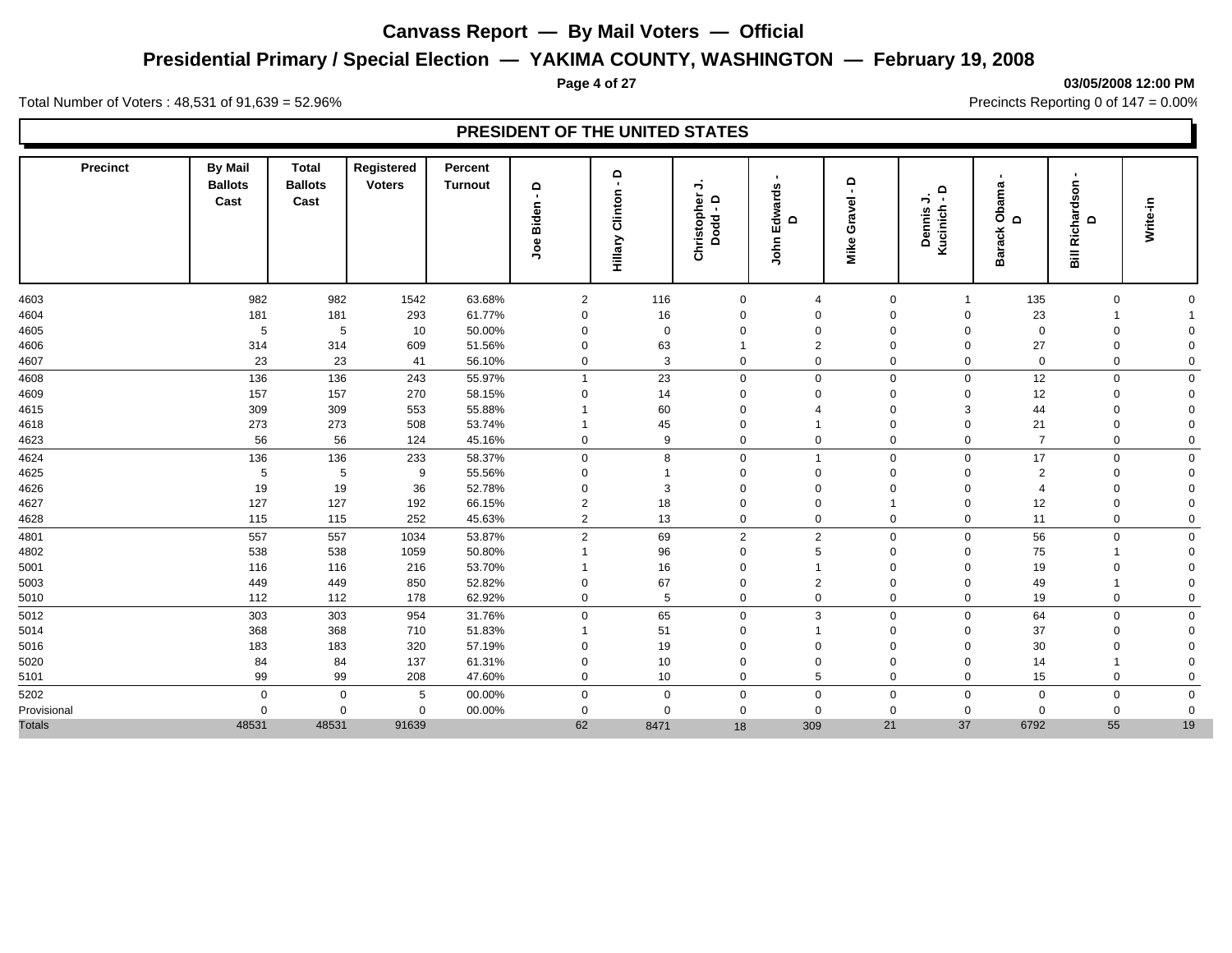## **Presidential Primary / Special Election — YAKIMA COUNTY, WASHINGTON — February 19, 2008**

**Page 5 of 27 03/05/2008 12:00 PM**

Total Number of Voters : 48,531 of 91,639 = 52.96% Precincts Reporting 0 of 147 = 0.00%

L

|                 |                                          |                                 |                             |                           | PRESIDENT OF THE UNITED STATES |                                |  |
|-----------------|------------------------------------------|---------------------------------|-----------------------------|---------------------------|--------------------------------|--------------------------------|--|
| <b>Precinct</b> | <b>By Mail</b><br><b>Ballots</b><br>Cast | Total<br><b>Ballots</b><br>Cast | Registered<br><b>Voters</b> | Percent<br><b>Turnout</b> | Totals                         | $\Omega$<br>Clinton<br>Hillary |  |
| 0001            | 10                                       | 10                              | 13                          | 76.92%                    | 8                              |                                |  |
| 0101            | 312                                      | 312                             | 669                         | 46.64%                    | 151                            |                                |  |
| 0104            | 256                                      | 256                             | 596                         | 42.95%                    | 123                            |                                |  |
| 0110            | 667                                      | 667                             | 1237                        | 53.92%                    | 248                            |                                |  |
| 0111            | 530                                      | 530                             | 1139                        | 46.53%                    | 234                            |                                |  |
| 0116            | 91                                       | 91                              | 160                         | 56.88%                    | 43                             |                                |  |
| 0118            | 160                                      | 160                             | 299                         | 53.51%                    | 63                             |                                |  |
| 0120            | 345                                      | 345                             | 823                         | 41.92%                    | 166                            |                                |  |
| 0126            | 370                                      | 370                             | 868                         | 42.63%                    | 181                            |                                |  |
| 0127            | 364                                      | 364                             | 736                         | 49.46%                    | 162                            |                                |  |
| 0129            | 416                                      | 416                             | 903                         | 46.07%                    | 171                            |                                |  |
| 0131            | 732                                      | 732                             | 1333                        | 54.91%                    | 270                            |                                |  |
| 0133            | 771                                      | 771                             | 1400                        | 55.07%                    | 276                            |                                |  |
| 0134            | 890                                      | 890                             | 1443                        | 61.68%                    | 287                            |                                |  |
| 0138            | 1339                                     | 1339                            | 2251                        | 59.48%                    | 482                            |                                |  |
| 0142            | 722                                      | 722                             | 1430                        | 50.49%                    | 274                            |                                |  |
| 0154            | 852                                      | 852                             | 1581                        | 53.89%                    | 285                            |                                |  |
| 0155            | 685                                      | 685                             | 1189                        | 57.61%                    | 222                            |                                |  |
| 0156            | 428                                      | 428                             | 953                         | 44.91%                    | 152                            |                                |  |
| 0162            | 328                                      | 328                             | 616                         | 53.25%                    | 107                            |                                |  |
| 0163            | 895                                      | 895                             | 1349                        | 66.35%                    | 270                            |                                |  |
| 0165            | 15                                       | 15                              | 19                          | 78.95%                    | $\overline{7}$                 |                                |  |
| 0169            | 1127                                     | 1127                            | 1751                        | 64.36%                    | 326                            |                                |  |
| 0170            | 990                                      | 990                             | 1634                        | 60.59%                    | 338                            |                                |  |
| 0179            | 1013                                     | 1013                            | 1767                        | 57.33%                    | 304                            |                                |  |
| 0181            | 714                                      | 714                             | 1171                        | 60.97%                    | 179                            |                                |  |
| 0182            | 987                                      | 987                             | 1674                        | 58.96%                    | 296                            |                                |  |
| 0183            | 468                                      | 468                             | 741                         | 63.16%                    | 116                            |                                |  |
| 0184            | 406                                      | 406                             | 770                         | 52.73%                    | 147                            |                                |  |
| 0185            | 408                                      | 408                             | 764                         | 53.40%                    | 113                            |                                |  |
| 0186            | 599                                      | 599                             | 1075                        | 55.72%                    | 184                            |                                |  |
| 0187            | 541                                      | 541                             | 857                         | 63.13%                    | 149                            |                                |  |
| 0188            | 337                                      | 337                             | 558                         | 60.39%                    | 84                             |                                |  |
| 0301            | 99                                       | 99                              | 220                         | 45.00%                    | 47                             |                                |  |
| 0302            | 267                                      | 267                             | 670                         | 39.85%                    | 116                            |                                |  |
| 0303            | 269                                      | 269                             | 689                         | 39.04%                    | 115                            |                                |  |
| 0304            | 92                                       | 92                              | 183                         | 50.27%                    | 29                             |                                |  |
| 0305            | 13                                       | 13                              | 24                          | 54.17%                    | $\overline{7}$                 |                                |  |
| 0306            | 355                                      | 355                             | 711                         | 49.93%                    | 125                            |                                |  |
| 0307            | $5\phantom{.0}$                          | $5\phantom{.0}$                 | 16                          | 31.25%                    | $\overline{1}$                 |                                |  |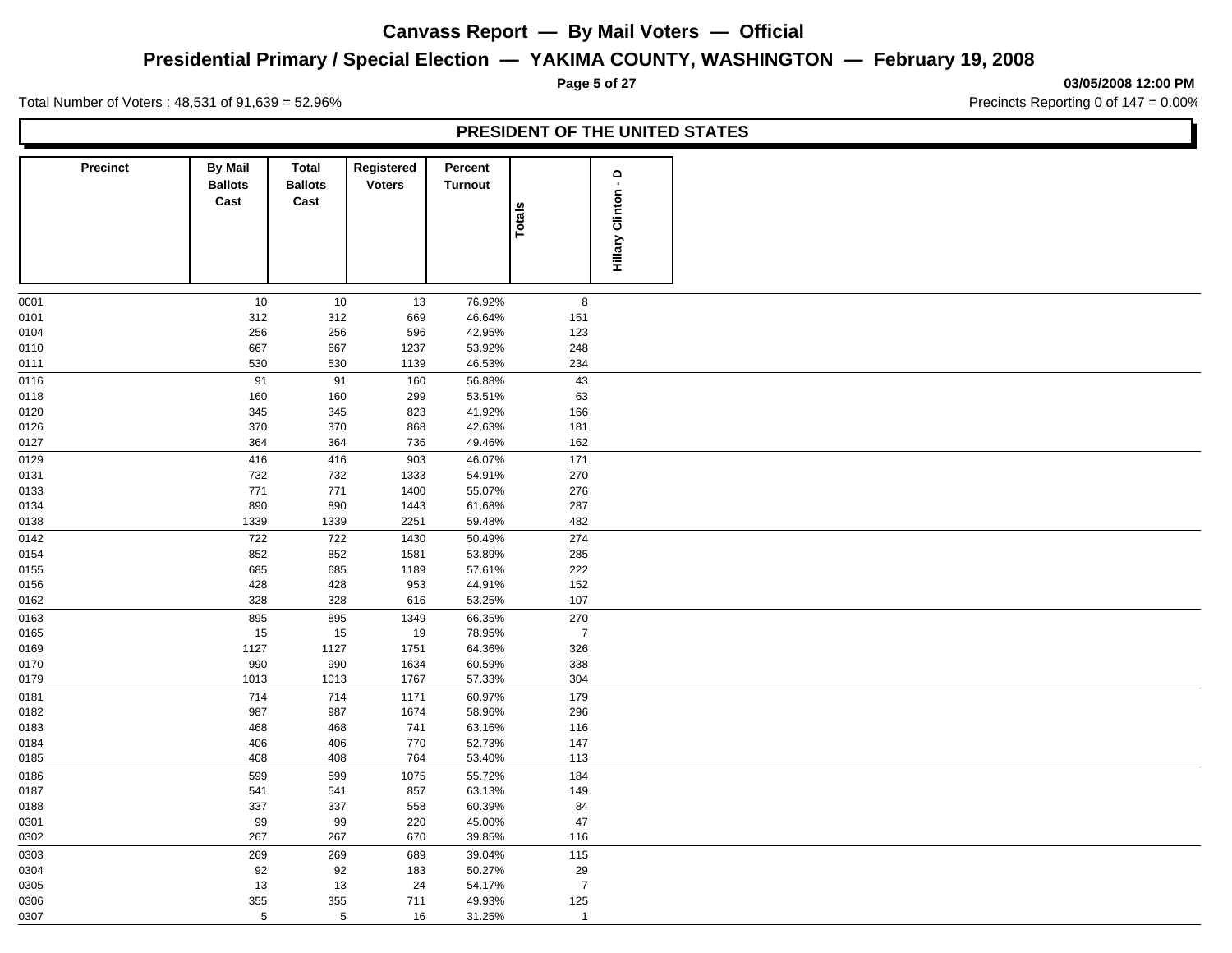## **Presidential Primary / Special Election — YAKIMA COUNTY, WASHINGTON — February 19, 2008**

**Page 6 of 27 03/05/2008 12:00 PM**

Total Number of Voters : 48,531 of 91,639 = 52.96% Precincts Reporting 0 of 147 = 0.00%

| <b>Precinct</b>     | <b>By Mail</b><br><b>Ballots</b><br>Cast | Total<br><b>Ballots</b><br>Cast | Registered<br><b>Voters</b> | Percent<br><b>Turnout</b> | Totals                | ٩<br><b>Hillary Clinton</b> |
|---------------------|------------------------------------------|---------------------------------|-----------------------------|---------------------------|-----------------------|-----------------------------|
|                     |                                          |                                 |                             |                           |                       |                             |
| 0308                | $\mathbf 0$                              | $\mathbf 0$                     | $\mathbf 0$                 | 00.00%                    | $\mathsf 0$           |                             |
| 0501                | 334                                      | 334                             | 661                         | 50.53%                    | 151                   |                             |
| 0701                | 74                                       | 74                              | 195                         | 37.95%                    | 35                    |                             |
| 0901                | 194                                      | 194                             | 453                         | 42.83%                    | 130                   |                             |
| 1101                | 411                                      | 411                             | 944                         | 43.54%                    | 142                   |                             |
| 1301                | 243                                      | 243                             | 393                         | 61.83%                    | 72                    |                             |
| 1501                | 322                                      | 322                             | 708                         | 45.48%                    | 118                   |                             |
| 1502                | 477                                      | 477                             | 823                         | 57.96%                    | 139                   |                             |
| 1503                | 458<br>478                               | 458                             | 733                         | 62.48%                    | 126                   |                             |
| 1504                |                                          | 478                             | 812                         | 58.87%                    | 139                   |                             |
| $\frac{1505}{1505}$ | $\sqrt{2}$                               | $\sqrt{2}$                      | $\overline{4}$              | 50.00%                    | $\mathsf 0$           |                             |
| 1506                | $\mathbf 0$                              | $\mathbf 0$                     | $\mathbf 0$                 | 00.00%                    | $\mathbf 0$           |                             |
| 1701                | 287                                      | 287                             | 663                         | 43.29%                    | 106                   |                             |
| 1702<br>1703        | 31<br>340                                | 31<br>340                       | 37<br>615                   | 83.78%<br>55.28%          | $\overline{7}$<br>123 |                             |
|                     |                                          |                                 |                             |                           |                       |                             |
| 1705                | 442                                      | 442                             | 691                         | 63.97%                    | 144                   |                             |
| 1706                | 335                                      | 335                             | 759<br>611                  | 44.14%<br>43.70%          | 167                   |                             |
| 1708<br>1901        | 267<br>161                               | 267<br>161                      | 297                         | 54.21%                    | 115<br>49             |                             |
| 2101                | 460                                      | 460                             | 1128                        | 40.78%                    | 220                   |                             |
|                     |                                          |                                 |                             |                           |                       |                             |
| 2103                | 364                                      | 364                             | 897                         | 40.58%                    | 226                   |                             |
| 2301                | 338                                      | 338                             | 688                         | 49.13%                    | 135                   |                             |
| 2303                | 286                                      | 286                             | 591                         | 48.39%                    | 107                   |                             |
| 2306<br>2501        | 392<br>360                               | 392<br>360                      | 768<br>1013                 | 51.04%<br>35.54%          | 145<br>203            |                             |
| 2701                |                                          |                                 |                             |                           |                       |                             |
|                     | 644                                      | 644                             | 1124                        | 57.30%                    | 196                   |                             |
| 3002                | 101<br>$90\,$                            | 101<br>90                       | 211<br>181                  | 47.87%<br>49.72%          | 37<br>35              |                             |
| 3003<br>3101        | 484                                      | 484                             | 1021                        | 47.40%                    | 152                   |                             |
| 3102                | 348                                      | 348                             | 942                         | 36.94%                    | 154                   |                             |
|                     |                                          |                                 |                             |                           |                       |                             |
| 3104                | 272                                      | 272                             | 568                         | 47.89%                    | 103                   |                             |
| 3105<br>3106        | $30\,$<br>300                            | 30<br>300                       | 65<br>639                   | 46.15%<br>46.95%          | $10\,$<br>85          |                             |
| 3204                | 55                                       | 55                              | 98                          | 56.12%                    | 15                    |                             |
| 3205                | 972                                      | 972                             | 1669                        | 58.24%                    | 216                   |                             |
|                     |                                          |                                 |                             |                           |                       |                             |
| 3206<br>3208        | 358<br>$71$                              | 358                             | 771                         | 46.43%<br>52.21%          | 99<br>$20\,$          |                             |
|                     | $10$                                     | 71                              | 136                         |                           | $\overline{1}$        |                             |
| 3209<br>3301        | 378                                      | $10$<br>378                     | 13                          | 76.92%                    |                       |                             |
|                     |                                          |                                 | 657                         | 57.53%                    | 105                   |                             |
| 3303                | 195                                      | 195                             | 324                         | 60.19%                    | 57                    |                             |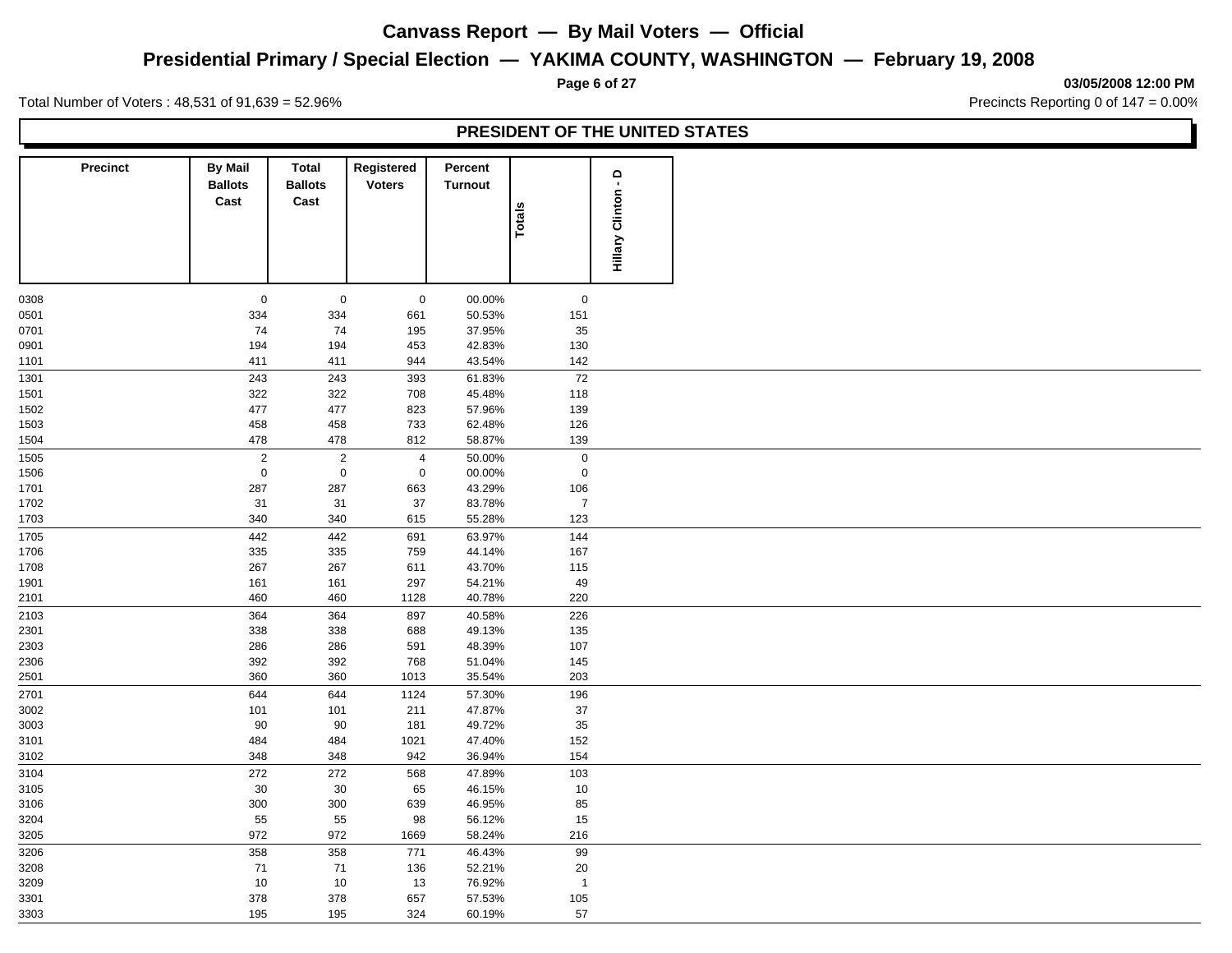## **Presidential Primary / Special Election — YAKIMA COUNTY, WASHINGTON — February 19, 2008**

**Page 7 of 27 03/05/2008 12:00 PM**

Total Number of Voters : 48,531 of 91,639 = 52.96% Precincts Reporting 0 of 147 = 0.00%

| <b>Precinct</b> | <b>By Mail</b><br><b>Ballots</b><br>Cast | Total<br><b>Ballots</b><br>Cast | Registered<br><b>Voters</b> | Percent<br><b>Turnout</b> | Totals                | Hillary Clinton - D |
|-----------------|------------------------------------------|---------------------------------|-----------------------------|---------------------------|-----------------------|---------------------|
|                 |                                          |                                 |                             |                           |                       |                     |
| 3304            | 331                                      | 331                             | 675                         | 49.04%                    | 91                    |                     |
| 3305            | 380                                      | 380                             | 632                         | 60.13%                    | 82                    |                     |
| 3306            | 187                                      | 187                             | 371                         | 50.40%                    | 34                    |                     |
| 3308            | 406                                      | 406                             | 628                         | 64.65%                    | 96                    |                     |
| 3309            | 398                                      | 398                             | 1011                        | 39.37%                    | 196                   |                     |
| 3310            | 383                                      | 383                             | 1134                        | 33.77%                    | 182                   |                     |
| 3311            | 701                                      | 701                             | 1132                        | 61.93%                    | 178                   |                     |
| 3313            | 129<br>$\mathbf 0$                       | 129<br>$\mathbf 0$              | 219<br>$\mathbf 0$          | 58.90%                    | $30\,$                |                     |
| 3502<br>3503    | 34                                       | 34                              | 64                          | 00.00%<br>53.13%          | $\mathbf 0$<br>$\bf8$ |                     |
| 3504            | $\boldsymbol{9}$                         | 9                               | 12                          | 75.00%                    | $\mathbf{1}$          |                     |
| 3601            | 37                                       | 37                              | 50                          | 74.00%                    | $\mathbf{3}$          |                     |
| 3602            | 670                                      | 670                             | 1135                        | 59.03%                    | 199                   |                     |
| 3605            | 621                                      | 621                             | 1179                        | 52.67%                    | 131                   |                     |
| 3701            | 262                                      | 262                             | 670                         | 39.10%                    | 91                    |                     |
| 3902            | 177                                      | 177                             | 302                         | 58.61%                    | 53                    |                     |
| 3903            | 741                                      | 741                             | 1291                        | 57.40%                    | 194                   |                     |
| 3904            | 107                                      | 107                             | 192                         | 55.73%                    | 23                    |                     |
| 4001            | 199                                      | 199                             | 491                         | 40.53%                    | 84                    |                     |
| 4002            | 185                                      | 185                             | 319                         | 57.99%                    | 74                    |                     |
| 4003            | 665                                      | 665                             | 1467                        | 45.33%                    | 194                   |                     |
| 4101            | 164                                      | 164                             | 254                         | 64.57%                    | 34                    |                     |
| 4102            | 344                                      | 344                             | 586                         | 58.70%                    | 93                    |                     |
| 4104            | 313                                      | 313                             | 526                         | 59.51%                    | ${\bf 76}$            |                     |
| 4105            | 153                                      | 153                             | 289                         | 52.94%                    | 50                    |                     |
| 4106            | 268                                      | 268                             | 559                         | 47.94%                    | 98                    |                     |
| 4108            | 263                                      | 263                             | 420                         | 62.62%                    | 61                    |                     |
| 4109<br>4111    | 657<br>581                               | 657<br>581                      | 1225<br>977                 | 53.63%<br>59.47%          | 173<br>159            |                     |
| 4112            | 474                                      | 474                             | 779                         | 60.85%                    | 115                   |                     |
| 4114            | 127                                      | 127                             | 215                         | 59.07%                    | 19                    |                     |
| 4115            | 196                                      | 196                             | 310                         | 63.23%                    | 48                    |                     |
| 4303            | 169                                      | 169                             | 258                         | 65.50%                    | $32\,$                |                     |
| 4401            | 176                                      | 176                             | 406                         | 43.35%                    | 49                    |                     |
| 4402            | 378                                      | 378                             | 638                         | 59.25%                    | 103                   |                     |
| 4501            | 125                                      | 125                             | 264                         | 47.35%                    | 50                    |                     |
| 4503            | 51                                       | 51                              | $90\,$                      | 56.67%                    | $13$                  |                     |
| 4504            | 229                                      | 229                             | 465                         | 49.25%                    | 71                    |                     |
| 4601            | 173                                      | 173                             | 265                         | 65.28%                    | 36                    |                     |
| 4602            | 189                                      | 189                             | 368                         | 51.36%                    | 55                    |                     |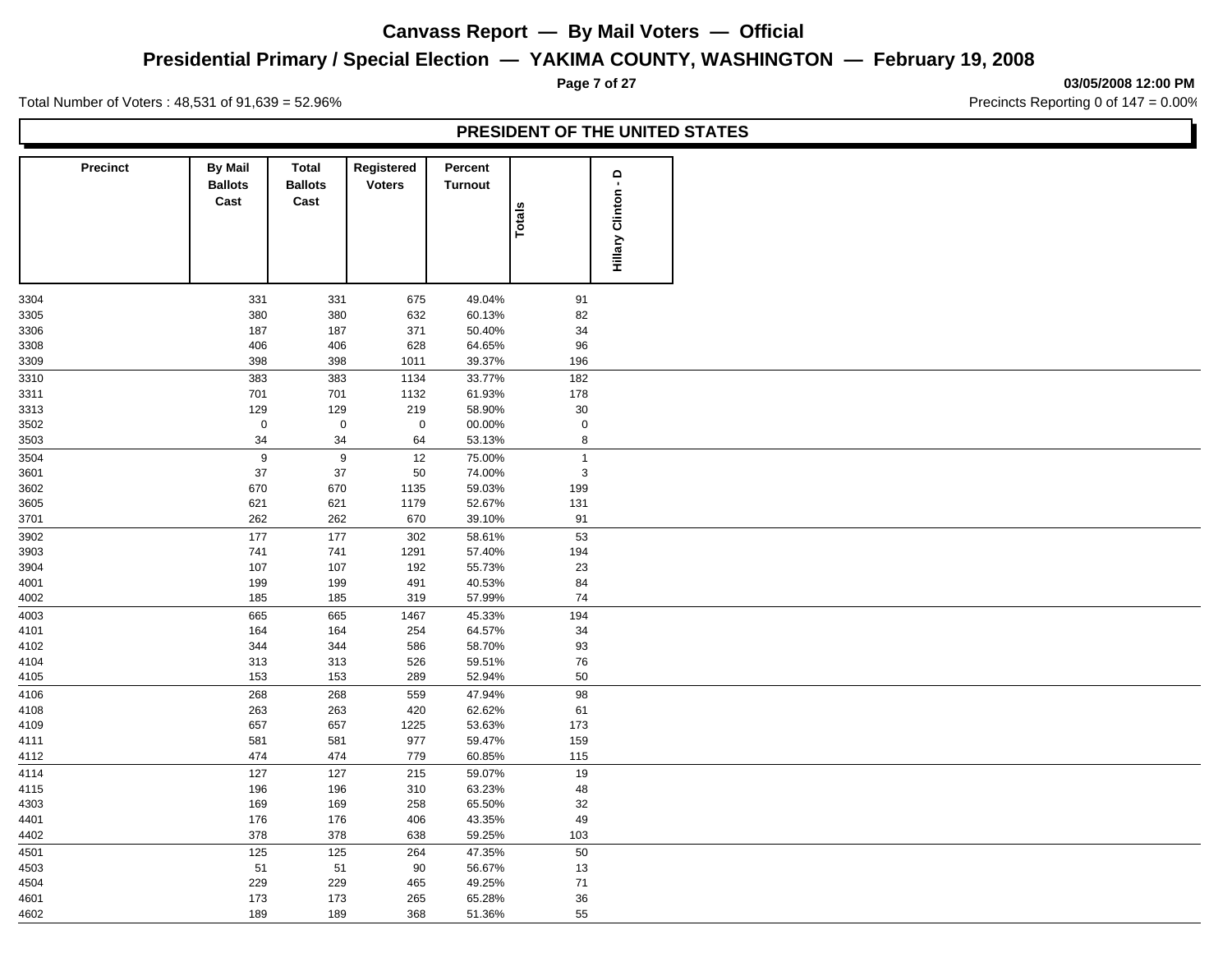## **Presidential Primary / Special Election — YAKIMA COUNTY, WASHINGTON — February 19, 2008**

**Page 8 of 27 03/05/2008 12:00 PM**

Total Number of Voters : 48,531 of 91,639 = 52.96% Precincts Reporting 0 of 147 = 0.00%

| <b>Precinct</b> | <b>By Mail</b><br><b>Ballots</b><br>Cast | Total<br><b>Ballots</b><br>Cast | Registered<br><b>Voters</b> | Percent<br>Turnout | <b>Totals</b>  | $\circ$<br>$\blacksquare$<br><b>Hillary Clinton</b> |  |  |
|-----------------|------------------------------------------|---------------------------------|-----------------------------|--------------------|----------------|-----------------------------------------------------|--|--|
| 4603            | 982                                      | 982                             | 1542                        | 63.68%             | 258            |                                                     |  |  |
| 4604            | 181                                      | 181                             | 293                         | 61.77%             | 41             |                                                     |  |  |
| 4605            | $\,$ 5 $\,$                              | $\,$ 5 $\,$                     | 10                          | 50.00%             | $\mathbf 0$    |                                                     |  |  |
| 4606            | 314                                      | 314                             | 609                         | 51.56%             | 93             |                                                     |  |  |
| 4607            | 23                                       | 23                              | 41                          | 56.10%             | $\mathbf{3}$   |                                                     |  |  |
| 4608            | 136                                      | 136                             | 243                         | 55.97%             | $36\,$         |                                                     |  |  |
| 4609            | 157                                      | 157                             | 270                         | 58.15%             | 26             |                                                     |  |  |
| 4615            | 309                                      | 309                             | 553                         | 55.88%             | 112            |                                                     |  |  |
| 4618            | 273                                      | 273                             | 508                         | 53.74%             | 68             |                                                     |  |  |
| 4623            | 56                                       | 56                              | 124                         | 45.16%             | 16             |                                                     |  |  |
| 4624            | 136                                      | 136                             | 233                         | 58.37%             | 26             |                                                     |  |  |
| 4625            | 5                                        | $5\phantom{.0}$                 | 9                           | 55.56%             | 3              |                                                     |  |  |
| 4626            | 19                                       | 19                              | 36                          | 52.78%             | $\overline{7}$ |                                                     |  |  |
| 4627            | 127                                      | 127                             | 192                         | 66.15%             | 33             |                                                     |  |  |
| 4628            | 115                                      | 115                             | 252                         | 45.63%             | 26             |                                                     |  |  |
| 4801            | 557                                      | 557                             | 1034                        | 53.87%             | 131            |                                                     |  |  |
| 4802            | 538                                      | 538                             | 1059                        | 50.80%             | 178            |                                                     |  |  |
| 5001            | 116                                      | 116                             | 216                         | 53.70%             | 37             |                                                     |  |  |
| 5003            | 449                                      | 449                             | 850                         | 52.82%             | 119            |                                                     |  |  |
| 5010            | 112                                      | 112                             | 178                         | 62.92%             | 24             |                                                     |  |  |
| 5012            | 303                                      | 303                             | 954                         | 31.76%             | 132            |                                                     |  |  |
| 5014            | 368                                      | 368                             | 710                         | 51.83%             | 90             |                                                     |  |  |
| 5016            | 183                                      | 183                             | 320                         | 57.19%             | 49             |                                                     |  |  |
| 5020            | 84                                       | 84                              | 137                         | 61.31%             | 25             |                                                     |  |  |
| 5101            | 99                                       | 99                              | 208                         | 47.60%             | 30             |                                                     |  |  |
| 5202            | $\mathbf 0$                              | $\mathbf 0$                     | 5                           | 00.00%             | $\mathbf 0$    |                                                     |  |  |
| Provisional     | $\Omega$                                 | 0                               | $\mathbf{0}$                | 00.00%             | $\mathbf 0$    |                                                     |  |  |
| <b>Totals</b>   | 48531                                    | 48531                           | 91639                       |                    | 15784          |                                                     |  |  |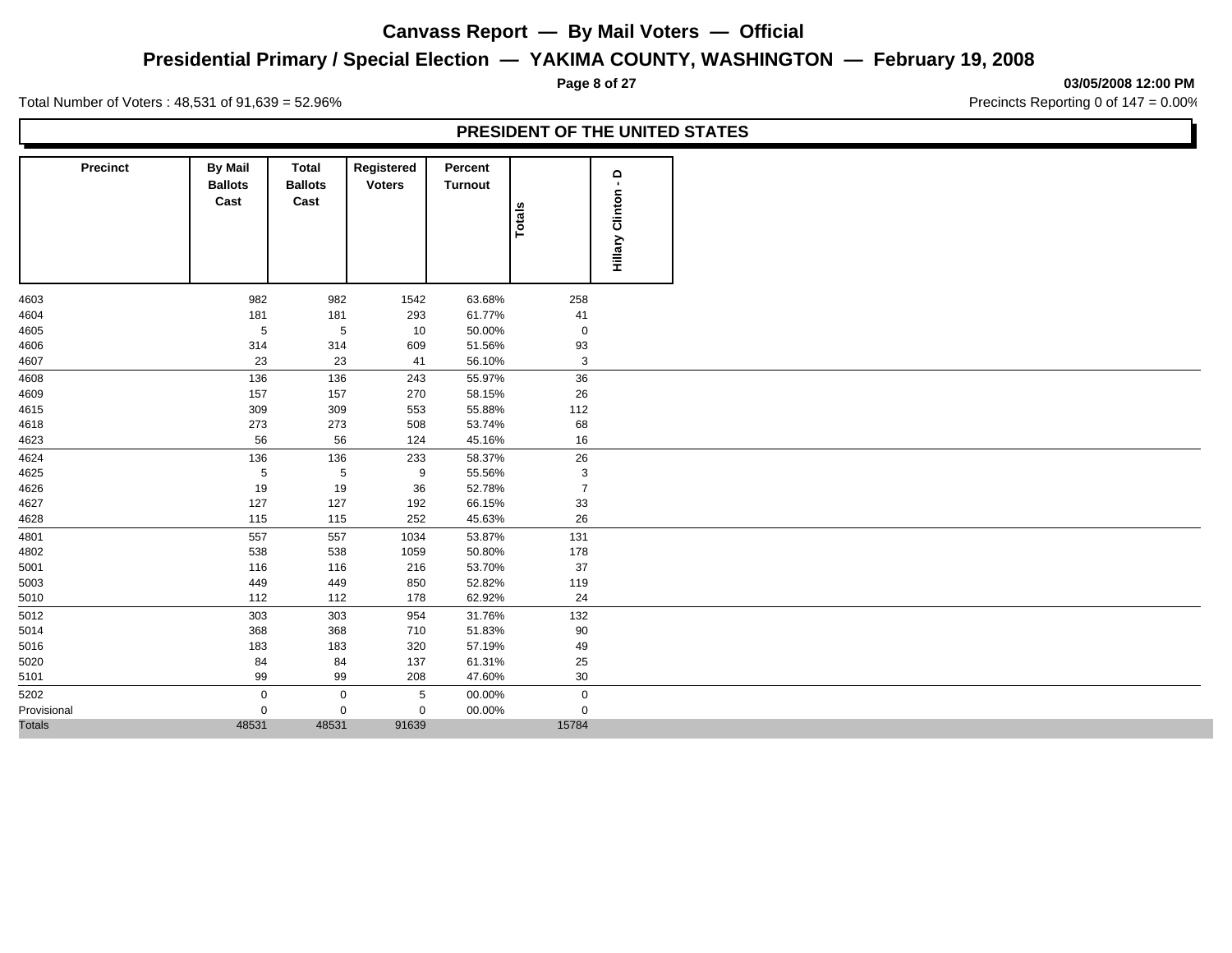# **Presidential Primary / Special Election — YAKIMA COUNTY, WASHINGTON — February 19, 2008**

**PRESIDENT OF THE UNITED STATES**

**Page 9 of 27 03/05/2008 12:00 PM**

Con tinued

Total Number of Voters : 48,531 of 91,639 = 52.96% Precincts Reporting 0 of 147 = 0.00%

| <b>Precinct</b> | <b>By Mail</b><br><b>Ballots</b><br>Cast | <b>Total</b><br><b>Ballots</b><br>Cast | Registered<br><b>Voters</b> | Percent<br><b>Turnout</b> | œ<br>$\blacksquare$<br>Giuliani<br>Rudy | $\mathbf{r}$<br>Huckabee<br>$\propto$<br>Mike | $\blacksquare$<br>Duncan Hunter<br>$\boldsymbol{\alpha}$ | $\propto$<br>$\blacksquare$<br>Keyes<br>Alan | ۴.<br>John McCain                |                | $\propto$<br>$\blacksquare$<br>Paul<br>Ron | $\propto$<br>Romney<br>Mitt | п.<br>Thompson<br>$\propto$<br>Fred | Write-in                   | Con tinued |
|-----------------|------------------------------------------|----------------------------------------|-----------------------------|---------------------------|-----------------------------------------|-----------------------------------------------|----------------------------------------------------------|----------------------------------------------|----------------------------------|----------------|--------------------------------------------|-----------------------------|-------------------------------------|----------------------------|------------|
| 0001            | 10                                       | 10                                     | 13                          | 76.92%                    | $\overline{1}$                          | $\mathbf 0$                                   | $\mathbf 0$                                              |                                              | $\mathbf 0$                      | $\mathbf 0$    | $\mathbf 0$                                | $\mathbf 0$                 | $\mathbf 0$                         | $\mathbf 0$                |            |
| 0101            | 312                                      | 312                                    | 669                         | 46.64%                    | $\overline{2}$                          | 9                                             | $\mathbf 0$                                              |                                              | $\mathbf 0$                      | 25             | $\overline{4}$                             | 9                           | 0                                   | -1                         |            |
| 0104            | 256                                      | 256                                    | 596                         | 42.95%                    | $\mathbf 0$                             | 11                                            | $\mathbf 0$                                              |                                              | $\overline{2}$                   | 22             | 12                                         | 9                           | $\Omega$                            | $\Omega$                   |            |
| 0110            | 667                                      | 667                                    | 1237                        | 53.92%                    | $\sqrt{5}$                              | 46                                            | 0                                                        |                                              | $\overline{1}$                   | 119            | 18                                         | 41                          | 3                                   | $\mathbf 0$                |            |
| 0111            | 530                                      | 530                                    | 1139                        | 46.53%                    | 2                                       | 38                                            | $\mathbf 0$                                              |                                              | $\mathbf 0$                      | 53             | 8                                          | 27                          | $\mathbf{1}$                        | $\mathbf 0$                |            |
| 0116            | 91                                       | 91                                     | 160                         | 56.88%                    | $\mathbf 0$                             | $5\phantom{.0}$                               | $\mathbf 0$                                              |                                              | $\mathbf 0$                      | 6              | 3                                          | $\overline{4}$              | 0                                   | $\mathbf 0$                |            |
| 0118            | 160                                      | 160                                    | 299                         | 53.51%                    | $\overline{1}$                          | 8                                             | $\mathbf 0$                                              |                                              | $\overline{1}$                   | 17             | 3                                          | 6                           | $\mathbf{1}$                        | $\mathbf 0$                |            |
| 0120            | 345                                      | 345                                    | 823                         | 41.92%                    | $\overline{2}$                          | 9                                             | $\mathbf 0$                                              |                                              | $\overline{1}$                   | 29             | 4                                          | 8                           | 0                                   | $\mathbf 0$                |            |
| 0126<br>0127    | 370<br>364                               | 370<br>364                             | 868<br>736                  | 42.63%<br>49.46%          | $\mathbf 0$<br>$\mathbf{1}$             | 22<br>16                                      | $\mathbf 0$<br>$\mathbf 0$                               |                                              | $\mathbf 0$<br>3                 | 19<br>34       | 6<br>13                                    | 14<br>19                    | 0<br>0                              | $\mathbf 0$<br>$\mathbf 0$ |            |
| 0129            | 416                                      | 416                                    | 903                         | 46.07%                    | $\overline{4}$                          | 24                                            | 2                                                        |                                              | $\mathbf 0$                      | 44             | 15                                         | 22                          | 0                                   | $\mathbf 0$                |            |
| 0131            | 732                                      | 732                                    | 1333                        | 54.91%                    | $\overline{2}$                          | 53                                            | $\overline{2}$                                           |                                              | 3                                | 114            | 18                                         | 59                          | 3                                   | $\mathbf 0$                |            |
| 0133            | 771                                      | 771                                    | 1400                        | 55.07%                    | $\overline{2}$                          | 56                                            | $\overline{1}$                                           |                                              | $\overline{2}$                   | 129            | 22                                         | 59                          | 3                                   |                            |            |
| 0134            | 890                                      | 890                                    | 1443                        | 61.68%                    | 6                                       | 78                                            | $\mathbf 0$                                              |                                              | $\mathbf 0$                      | 133            | 23                                         | 80                          | $\overline{2}$                      |                            |            |
| 0138            | 1339                                     | 1339                                   | 2251                        | 59.48%                    | 5                                       | 96                                            | $\overline{1}$                                           |                                              | $\overline{1}$                   | 237            | 23                                         | 84                          | $\overline{4}$                      | -1                         |            |
| 0142            | 722                                      | 722                                    | 1430                        | 50.49%                    | $\,6\,$                                 | 36                                            | $\mathbf 0$                                              |                                              | $\mathbf 0$                      | 77             | 13                                         | 41                          | $\overline{4}$                      | $\mathbf 0$                |            |
| 0154            | 852                                      | 852                                    | 1581                        | 53.89%                    | 6                                       | 86                                            | -1                                                       |                                              | 5                                | 150            | 15                                         | 58                          | 3                                   | $\mathbf 0$                |            |
| 0155            | 685                                      | 685                                    | 1189                        | 57.61%                    | $\sqrt{5}$                              | 65                                            | $\mathbf 0$                                              |                                              | $\overline{4}$                   | 91             | 19                                         | 68                          | $\mathbf 0$                         | $\overline{2}$             |            |
| 0156            | 428                                      | 428                                    | 953                         | 44.91%                    | 3                                       | 30                                            | $\mathbf 0$                                              |                                              | 3                                | 52             | 8                                          | 22                          | 0                                   |                            |            |
| 0162            | 328                                      | 328                                    | 616                         | 53.25%                    | $\mathbf{1}$                            | 36                                            | $\mathbf 0$                                              |                                              | $\mathbf 0$                      | 56             | 6                                          | 22                          | $\overline{2}$                      | -1                         |            |
| 0163            | 895                                      | 895                                    | 1349                        | 66.35%                    | 2                                       | 64                                            | $\mathbf 0$                                              |                                              | $\overline{2}$                   | 175            | 31                                         | 105                         | 6                                   | $\mathbf 0$                |            |
| 0165            | 15                                       | 15                                     | 19                          | 78.95%                    | $\mathbf 0$                             | $\overline{4}$                                | $\mathbf 0$                                              |                                              | $\mathbf 0$                      | $\overline{1}$ | $\mathbf 0$                                | $\overline{c}$              | 0                                   | $\mathbf 0$                |            |
| 0169            | 1127                                     | 1127                                   | 1751                        | 64.36%                    | 6                                       | 106                                           | $\overline{2}$                                           |                                              | $\mathbf 0$                      | 199            | 19                                         | 128                         | 3                                   | 0                          |            |
| 0170            | 990                                      | 990                                    | 1634                        | 60.59%                    | 3                                       | 101                                           | $\overline{\mathbf{1}}$                                  |                                              | $\overline{4}$                   | 153            | 27                                         | 61                          | $\overline{4}$                      | $\mathbf 0$                |            |
| 0179            | 1013                                     | 1013                                   | 1767                        | 57.33%                    | $\overline{4}$                          | 120                                           | $\overline{1}$                                           |                                              | $\overline{1}$                   | 182            | 15                                         | 104                         | 5                                   | $\mathbf 0$                |            |
| 0181            | 714                                      | 714                                    | 1171                        | 60.97%                    | 5                                       | 107                                           | $\mathbf 0$                                              |                                              | $\mathbf 0$                      | 117            | 12                                         | 96                          | $\overline{4}$                      | $\mathbf 0$                |            |
| 0182            | 987                                      | 987                                    | 1674                        | 58.96%                    | 8                                       | 117                                           | 0                                                        |                                              | $\overline{2}$                   | 187            | 32                                         | 81                          | $\overline{2}$                      | -1                         |            |
| 0183            | 468                                      | 468                                    | 741                         | 63.16%                    | $\overline{4}$                          | 35                                            | $\overline{1}$                                           |                                              | $\overline{2}$                   | 125            | $\sqrt{5}$                                 | 71                          | 0                                   | 3                          |            |
| 0184<br>0185    | 406<br>408                               | 406<br>408                             | 770<br>764                  | 52.73%<br>53.40%          | 3                                       | 26<br>35                                      | $\mathbf 0$<br>$\mathbf 0$                               |                                              | $\overline{1}$<br>$\mathbf 0$    | 59<br>76       | 15<br>15                                   | 23<br>41                    | 1<br>$\mathbf{1}$                   | $\mathbf 0$<br>$\mathbf 0$ |            |
|                 |                                          |                                        |                             |                           |                                         |                                               |                                                          |                                              |                                  |                |                                            |                             |                                     |                            |            |
| 0186<br>0187    | 599<br>541                               | 599<br>541                             | 1075<br>857                 | 55.72%<br>63.13%          | $\mathbf{3}$<br>$\overline{2}$          | 52<br>49                                      | $\mathbf 0$<br>$\mathbf 0$                               |                                              | $\overline{2}$<br>$\overline{1}$ | 106            | 12<br>14                                   | 56<br>69                    | 3<br>5                              | $\overline{1}$             |            |
| 0188            | 337                                      | 337                                    | 558                         | 60.39%                    | -1                                      | 30                                            | -1                                                       |                                              | $\mathbf{1}$                     | 106<br>85      | 9                                          | 49                          | $\mathbf{1}$                        |                            |            |
| 0301            | 99                                       | 99                                     | 220                         | 45.00%                    | $\mathbf 0$                             | 10                                            | $\mathbf 0$                                              |                                              | $\mathbf 0$                      | 12             | $\overline{1}$                             | 5                           | $\Omega$                            | $\Omega$                   |            |
| 0302            | 267                                      | 267                                    | 670                         | 39.85%                    | $\mathbf 0$                             | 19                                            | 0                                                        |                                              | $\mathbf 0$                      | 39             | 10                                         | $\overline{7}$              | 0                                   | 0                          |            |
| 0303            | 269                                      | 269                                    | 689                         | 39.04%                    | $\mathbf{1}$                            | 17                                            | $\Omega$                                                 |                                              | $\Omega$                         | 31             | 9                                          | 13                          | 3                                   | $\mathbf 0$                |            |
|                 |                                          |                                        |                             |                           |                                         |                                               |                                                          |                                              |                                  |                |                                            |                             |                                     |                            |            |

 92 92 183 50.27% 0 16 0 0 11 0 5 0 0 13 13 24 54.17% 0 0 0 0 0 0 2 0 0 355 355 711 49.93% 0 34 1 0 62 6 23 1 0

5 5 16 31.25% 0 0 0 0 2 0 0 0 0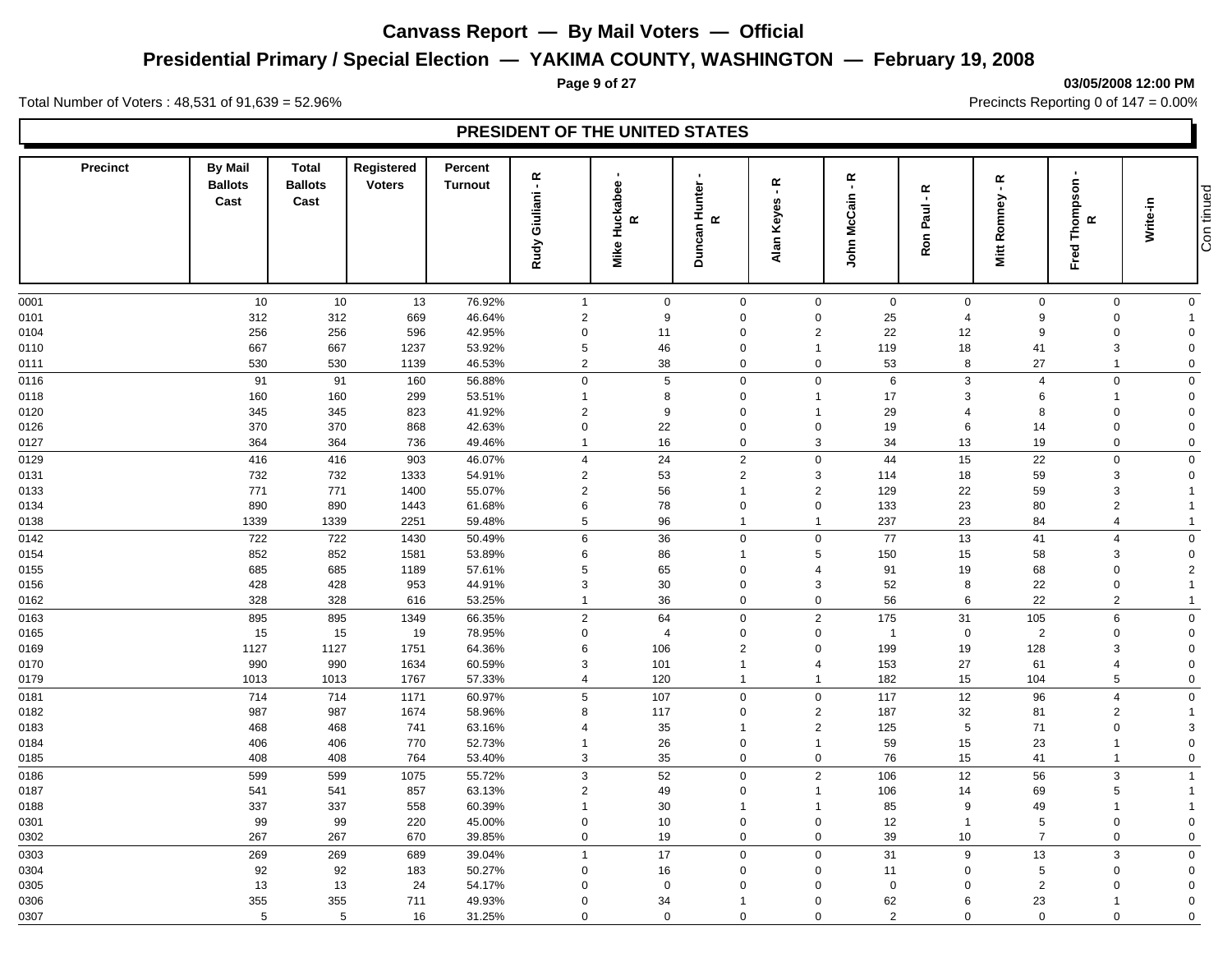## **Presidential Primary / Special Election — YAKIMA COUNTY, WASHINGTON — February 19, 2008**

#### **Page 10 of 27 03/05/2008 12:00 PM**

Total Number of Voters : 48,531 of 91,639 = 52.96% Precincts Reporting 0 of 147 = 0.00%

| <b>Precinct</b> | <b>By Mail</b><br><b>Ballots</b><br>Cast | <b>Total</b><br><b>Ballots</b><br>Cast | Registered<br><b>Voters</b> | Percent<br><b>Turnout</b> | Giuliani - R<br><b>Rudy</b> | Huckabee<br>$\boldsymbol{\alpha}$<br>Mike | $\cdot$<br>Duncan Hunter<br>$\propto$ | $\propto$<br>$\blacksquare$<br>Alan Keyes | $\propto$<br>$\mathbf{r}$<br>John McCain | Ron Paul - R     | ۴<br>Romney<br>Mitt | $\blacksquare$<br>Fred Thompson<br>œ | Write-in                   |  |
|-----------------|------------------------------------------|----------------------------------------|-----------------------------|---------------------------|-----------------------------|-------------------------------------------|---------------------------------------|-------------------------------------------|------------------------------------------|------------------|---------------------|--------------------------------------|----------------------------|--|
|                 |                                          |                                        |                             |                           |                             |                                           |                                       |                                           |                                          |                  |                     |                                      |                            |  |
| 0308            | $\mathbf 0$                              | $\mathbf 0$                            | $\mathbf 0$                 | 00.00%                    | $\mathbf 0$                 | $\mathbf 0$                               | 0                                     | $\mathbf 0$                               | $\mathbf 0$                              | $\mathbf 0$      | $\mathbf 0$         | $\mathbf 0$                          | $\mathbf 0$                |  |
| 0501            | 334<br>74                                | 334                                    | 661                         | 50.53%                    | $\mathbf 0$                 | $\overline{7}$                            | $\mathbf 0$                           | $\mathbf 0$                               | 42                                       | 3                | 21                  | $\boldsymbol{0}$                     | $\mathbf 0$                |  |
| 0701            | 194                                      | 74<br>194                              | 195                         | 37.95%                    | $\mathbf 0$<br>0            | 6<br>$\overline{4}$                       | $\mathbf 0$<br>$\mathbf 0$            | $\overline{2}$                            | 8<br>$\overline{7}$                      | $\mathbf 0$<br>3 | 6<br>$\overline{1}$ | $\mathbf 0$<br>$\boldsymbol{0}$      | $\mathbf 0$<br>$\mathbf 0$ |  |
| 0901<br>1101    | 411                                      | 411                                    | 453<br>944                  | 42.83%<br>43.54%          | $\overline{2}$              | 35                                        | $\mathbf 0$                           | $\mathbf 0$<br>$\overline{2}$             | 82                                       | 14               | 38                  | $\mathbf 0$                          | $\mathbf 0$                |  |
|                 |                                          |                                        |                             |                           |                             |                                           |                                       |                                           |                                          |                  |                     |                                      |                            |  |
| 1301            | 243<br>322                               | 243<br>322                             | 393<br>708                  | 61.83%<br>45.48%          | 3<br>$\mathbf{1}$           | 16<br>19                                  | $\mathbf 0$<br>$\Omega$               | $\mathbf 0$<br>$\mathbf 0$                | 46<br>49                                 | $\bf8$<br>8      | 16<br>20            | $\mathbf 0$<br>4                     | $\mathbf 0$<br>$\mathbf 0$ |  |
| 1501            | 477                                      | 477                                    |                             |                           | 5                           | 33                                        | $\overline{2}$                        | $\mathbf{1}$                              | 120                                      | 14               | 41                  | $\overline{1}$                       | $\mathbf 0$                |  |
| 1502<br>1503    | 458                                      | 458                                    | 823<br>733                  | 57.96%<br>62.48%          | $\overline{2}$              | 49                                        | $\Omega$                              | $\mathbf 0$                               | 89                                       | 5                | 58                  | $\mathbf{3}$                         | 3                          |  |
| 1504            | 478                                      | 478                                    | 812                         | 58.87%                    | $\overline{7}$              | 34                                        | $\mathbf{1}$                          | $\mathbf 0$                               | 82                                       | 8                | 39                  | 3                                    | $\mathbf 0$                |  |
| 1505            | $\overline{2}$                           | $\overline{2}$                         | $\overline{4}$              | 50.00%                    | $\mathsf 0$                 | $\mathbf 0$                               | $\mathbf 0$                           | $\mathbf 0$                               | $\mathbf{1}$                             | $\mathbf 0$      | $\mathbf 0$         | $\mathbf{1}$                         | $\mathbf 0$                |  |
| 1506            | $\mathbf 0$                              | $\pmb{0}$                              | $\mathbf 0$                 | 00.00%                    | $\mathbf 0$                 | $\pmb{0}$                                 | $\mathbf 0$                           | $\mathbf 0$                               | $\mathbf 0$                              | $\Omega$         | $\Omega$            | $\boldsymbol{0}$                     | $\mathbf 0$                |  |
| 1701            | 287                                      | 287                                    | 663                         | 43.29%                    | $\mathbf 0$                 | 18                                        | $\mathbf 0$                           | $\mathbf 0$                               | 33                                       | $\mathbf{1}$     | 5                   | $\mathbf 0$                          | $\mathbf 0$                |  |
| 1702            | 31                                       | 31                                     | 37                          | 83.78%                    | 0                           | 3                                         | $\mathbf 0$                           | $\mathbf 0$                               | 9                                        | $\overline{1}$   | $\overline{2}$      | $\boldsymbol{0}$                     | $\Omega$                   |  |
| 1703            | 340                                      | 340                                    | 615                         | 55.28%                    | $\overline{2}$              | 35                                        | $\mathbf{1}$                          | $\mathbf{1}$                              | 55                                       | 6                | 21                  | $\overline{5}$                       | $\mathbf 0$                |  |
| 1705            | 442                                      | 442                                    | 691                         | 63.97%                    | $\overline{4}$              | 40                                        | $\mathbf 0$                           | $\mathbf{1}$                              | 76                                       | $\overline{5}$   | 43                  | $\overline{4}$                       | $\mathbf 0$                |  |
| 1706            | 335                                      | 335                                    | 759                         | 44.14%                    | 0                           | 15                                        | $\mathbf 0$                           | $\mathbf 0$                               | 36                                       | 4                | 14                  | $\mathbf{1}$                         |                            |  |
| 1708            | 267                                      | 267                                    | 611                         | 43.70%                    | $\mathbf 0$                 | 15                                        | $\mathbf 0$                           | $\overline{1}$                            | 32                                       | 6                | 9                   | $\mathbf 0$                          | $\mathbf 0$                |  |
| 1901            | 161                                      | 161                                    | 297                         | 54.21%                    | $\mathbf{1}$                | 19                                        | $\mathbf 0$                           | $\overline{2}$                            | 22                                       | 8                | 6                   | $\overline{2}$                       | $\mathbf{1}$               |  |
| 2101            | 460                                      | 460                                    | 1128                        | 40.78%                    | $\mathbf 0$                 | 31                                        | $\mathbf{1}$                          | $\overline{2}$                            | 43                                       | 8                | 36                  | $\mathbf 0$                          | $\mathsf{O}\xspace$        |  |
| 2103            | 364                                      | 364                                    | 897                         | 40.58%                    | $\overline{2}$              | 15                                        | $\overline{1}$                        | $\mathbf 0$                               | 20                                       | $\overline{2}$   | 11                  | $\overline{1}$                       | $\mathbf 0$                |  |
| 2301            | 338                                      | 338                                    | 688                         | 49.13%                    | 3                           | 27                                        | $\overline{1}$                        | $\mathbf 0$                               | 34                                       | 13               | 10                  | 3                                    | $\mathbf 0$                |  |
| 2303            | 286                                      | 286                                    | 591                         | 48.39%                    | $\overline{4}$              | 14                                        | $\mathbf 0$                           | $\mathbf 0$                               | 43                                       | 5                | 21                  | $\mathbf{1}$                         | $\mathbf 0$                |  |
| 2306            | 392                                      | 392                                    | 768                         | 51.04%                    | $\Omega$                    | 25                                        | $\Omega$                              | $\Omega$                                  | 57                                       | 8                | 23                  | $\mathbf 0$                          | $\mathbf 0$                |  |
| 2501            | 360                                      | 360                                    | 1013                        | 35.54%                    | $\mathbf 0$                 | 19                                        | $\mathbf 0$                           | $\mathbf{1}$                              | 26                                       | $\overline{2}$   | $\overline{2}$      | $\overline{1}$                       | $\mathbf 0$                |  |
| 2701            | 644                                      | 644                                    | 1124                        | 57.30%                    | $\overline{7}$              | 83                                        | $\Omega$                              | $\overline{4}$                            | 110                                      | 10               | 51                  | $\overline{4}$                       | $\mathbf 0$                |  |
| 3002            | 101                                      | 101                                    | 211                         | 47.87%                    | $\mathbf 0$                 | 6                                         | $\mathbf 0$                           | $\mathbf 0$                               | 19                                       | 3                | $\overline{4}$      | $\mathbf{1}$                         | $\mathbf 0$                |  |
| 3003            | 90                                       | 90                                     | 181                         | 49.72%                    | $\mathbf 0$                 | 8                                         | $\Omega$                              | $\mathbf 0$                               | 23                                       | $\mathbf 0$      | $6\phantom{1}6$     | $\mathbf 0$                          | $\Omega$                   |  |
| 3101            | 484                                      | 484                                    | 1021                        | 47.40%                    | -1                          | 77                                        | $\mathbf{1}$                          | $\mathbf{1}$                              | 100                                      | 20               | 28                  | $\overline{5}$                       | $\mathbf 0$                |  |
| 3102            | 348                                      | 348                                    | 942                         | 36.94%                    | $\mathbf 0$                 | 27                                        | $\mathbf 0$                           | $\mathbf{1}$                              | 58                                       | $\overline{7}$   | 20                  | 3                                    | $\Omega$                   |  |
| 3104            | 272                                      | 272                                    | 568                         | 47.89%                    | $\mathbf{3}$                | 25                                        | $\mathbf 0$                           | $\mathbf 0$                               | 41                                       | $\overline{7}$   | 26                  | $\mathbf{1}$                         | $\mathsf{O}\xspace$        |  |
| 3105            | 30                                       | 30                                     | 65                          | 46.15%                    | $\mathbf 0$                 | $\overline{2}$                            | $\mathbf 0$                           | $\mathbf 0$                               | $\sqrt{5}$                               | $\overline{1}$   | $\overline{4}$      | $\mathsf{O}\xspace$                  | $\mathbf 0$                |  |
| 3106            | 300                                      | 300                                    | 639                         | 46.95%                    | 3                           | 36                                        | $\mathbf 0$                           | $\overline{1}$                            | 58                                       | 13               | 32                  | $\mathbf 0$                          | $\mathbf 0$                |  |
| 3204            | 55                                       | 55                                     | 98                          | 56.12%                    | $\mathbf 0$                 | 10                                        | $\overline{1}$                        | $\mathbf 0$                               | 17                                       | $\mathsf 0$      | $\sqrt{5}$          | $\mathsf{O}\xspace$                  | $\mathbf 0$                |  |
| 3205            | 972                                      | 972                                    | 1669                        | 58.24%                    | 5                           | 134                                       | $\mathbf{1}$                          | $\overline{2}$                            | 212                                      | 33               | 110                 | $\overline{7}$                       | $\mathbf 0$                |  |
| 3206            | 358                                      | 358                                    | 771                         | 46.43%                    | $\overline{1}$              | 45                                        | $\mathbf 0$                           | $\mathbf 0$                               | 94                                       | 10               | 34                  | $\overline{2}$                       | $\mathbf 0$                |  |
| 3208            | 71                                       | 71                                     | 136                         | 52.21%                    | 0                           | 6                                         | $\mathbf 0$                           | $\mathbf 0$                               | 11                                       | $\overline{1}$   | $\overline{c}$      | $\mathbf 0$                          | $\mathbf 0$                |  |
| 3209            | 10                                       | 10                                     | 13                          | 76.92%                    | $\Omega$                    | $\mathbf 0$                               | $\Omega$                              | $\Omega$                                  | $\overline{2}$                           | $\Omega$         | 3                   | $\mathbf 0$                          | $\mathbf 0$                |  |
| 3301            | 378                                      | 378                                    | 657                         | 57.53%                    |                             | 47                                        | $\mathbf 0$                           | $\Omega$                                  | 72                                       | 17               | 32                  | $\overline{2}$                       | $\mathbf 0$                |  |
| 3303            | 195                                      | 195                                    | 324                         | 60.19%                    |                             | 29                                        | $\Omega$                              | $\Omega$                                  | 35                                       | $\overline{4}$   | 15                  | 2                                    | $\Omega$                   |  |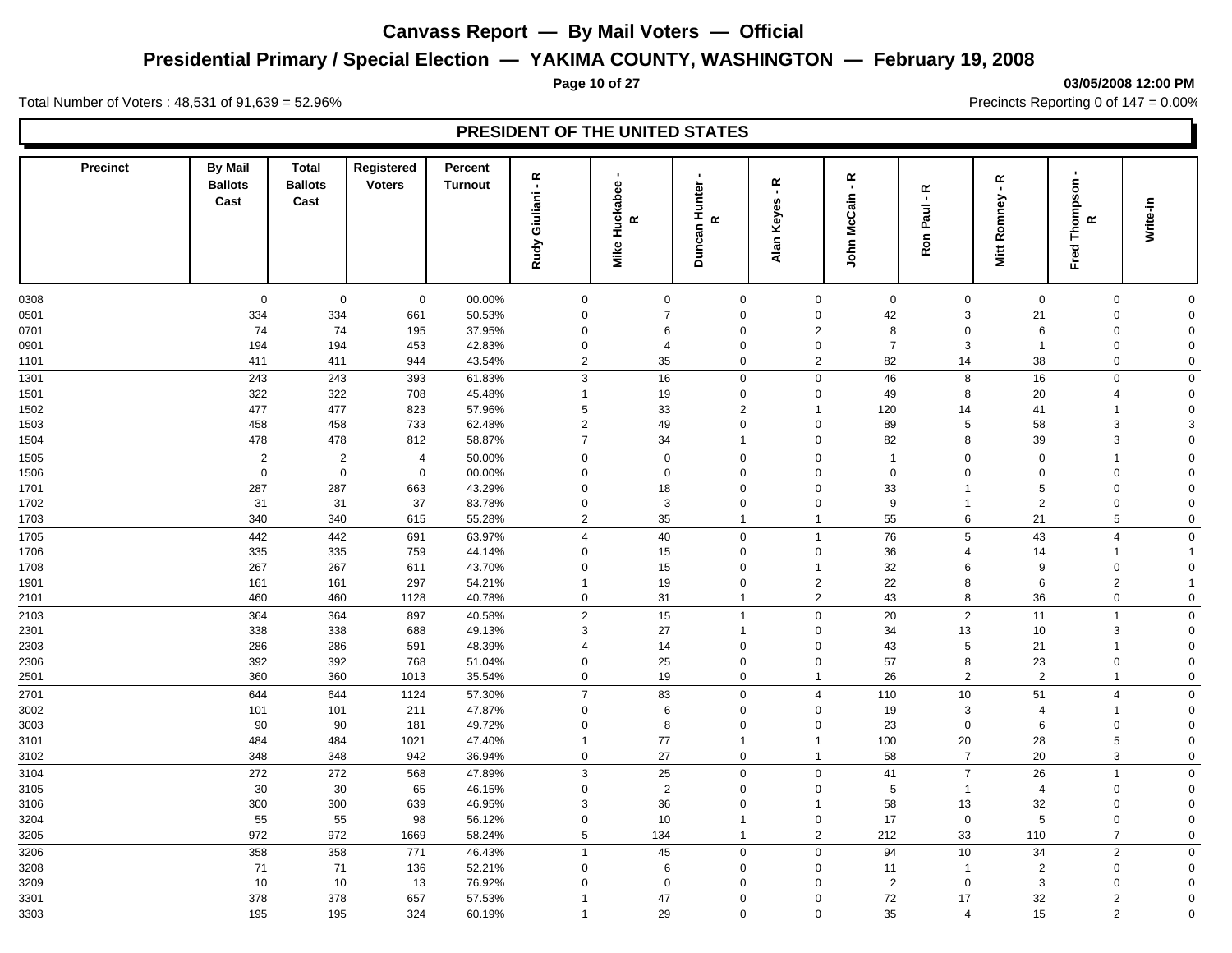## **Presidential Primary / Special Election — YAKIMA COUNTY, WASHINGTON — February 19, 2008**

#### **Page 11 of 27 03/05/2008 12:00 PM**

Total Number of Voters : 48,531 of 91,639 = 52.96% Precincts Reporting 0 of 147 = 0.00%

| <b>Precinct</b> | <b>By Mail</b><br><b>Ballots</b><br>Cast | <b>Total</b><br><b>Ballots</b><br>Cast | Registered<br><b>Voters</b> | Percent<br><b>Turnout</b> | Giuliani - R<br>Rudy    | <b>Mike Huckabee</b><br>$\propto$ | $\blacksquare$<br>Duncan Hunter<br>$\mathbf{\underline{\alpha}}$ | $\propto$<br>$\blacksquare$<br>Alan Keyes | $\propto$<br>$\blacksquare$<br>John McCain | Ron Paul - R   | ۴<br>Romney<br>Mitt | Fred Thompson<br>œ        | Write-in       |
|-----------------|------------------------------------------|----------------------------------------|-----------------------------|---------------------------|-------------------------|-----------------------------------|------------------------------------------------------------------|-------------------------------------------|--------------------------------------------|----------------|---------------------|---------------------------|----------------|
|                 |                                          |                                        |                             |                           |                         |                                   |                                                                  |                                           |                                            |                |                     |                           |                |
| 3304            | 331                                      | 331                                    | 675                         | 49.04%                    | $\overline{4}$          | 39                                | $\mathbf 0$                                                      | 2                                         | 76                                         | 20             | 18                  | $\overline{1}$            | $\mathbf 0$    |
| 3305            | 380                                      | 380                                    | 632                         | 60.13%                    | $\sqrt{5}$              | 50                                | $\mathbf 0$                                                      | $\mathbf{1}$                              | 63                                         | 15             | 34                  | $\boldsymbol{0}$          | $\mathbf 0$    |
| 3306            | 187                                      | 187                                    | 371                         | 50.40%                    | $\overline{\mathbf{1}}$ | 21                                | $\mathbf 0$                                                      | $\mathbf 0$                               | 53                                         | $\overline{4}$ | 17                  | $\sqrt{2}$                | $\mathbf 0$    |
| 3308            | 406                                      | 406                                    | 628                         | 64.65%                    | $\overline{1}$          | 37                                | $\mathbf 0$                                                      | $\overline{2}$                            | 82                                         | 24             | 46                  | 5                         |                |
| 3309            | 398                                      | 398                                    | 1011                        | 39.37%                    | $\mathbf 0$             | 27                                | $\mathbf 0$                                                      | $\mathbf 0$                               | 49                                         | 9              | 16                  | $\mathbf 0$               | $\mathbf 0$    |
| 3310            | 383                                      | 383                                    | 1134                        | 33.77%                    | $\overline{2}$          | 28                                | $\mathsf 0$                                                      | $\mathbf 0$                               | 40                                         | $\overline{7}$ | 28                  | $\ensuremath{\mathsf{3}}$ | $\mathbf 0$    |
| 3311            | 701                                      | 701                                    | 1132                        | 61.93%                    | 6                       | 110                               | $\mathbf 0$                                                      | $\overline{\mathcal{A}}$                  | 138                                        | 22             | 76                  | $\,$ 5 $\,$               | $\mathbf 0$    |
| 3313            | 129                                      | 129                                    | 219                         | 58.90%                    | $\overline{\mathbf{1}}$ | 22                                | $\mathbf 0$                                                      | $\overline{1}$                            | 27                                         | 3              | 10                  | $\sqrt{2}$                | $\mathbf 0$    |
| 3502            | $\mathbf 0$                              | $\mathbf 0$                            | $\mathbf 0$                 | 00.00%                    | $\mathbf 0$             | $\mathsf{O}\xspace$               | $\Omega$                                                         | $\Omega$                                  | $\mathbf 0$                                | $\Omega$       | $\mathbf 0$         | $\mathbf 0$               | $\mathbf 0$    |
| 3503            | 34                                       | 34                                     | 64                          | 53.13%                    | $\mathbf 0$             | $\mathbf{3}$                      | 0                                                                | $\mathbf 0$                               | $\overline{4}$                             | $\overline{2}$ | 6                   | $\overline{1}$            | $\mathbf 0$    |
| 3504            | $\boldsymbol{9}$                         | 9                                      | 12                          | 75.00%                    | $\mathbf 0$             | 2                                 | $\mathsf 0$                                                      | $\mathbf 0$                               | $\overline{2}$                             | $\mathbf 0$    | $\overline{2}$      | $\mathbf{1}$              | $\mathbf 0$    |
| 3601            | 37                                       | 37                                     | 50                          | 74.00%                    | $\mathbf 0$             | 12                                | $\Omega$                                                         | $\mathbf 0$                               | 13                                         | $\overline{2}$ | 3                   | $\mathsf{O}\xspace$       | $\mathbf 0$    |
| 3602            | 670                                      | 670                                    | 1135                        | 59.03%                    | $\overline{4}$          | 78                                | $\mathbf 0$                                                      | $\mathbf{1}$                              | 115                                        | 30             | 64                  | $\overline{2}$            | -1             |
| 3605            | 621                                      | 621                                    | 1179                        | 52.67%                    | $\overline{4}$          | 79                                | $\mathbf{1}$                                                     | $\mathbf 0$                               | 117                                        | 17             | 75                  | $\overline{4}$            | $\mathbf 0$    |
| 3701            | 262                                      | 262                                    | 670                         | 39.10%                    | $\overline{2}$          | 30                                | $\mathbf 0$                                                      | $\mathbf 0$                               | 54                                         | 10             | 18                  | $\mathbf{1}$              | $\mathbf 0$    |
| 3902            | 177                                      | 177                                    | 302                         | 58.61%                    | $\overline{1}$          | 21                                | $\mathbf 0$                                                      | $\mathbf{1}$                              | 21                                         | $\overline{1}$ | 22                  | $\mathbf{1}$              | $\mathbf 0$    |
| 3903            | 741                                      | 741                                    | 1291                        | 57.40%                    | $\overline{4}$          | 76                                | 0                                                                | $\mathbf{1}$                              | 153                                        | 25             | 65                  | $\overline{2}$            |                |
| 3904            | 107                                      | 107                                    | 192                         | 55.73%                    | $\mathbf 0$             | 14                                | $\mathbf 0$                                                      | $\Omega$                                  | 11                                         | $\overline{4}$ | 17                  | $\overline{1}$            | $\mathbf 0$    |
| 4001            | 199                                      | 199                                    | 491                         | 40.53%                    | $\overline{4}$          | 19                                | $\mathbf 0$                                                      | $\mathbf 0$                               | 27                                         | 6              | 18                  | $\mathbf 0$               | $\Omega$       |
| 4002            | 185                                      | 185                                    | 319                         | 57.99%                    | $\mathbf 0$             | 8                                 | $\mathsf{O}\xspace$                                              | $\mathbf 0$                               | 37                                         | $\overline{4}$ | 8                   | $\mathbf 0$               | $\mathsf 0$    |
| 4003            | 665                                      | 665                                    | 1467                        | 45.33%                    | $\overline{4}$          | 65                                | $\mathsf{O}\xspace$                                              | $\mathbf{1}$                              | 130                                        | 13             | 76                  | $\mathbf{3}$              | $\overline{1}$ |
| 4101            | 164                                      | 164                                    | 254                         | 64.57%                    | $\overline{1}$          | 25                                | 0                                                                | $\mathbf 0$                               | 25                                         | 10             | 19                  | $\overline{4}$            | $\mathbf 0$    |
| 4102            | 344                                      | 344                                    | 586                         | 58.70%                    | $\overline{4}$          | 44                                | $\mathbf 1$                                                      | $\mathbf{1}$                              | 67                                         | 18             | 30                  | $\mathbf{3}$              |                |
| 4104            | 313                                      | 313                                    | 526                         | 59.51%                    | $\overline{\mathbf{1}}$ | 33                                | $\Omega$                                                         | $\mathbf 0$                               | 64                                         | 8              | 28                  | $\overline{1}$            | $\mathbf 0$    |
| 4105            | 153                                      | 153                                    | 289                         | 52.94%                    | $\overline{1}$          | 24                                | 0                                                                | 2                                         | 26                                         | $\overline{4}$ | 11                  | $\mathbf 0$               | $\mathbf 0$    |
| 4106            | 268                                      | 268                                    | 559                         | 47.94%                    | $\mathbf{1}$            | 31                                | $\mathbf 0$                                                      | $\mathbf 0$                               | 42                                         | 12             | 20                  | $\overline{2}$            | $\overline{2}$ |
| 4108            | 263                                      | 263                                    | 420                         | 62.62%                    | $\mathbf 1$             | 26                                | 0                                                                | $\mathbf 0$                               | 54                                         | $\overline{4}$ | 42                  | $\overline{2}$            | $\Omega$       |
| 4109            | 657                                      | 657                                    | 1225                        | 53.63%                    | 6                       | 94                                | $\Omega$                                                         | 3                                         | 112                                        | 12             | 75                  | 6                         | $\overline{1}$ |
| 4111            | 581                                      | 581                                    | 977                         | 59.47%                    | $\overline{4}$          | 89                                | $\mathbf 0$                                                      | 3                                         | 107                                        | 14             | 54                  | 9                         | $\mathbf 1$    |
| 4112            | 474                                      | 474                                    | 779                         | 60.85%                    | $\mathbf 0$             | 47                                | $\mathbf{1}$                                                     | $\mathbf 0$                               | 96                                         | $\overline{4}$ | 50                  | $\overline{4}$            | $\mathbf 0$    |
| 4114            | 127                                      | 127                                    | 215                         | 59.07%                    | $\mathsf{O}\xspace$     | 16                                | $\mathbf{1}$                                                     | $\mathbf 0$                               | 31                                         | $\overline{7}$ | 18                  | $\overline{1}$            | $\mathsf 0$    |
| 4115            | 196                                      | 196                                    | 310                         | 63.23%                    | 3                       | 19                                | $\mathbf{1}$                                                     | $\mathbf 0$                               | 56                                         | 3              | 23                  | $\boldsymbol{0}$          | $\mathbf 1$    |
| 4303            | 169                                      | 169                                    | 258                         | 65.50%                    | $\overline{1}$          | 24                                | $\mathbf 0$                                                      | $\Omega$                                  | 42                                         | 5              | 18                  | $\sqrt{2}$                | $\mathbf 0$    |
| 4401            | 176                                      | 176                                    | 406                         | 43.35%                    | $\overline{1}$          | 18                                | $\mathbf 0$                                                      | $\mathbf{1}$                              | 44                                         | $\overline{7}$ | 23                  | $\mathsf{O}\xspace$       | $\mathbf 0$    |
| 4402            | 378                                      | 378                                    | 638                         | 59.25%                    | $\overline{2}$          | 34                                | $\mathbf 0$                                                      | $\mathbf 0$                               | 59                                         | 9              | 52                  | $\overline{1}$            | $\mathbf 0$    |
| 4501            | 125                                      | 125                                    | 264                         | 47.35%                    | $\mathbf 0$             | 10                                | $\mathbf{1}$                                                     | $\mathbf 0$                               | 19                                         | $\overline{4}$ | 11                  | $\mathbf 0$               | $\mathbf 0$    |
| 4503            | 51                                       | 51                                     | 90                          | 56.67%                    | $\mathbf 0$             | 8                                 | $\mathbf 0$                                                      | 2                                         | 14                                         |                | $\overline{4}$      | $\mathbf 0$               | $\mathbf 0$    |
| 4504            | 229                                      | 229                                    | 465                         | 49.25%                    | $\Omega$                | 21                                | $\Omega$                                                         | $\mathbf 0$                               | 37                                         | 8              | 26                  | $\mathbf 0$               | 3              |
| 4601            | 173                                      | 173                                    | 265                         | 65.28%                    | $\mathbf 0$             | 14                                | $\mathbf 0$                                                      | $\mathbf 0$                               | 35                                         | 4              | 17                  | $\mathbf 0$               | $\mathbf 0$    |
| 4602            | 189                                      | 189                                    | 368                         | 51.36%                    | $\mathcal{P}$           | 14                                | $\Omega$                                                         | $\Omega$                                  | 41                                         | $\overline{4}$ | 14                  | $\overline{1}$            | $\mathbf 0$    |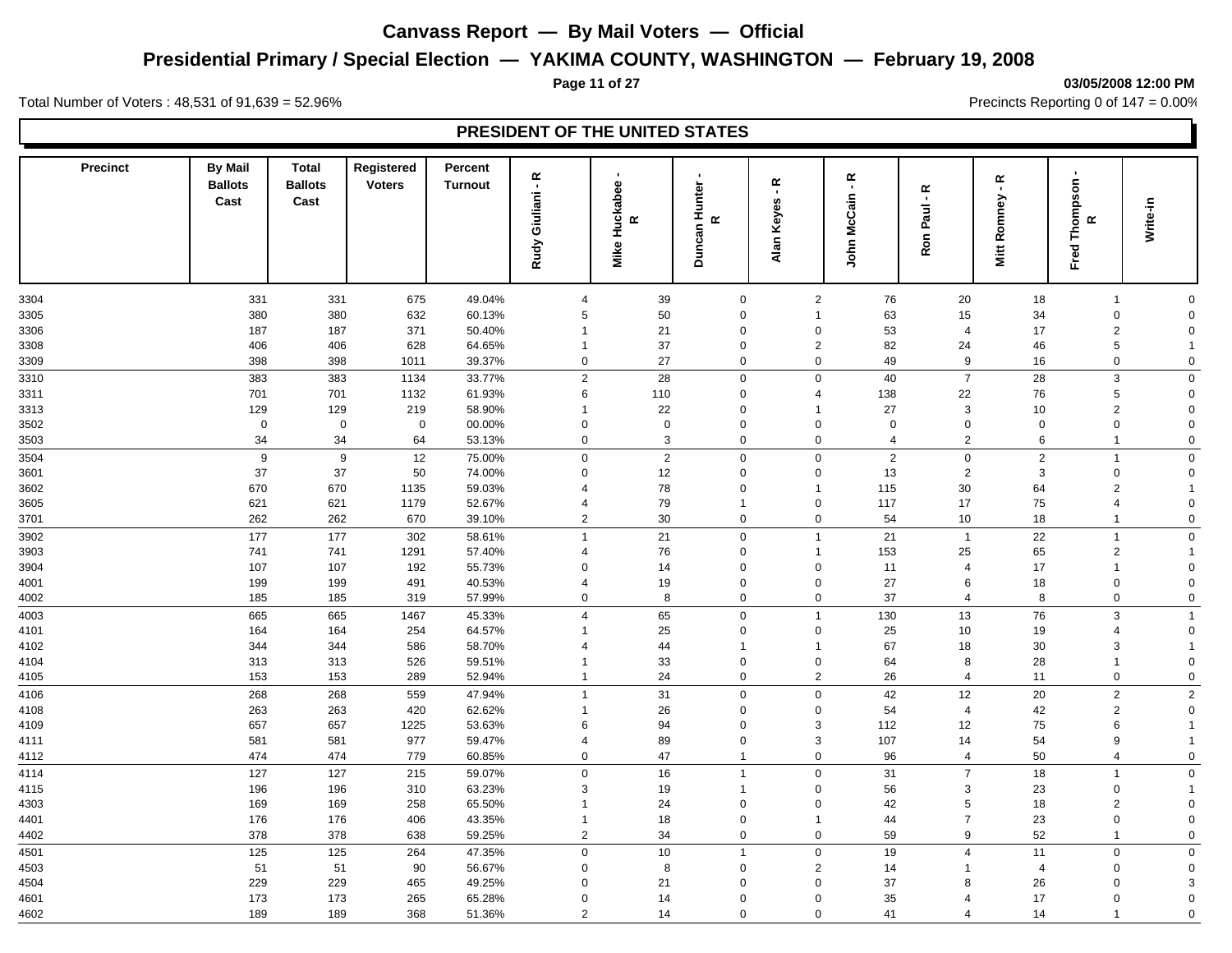## **Presidential Primary / Special Election — YAKIMA COUNTY, WASHINGTON — February 19, 2008**

#### **Page 12 of 27 03/05/2008 12:00 PM**

Total Number of Voters : 48,531 of 91,639 = 52.96% Precincts Reporting 0 of 147 = 0.00%

| <b>Precinct</b> | <b>By Mail</b><br><b>Ballots</b><br>Cast | <b>Total</b><br><b>Ballots</b><br>Cast | Registered<br><b>Voters</b> | Percent<br><b>Turnout</b> | œ<br>Giuliani-<br>Rudy  | Huckabee<br>$\alpha$<br>Mike | unter<br>I<br>œ<br>Duncan | œ<br>w<br>Keye:<br>Alan | $\propto$<br>$\blacksquare$<br>John McCain | ĸ<br>$\blacksquare$<br>Paul<br>Ron | $\propto$<br>$\mathbf{r}$<br>omney<br>ě<br>Mitt | Thompson<br>$\propto$<br>Fred <sup>-</sup> | Write-in       |  |
|-----------------|------------------------------------------|----------------------------------------|-----------------------------|---------------------------|-------------------------|------------------------------|---------------------------|-------------------------|--------------------------------------------|------------------------------------|-------------------------------------------------|--------------------------------------------|----------------|--|
| 4603            | 982                                      | 982                                    | 1542                        | 63.68%                    | 5                       | 93                           | $\mathbf 0$               | 5                       | 168                                        | 26                                 | 100                                             | $\overline{2}$                             | $\overline{2}$ |  |
| 4604            | 181                                      | 181                                    | 293                         | 61.77%                    | $\overline{\mathbf{1}}$ | 14                           | 0                         | $\overline{2}$          | 42                                         | 8                                  | 17                                              | 0                                          | $\overline{c}$ |  |
| 4605            | 5                                        | 5                                      | 10                          | 50.00%                    | $\Omega$                | $\mathbf 0$                  | $\Omega$                  | $\Omega$                | 2                                          | $\Omega$                           | $\mathbf 0$                                     | $\mathbf 0$                                | $\mathbf 0$    |  |
| 4606            | 314                                      | 314                                    | 609                         | 51.56%                    | -1                      | 29                           | 0                         | $\mathbf 0$             | 61                                         | 10                                 | 27                                              | $\overline{2}$                             | $\mathbf 0$    |  |
| 4607            | 23                                       | 23                                     | 41                          | 56.10%                    | $\mathbf 0$             | 2                            | 0                         | 0                       | $\overline{7}$                             |                                    | $\overline{2}$                                  | $\mathbf 0$                                | $\mathbf 0$    |  |
| 4608            | 136                                      | 136                                    | 243                         | 55.97%                    | $\mathbf 0$             | 12                           | $\Omega$                  | $\mathbf{1}$            | 31                                         | 5                                  | 13                                              | $\mathbf 0$                                | $\mathbf 0$    |  |
| 4609            | 157                                      | 157                                    | 270                         | 58.15%                    | $\overline{2}$          | 22                           |                           | 0                       | 31                                         | $\overline{2}$                     | 22                                              | $\mathbf 0$                                | $\Omega$       |  |
| 4615            | 309                                      | 309                                    | 553                         | 55.88%                    | $\overline{2}$          | 29                           | $\Omega$                  | $\overline{2}$          | 62                                         | 5                                  | 24                                              |                                            | $\Omega$       |  |
| 4618            | 273                                      | 273                                    | 508                         | 53.74%                    | 2                       | 30                           | $\overline{0}$            | 0                       | 69                                         | 9                                  | 31                                              | 3                                          | $\Omega$       |  |
| 4623            | 56                                       | 56                                     | 124                         | 45.16%                    | $\mathbf 0$             | $\overline{4}$               | 0                         | 0                       | 6                                          | $\mathbf 0$                        | 9                                               | $\mathbf 0$                                | $\mathbf 0$    |  |
| 4624            | 136                                      | 136                                    | 233                         | 58.37%                    | $\overline{1}$          | 14                           | $\Omega$                  | 0                       | 34                                         | $\boldsymbol{\Delta}$              | 15                                              | $\mathbf 0$                                | $\mathbf 0$    |  |
| 4625            | 5                                        | 5                                      | 9                           | 55.56%                    | 0                       | $\Omega$                     | 0                         | $\Omega$                |                                            | $\Omega$                           | $\Omega$                                        | $\Omega$                                   | $\Omega$       |  |
| 4626            | 19                                       | 19                                     | 36                          | 52.78%                    | $\Omega$                | $\mathbf 0$                  |                           | 0                       | $\overline{4}$                             | $\Omega$                           | $\overline{2}$                                  | $\mathbf 0$                                | $\Omega$       |  |
| 4627            | 127                                      | 127                                    | 192                         | 66.15%                    | -1                      | 11                           |                           | 0                       | 27                                         | 5                                  | 10                                              | $\overline{2}$                             | $\Omega$       |  |
| 4628            | 115                                      | 115                                    | 252                         | 45.63%                    | $\mathbf 0$             | 14                           |                           | 0                       | 17                                         | 3                                  | 9                                               | $\overline{2}$                             | $\Omega$       |  |
| 4801            | 557                                      | 557                                    | 1034                        | 53.87%                    | $\overline{1}$          | 79                           | 3                         | $\overline{2}$          | 117                                        | 31                                 | 68                                              | $\overline{1}$                             |                |  |
| 4802            | 538                                      | 538                                    | 1059                        | 50.80%                    | $\mathbf 0$             | 61                           | 0                         | $\overline{1}$          | 116                                        | 16                                 | 54                                              | 3                                          | $\Omega$       |  |
| 5001            | 116                                      | 116                                    | 216                         | 53.70%                    | $\Omega$                | 13                           | $\Omega$                  | 0                       | 18                                         | $\overline{2}$                     | 8                                               | 0                                          | $\Omega$       |  |
| 5003            | 449                                      | 449                                    | 850                         | 52.82%                    | 4                       | 51                           |                           | 2                       | 93                                         | 5                                  | 34                                              | $\overline{2}$                             | $\Omega$       |  |
| 5010            | 112                                      | 112                                    | 178                         | 62.92%                    | -1                      | 11                           | $\mathbf 0$               | 0                       | 24                                         |                                    | 17                                              | 0                                          | $\mathbf 0$    |  |
| 5012            | 303                                      | 303                                    | 954                         | 31.76%                    | $\overline{4}$          | 33                           | $\mathbf 0$               | $\mathbf 0$             | 46                                         | 10                                 | 20                                              | $\overline{1}$                             | $\mathbf 0$    |  |
| 5014            | 368                                      | 368                                    | 710                         | 51.83%                    | 3                       | 52                           | 0                         | 0                       | 63                                         | 13                                 | 41                                              |                                            | $\Omega$       |  |
| 5016            | 183                                      | 183                                    | 320                         | 57.19%                    | $\overline{\mathbf{1}}$ | 20                           | 3                         | 0                       | 37                                         |                                    | 22                                              |                                            | $\Omega$       |  |
| 5020            | 84                                       | 84                                     | 137                         | 61.31%                    | $\Omega$                | 10                           | $\Omega$                  | $\Omega$                | 12                                         |                                    | 14                                              | $\mathbf 0$                                |                |  |
| 5101            | 99                                       | 99                                     | 208                         | 47.60%                    | -1                      | 10                           | $\mathbf 0$               | 0                       | 25                                         | 3                                  | 15                                              | $\mathbf 0$                                | $\Omega$       |  |
| 5202            | $\mathbf 0$                              | $\mathbf 0$                            | 5                           | 00.00%                    | $\mathbf 0$             | $\mathbf 0$                  | $\Omega$                  | 0                       | $\mathbf 0$                                | $\Omega$                           | $\mathbf{0}$                                    | 0                                          | $\mathbf 0$    |  |
| Provisional     | $\mathbf 0$                              | $\Omega$                               | $\mathbf 0$                 | 00.00%                    | 0                       | $\mathbf 0$                  | $\mathbf 0$               | 0                       | $\mathbf 0$                                | $\Omega$                           | $\Omega$                                        | $\mathbf 0$                                | $\mathbf 0$    |  |
| <b>Totals</b>   | 48531                                    | 48531                                  | 91639                       |                           | 256                     | 4626                         | 41                        | 105                     | 8300                                       | 1243                               | 4136                                            | 213                                        | 39             |  |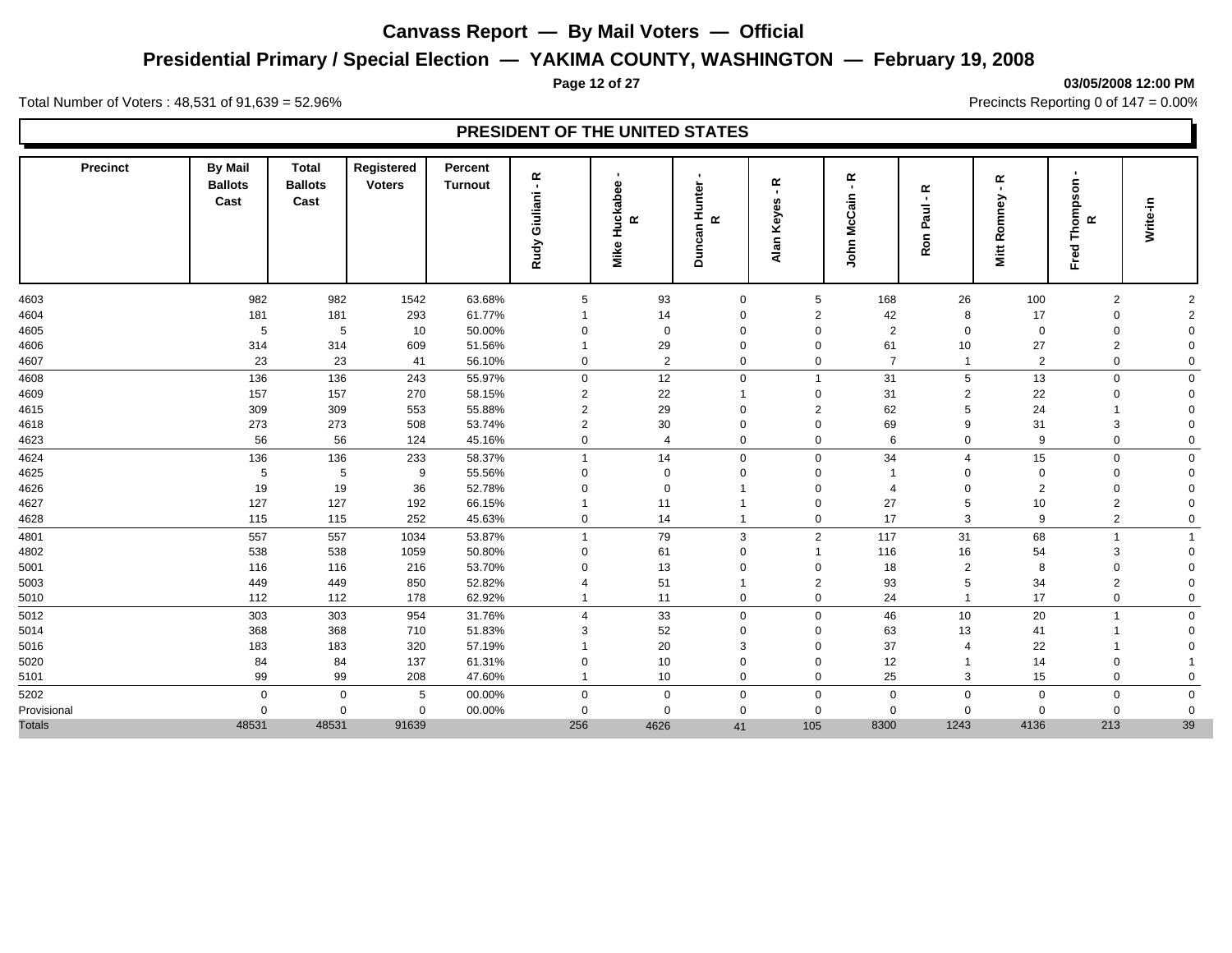## **Presidential Primary / Special Election — YAKIMA COUNTY, WASHINGTON — February 19, 2008**

#### **Page 13 of 27 03/05/2008 12:00 PM**

Total Number of Voters : 48,531 of 91,639 = 52.96% Precincts Reporting 0 of 147 = 0.00%

|                 |                                          |                                 |                             |                           | PRESIDENT OF THE UNITED STATES |                            |  |
|-----------------|------------------------------------------|---------------------------------|-----------------------------|---------------------------|--------------------------------|----------------------------|--|
| <b>Precinct</b> | <b>By Mail</b><br><b>Ballots</b><br>Cast | Total<br><b>Ballots</b><br>Cast | Registered<br><b>Voters</b> | Percent<br><b>Turnout</b> | <b>Totals</b>                  | Mike Huckabee<br>$\propto$ |  |
| 0001            | 10                                       | 10                              | 13                          | 76.92%                    | $\overline{1}$                 |                            |  |
| 0101            | 312                                      | 312                             | 669                         | 46.64%                    | 50                             |                            |  |
| 0104            | 256                                      | 256                             | 596                         | 42.95%                    | 56                             |                            |  |
| 0110            | 667                                      | 667                             | 1237                        | 53.92%                    | 233                            |                            |  |
| 0111            | 530                                      | 530                             | 1139                        | 46.53%                    | 129                            |                            |  |
| 0116            | 91                                       | 91                              | 160                         | 56.88%                    | 18                             |                            |  |
| 0118            | 160                                      | 160                             | 299                         | 53.51%                    | 37                             |                            |  |
| 0120            | 345                                      | 345                             | 823                         | 41.92%                    | 53                             |                            |  |
| 0126            | 370                                      | 370                             | 868                         | 42.63%                    | 61                             |                            |  |
| 0127            | 364                                      | 364                             | 736                         | 49.46%                    | 86                             |                            |  |
| 0129            | 416                                      | 416                             | 903                         | 46.07%                    | 111                            |                            |  |
| 0131            | 732                                      | 732                             | 1333                        | 54.91%                    | 254                            |                            |  |
| 0133            | 771                                      | 771                             | 1400                        | 55.07%                    | 275                            |                            |  |
| 0134            | 890                                      | 890                             | 1443                        | 61.68%                    | 323                            |                            |  |
| 0138            | 1339                                     | 1339                            | 2251                        | 59.48%                    | 452                            |                            |  |
| 0142            | 722                                      | 722                             | 1430                        | 50.49%                    | 177                            |                            |  |
| 0154            | 852                                      | 852                             | 1581                        | 53.89%                    | 324                            |                            |  |
| 0155            | 685                                      | 685                             | 1189                        | 57.61%                    | 254                            |                            |  |
| 0156            | 428                                      | 428                             | 953                         | 44.91%                    | 119                            |                            |  |
| 0162            | 328                                      | 328                             | 616                         | 53.25%                    | 124                            |                            |  |
| 0163            | 895                                      | 895                             | 1349                        | 66.35%                    | 385                            |                            |  |
| 0165            | 15                                       | 15                              | 19                          | 78.95%                    | $\overline{7}$                 |                            |  |
| 0169            | 1127                                     | 1127                            | 1751                        | 64.36%                    | 463                            |                            |  |
| 0170            | 990                                      | 990                             | 1634                        | 60.59%                    | 354                            |                            |  |
| 0179            | 1013                                     | 1013                            | 1767                        | 57.33%                    | 432                            |                            |  |
| 0181            | 714                                      | 714                             | 1171                        | 60.97%                    | 341                            |                            |  |
| 0182            | 987                                      | 987                             | 1674                        | 58.96%                    | 430                            |                            |  |
| 0183            | 468<br>406                               | 468                             | 741<br>770                  | 63.16%                    | 246                            |                            |  |
| 0184<br>0185    | 408                                      | 406<br>408                      | 764                         | 52.73%<br>53.40%          | 126<br>171                     |                            |  |
|                 |                                          |                                 |                             |                           |                                |                            |  |
| 0186            | 599                                      | 599                             | 1075                        | 55.72%                    | 235                            |                            |  |
| 0187<br>0188    | 541<br>337                               | 541<br>337                      | 857<br>558                  | 63.13%<br>60.39%          | 247<br>178                     |                            |  |
| 0301            | 99                                       | 99                              | 220                         | 45.00%                    | 28                             |                            |  |
| 0302            | 267                                      | 267                             | 670                         | 39.85%                    | 75                             |                            |  |
| 0303            | 269                                      | 269                             | 689                         | 39.04%                    | 74                             |                            |  |
| 0304            | 92                                       | 92                              | 183                         | 50.27%                    | 32                             |                            |  |
| 0305            | 13                                       | 13                              | 24                          | 54.17%                    | $\overline{2}$                 |                            |  |
| 0306            | 355                                      | 355                             | 711                         | 49.93%                    | 127                            |                            |  |
| 0307            | 5                                        | $5\phantom{.0}$                 | 16                          | 31.25%                    | $\overline{2}$                 |                            |  |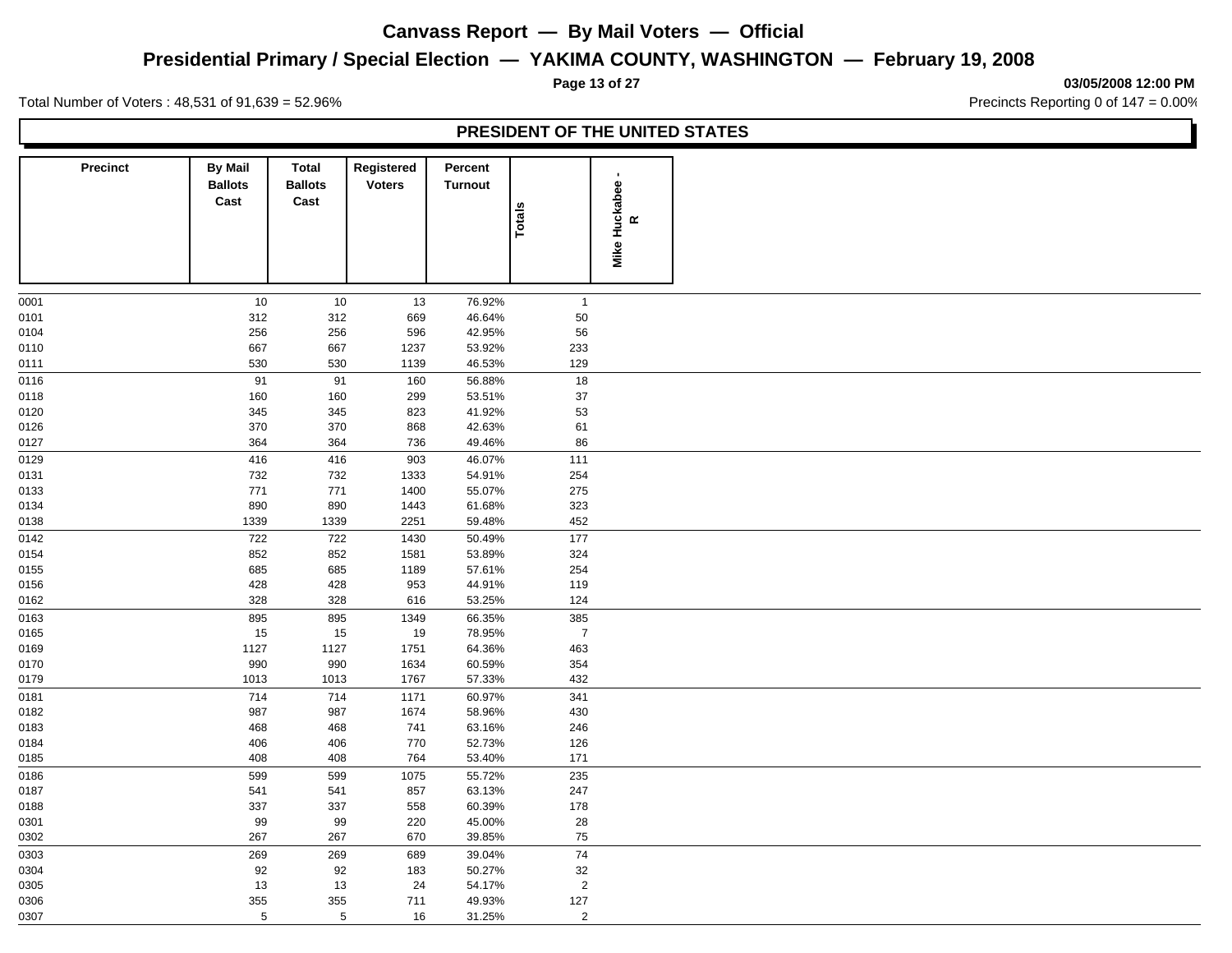## **Presidential Primary / Special Election — YAKIMA COUNTY, WASHINGTON — February 19, 2008**

**Page 14 of 27 03/05/2008 12:00 PM**

Total Number of Voters : 48,531 of 91,639 = 52.96% Precincts Reporting 0 of 147 = 0.00%

| <b>Precinct</b> | <b>By Mail</b><br><b>Ballots</b><br>Cast | <b>Total</b><br><b>Ballots</b><br>Cast | Registered<br><b>Voters</b> | Percent<br><b>Turnout</b> |                 |                      |
|-----------------|------------------------------------------|----------------------------------------|-----------------------------|---------------------------|-----------------|----------------------|
|                 |                                          |                                        |                             |                           | Totals          | Mike Huckabee -<br>R |
| 0308            | $\mathbf 0$                              | $\mathbf 0$                            | $\mathbf 0$                 | 00.00%                    | $\mathsf 0$     |                      |
| 0501            | 334                                      | 334                                    | 661                         | 50.53%                    | $73\,$          |                      |
| 0701            | 74                                       | 74                                     | 195                         | 37.95%                    | 22              |                      |
| 0901            | 194                                      | 194                                    | 453                         | 42.83%                    | 15              |                      |
| 1101            | 411                                      | 411                                    | 944                         | 43.54%                    | 173             |                      |
| 1301            | 243                                      | 243                                    | 393                         | 61.83%                    | 89              |                      |
| 1501            | 322                                      | 322                                    | 708                         | 45.48%                    | 101             |                      |
| 1502            | 477                                      | 477                                    | 823                         | 57.96%                    | 217             |                      |
| 1503            | 458                                      | 458                                    | 733                         | 62.48%                    | 209             |                      |
| 1504            | 478                                      | 478                                    | 812                         | 58.87%                    | 174             |                      |
| 1505            | $\overline{2}$                           | $\overline{2}$                         | $\overline{4}$              | 50.00%                    | $\mathbf 2$     |                      |
| 1506            | $\mathbf 0$                              | $\mathsf 0$                            | $\mathbf 0$                 | 00.00%                    | $\mathbf 0$     |                      |
| 1701            | 287                                      | 287                                    | 663                         | 43.29%                    | 57              |                      |
| 1702            | 31                                       | 31                                     | 37                          | 83.78%                    | $15\,$          |                      |
| 1703            | 340                                      | 340                                    | 615                         | 55.28%                    | 126             |                      |
| 1705            | 442                                      | 442                                    | 691                         | 63.97%                    | 173             |                      |
| 1706            | 335                                      | 335                                    | 759                         | 44.14%                    | 71              |                      |
| 1708            | 267                                      | 267                                    | 611                         | 43.70%                    | 63              |                      |
| 1901            | 161                                      | 161                                    | 297                         | 54.21%                    | 61              |                      |
| 2101            | 460                                      | 460                                    | 1128                        | 40.78%                    | 121             |                      |
| 2103            | 364<br>338                               | 364                                    | 897                         | 40.58%                    | $\overline{52}$ |                      |
| 2301<br>2303    | 286                                      | 338<br>286                             | 688<br>591                  | 49.13%<br>48.39%          | 91<br>88        |                      |
| 2306            | 392                                      | 392                                    | 768                         | 51.04%                    | 113             |                      |
| 2501            | 360                                      | 360                                    | 1013                        | 35.54%                    | 51              |                      |
| 2701            | 644                                      | 644                                    | 1124                        | 57.30%                    | 269             |                      |
| 3002            | 101                                      | 101                                    | 211                         | 47.87%                    | 33              |                      |
| 3003            | 90                                       | 90                                     | 181                         | 49.72%                    | $37\,$          |                      |
| 3101            | 484                                      | 484                                    | 1021                        | 47.40%                    | 233             |                      |
| 3102            | 348                                      | 348                                    | 942                         | 36.94%                    | 116             |                      |
| 3104            | 272                                      | 272                                    | 568                         | 47.89%                    | 103             |                      |
| 3105            | 30                                       | 30                                     | 65                          | 46.15%                    | 12              |                      |
| 3106            | 300                                      | 300                                    | 639                         | 46.95%                    | 143             |                      |
| 3204            | 55                                       | 55                                     | 98                          | 56.12%                    | 33              |                      |
| 3205            | 972                                      | 972                                    | 1669                        | 58.24%                    | 504             |                      |
| 3206            | 358                                      | 358                                    | 771                         | 46.43%                    | 186             |                      |
| 3208            | 71                                       | 71                                     | 136                         | 52.21%                    | 20              |                      |
| 3209            | 10                                       | $10$                                   | 13                          | 76.92%                    | $\sqrt{5}$      |                      |
| 3301            | 378                                      | 378                                    | 657                         | 57.53%                    | 171             |                      |
| 3303            | 195                                      | 195                                    | 324                         | 60.19%                    | 86              |                      |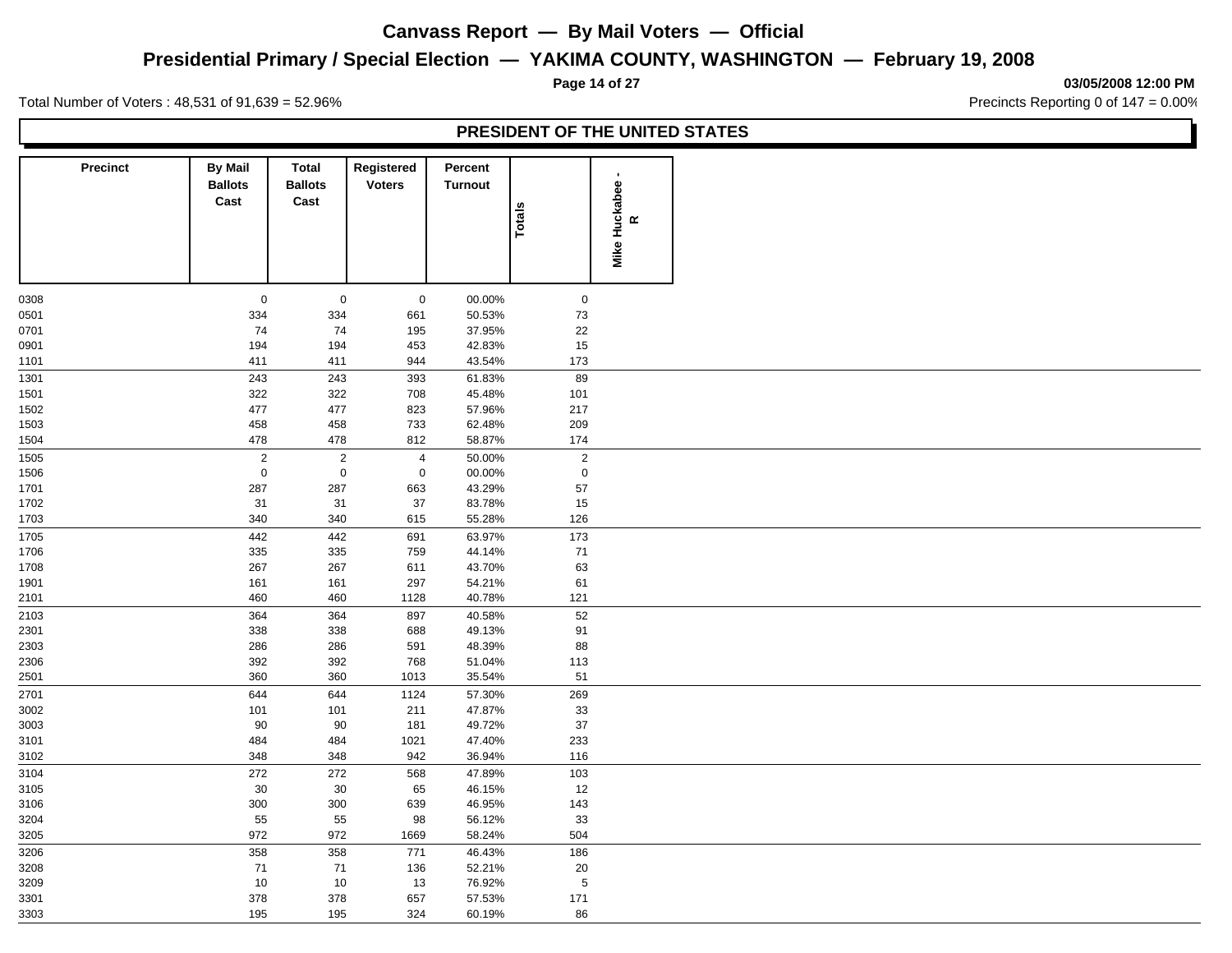## **Presidential Primary / Special Election — YAKIMA COUNTY, WASHINGTON — February 19, 2008**

**Page 15 of 27 03/05/2008 12:00 PM**

Total Number of Voters : 48,531 of 91,639 = 52.96% Precincts Reporting 0 of 147 = 0.00%

| <b>Precinct</b>  | <b>By Mail</b><br><b>Ballots</b><br>Cast | <b>Total</b><br><b>Ballots</b><br>Cast | Registered<br><b>Voters</b> | Percent<br><b>Turnout</b> |                |                      |  |
|------------------|------------------------------------------|----------------------------------------|-----------------------------|---------------------------|----------------|----------------------|--|
|                  |                                          |                                        |                             |                           | Totals         | Mike Huckabee -<br>R |  |
| 3304             | 331                                      | 331                                    | 675                         | 49.04%                    | 160            |                      |  |
| 3305             | 380                                      | 380                                    | 632                         | 60.13%                    | 168            |                      |  |
| 3306             | 187                                      | 187                                    | 371                         | 50.40%                    | 98             |                      |  |
| 3308             | 406                                      | 406                                    | 628                         | 64.65%                    | 198            |                      |  |
| 3309             | 398                                      | 398                                    | 1011                        | 39.37%                    | 101            |                      |  |
| $\frac{1}{3310}$ | 383                                      | 383                                    | 1134                        | 33.77%                    | 108            |                      |  |
| 3311             | 701                                      | 701                                    | 1132                        | 61.93%                    | 361            |                      |  |
| 3313             | 129                                      | 129                                    | 219                         | 58.90%                    | 66             |                      |  |
| 3502             | $\mathsf 0$                              | $\mathbf 0$                            | $\mathbf 0$                 | 00.00%                    | $\mathbf 0$    |                      |  |
| 3503             | 34                                       | 34                                     | 64                          | 53.13%                    | 16             |                      |  |
| 3504             | $\boldsymbol{9}$                         | $9\,$                                  | 12                          | 75.00%                    | $\overline{7}$ |                      |  |
| 3601             | 37                                       | $37\,$                                 | 50                          | 74.00%                    | $30\,$         |                      |  |
| 3602             | 670                                      | 670                                    | 1135                        | 59.03%                    | 295            |                      |  |
| 3605             | 621                                      | 621                                    | 1179                        | 52.67%                    | 297            |                      |  |
| 3701             | 262                                      | 262                                    | 670                         | 39.10%                    | 115            |                      |  |
| 3902             | 177                                      | 177                                    | 302                         | 58.61%                    | 68             |                      |  |
| 3903             | 741                                      | 741                                    | 1291                        | 57.40%                    | 327            |                      |  |
| 3904             | 107                                      | 107                                    | 192                         | 55.73%                    | 47             |                      |  |
| 4001             | 199                                      | 199                                    | 491                         | 40.53%                    | $74\,$<br>57   |                      |  |
| 4002             | 185                                      | 185                                    | 319                         | 57.99%                    |                |                      |  |
| 4003             | 665                                      | 665                                    | 1467                        | 45.33%                    | 293            |                      |  |
| 4101             | 164                                      | 164                                    | 254                         | 64.57%                    | 84             |                      |  |
| 4102             | 344                                      | 344                                    | 586                         | 58.70%                    | 169            |                      |  |
| 4104             | 313                                      | 313                                    | 526                         | 59.51%                    | 135<br>68      |                      |  |
| 4105             | 153                                      | 153                                    | 289                         | 52.94%                    |                |                      |  |
| 4106             | 268<br>263                               | 268<br>263                             | 559                         | 47.94%<br>62.62%          | 110            |                      |  |
| 4108<br>4109     | 657                                      | 657                                    | 420<br>1225                 | 53.63%                    | 129<br>309     |                      |  |
| 4111             | 581                                      | 581                                    | 977                         | 59.47%                    | 281            |                      |  |
| 4112             | 474                                      | 474                                    | 779                         | 60.85%                    | 202            |                      |  |
| 4114             | 127                                      | 127                                    | 215                         | 59.07%                    | $74\,$         |                      |  |
| 4115             | 196                                      | 196                                    | 310                         | 63.23%                    | 106            |                      |  |
| 4303             | 169                                      | 169                                    | 258                         | 65.50%                    | 92             |                      |  |
| 4401             | 176                                      | 176                                    | 406                         | 43.35%                    | 94             |                      |  |
| 4402             | 378                                      | 378                                    | 638                         | 59.25%                    | 157            |                      |  |
| 4501             | 125                                      | 125                                    | 264                         | 47.35%                    | 45             |                      |  |
| 4503             | 51                                       | 51                                     | 90                          | 56.67%                    | 29             |                      |  |
| 4504             | 229                                      | 229                                    | 465                         | 49.25%                    | 95             |                      |  |
| 4601             | 173                                      | 173                                    | 265                         | 65.28%                    | $70\,$         |                      |  |
| 4602             | 189                                      | 189                                    | 368                         | 51.36%                    | 76             |                      |  |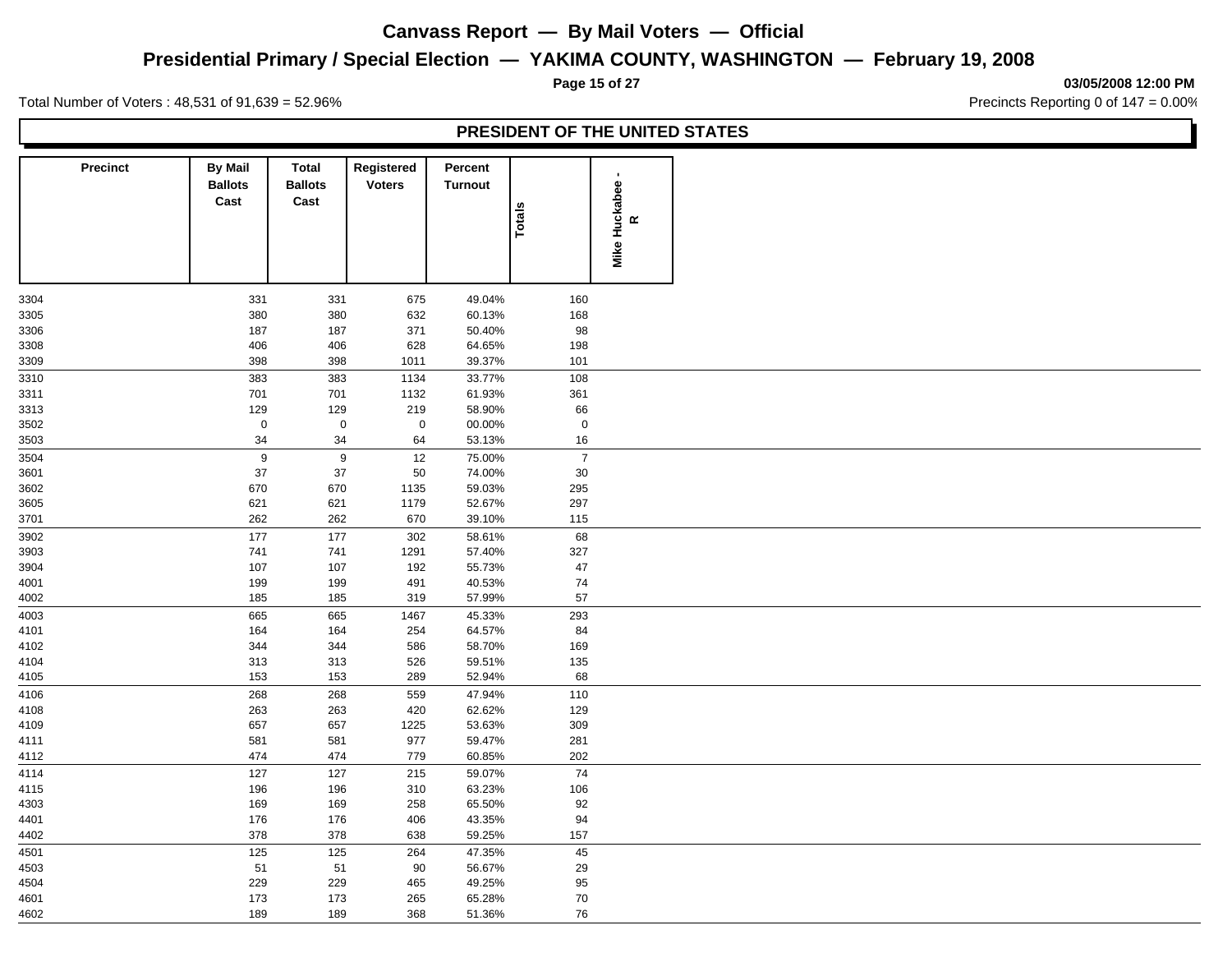## **Presidential Primary / Special Election — YAKIMA COUNTY, WASHINGTON — February 19, 2008**

**Page 16 of 27 03/05/2008 12:00 PM**

Total Number of Voters : 48,531 of 91,639 = 52.96% Precincts Reporting 0 of 147 = 0.00%

| <b>Precinct</b> | <b>By Mail</b><br><b>Ballots</b><br>Cast | <b>Total</b><br><b>Ballots</b><br>Cast | Registered<br><b>Voters</b> | Percent<br>Turnout | <b>Totals</b>  | Mike Huckabee -<br>R |
|-----------------|------------------------------------------|----------------------------------------|-----------------------------|--------------------|----------------|----------------------|
| 4603            | 982                                      | 982                                    | 1542                        | 63.68%             | 401            |                      |
| 4604            | 181                                      | 181                                    | 293                         | 61.77%             | $86\,$         |                      |
| 4605            | $\,$ 5 $\,$                              | $\,$ 5 $\,$                            | $10$                        | 50.00%             | $\sqrt{2}$     |                      |
| 4606            | 314                                      | 314                                    | 609                         | 51.56%             | 130            |                      |
| 4607            | 23                                       | 23                                     | 41                          | 56.10%             | 12             |                      |
| 4608            | 136                                      | 136                                    | 243                         | 55.97%             | 62             |                      |
| 4609            | 157                                      | 157                                    | 270                         | 58.15%             | 80             |                      |
| 4615            | 309                                      | 309                                    | 553                         | 55.88%             | 125            |                      |
| 4618            | 273                                      | 273                                    | 508                         | 53.74%             | 144            |                      |
| 4623            | 56                                       | 56                                     | 124                         | 45.16%             | 19             |                      |
| 4624            | 136                                      | 136                                    | 233                         | 58.37%             | 68             |                      |
| 4625            | $\,$ 5 $\,$                              | $\sqrt{5}$                             | 9                           | 55.56%             | $\overline{1}$ |                      |
| 4626            | 19                                       | 19                                     | 36                          | 52.78%             | $\overline{7}$ |                      |
| 4627            | 127                                      | 127                                    | 192                         | 66.15%             | 57             |                      |
| 4628            | 115                                      | 115                                    | 252                         | 45.63%             | 46             |                      |
| 4801            | 557                                      | 557                                    | 1034                        | 53.87%             | 303            |                      |
| 4802            | 538                                      | 538                                    | 1059                        | 50.80%             | 251            |                      |
| 5001            | 116                                      | 116                                    | 216                         | 53.70%             | 41             |                      |
| 5003            | 449                                      | 449                                    | 850                         | 52.82%             | 192            |                      |
| 5010            | 112                                      | 112                                    | 178                         | 62.92%             | 54             |                      |
| 5012            | 303                                      | 303                                    | 954                         | 31.76%             | 114            |                      |
| 5014            | 368                                      | 368                                    | 710                         | 51.83%             | 173            |                      |
| 5016            | 183                                      | 183                                    | 320                         | 57.19%             | 88             |                      |
| 5020            | 84                                       | 84                                     | 137                         | 61.31%             | 38             |                      |
| 5101            | 99                                       | 99                                     | 208                         | 47.60%             | 54             |                      |
| 5202            | $\mathbf 0$                              | $\mathbf 0$                            | 5                           | 00.00%             | $\mathbf 0$    |                      |
| Provisional     | 0                                        | $\mathbf 0$                            | $\mathbf 0$                 | 00.00%             | $\mathbf 0$    |                      |
| <b>Totals</b>   | 48531                                    | 48531                                  | 91639                       |                    | 18959          |                      |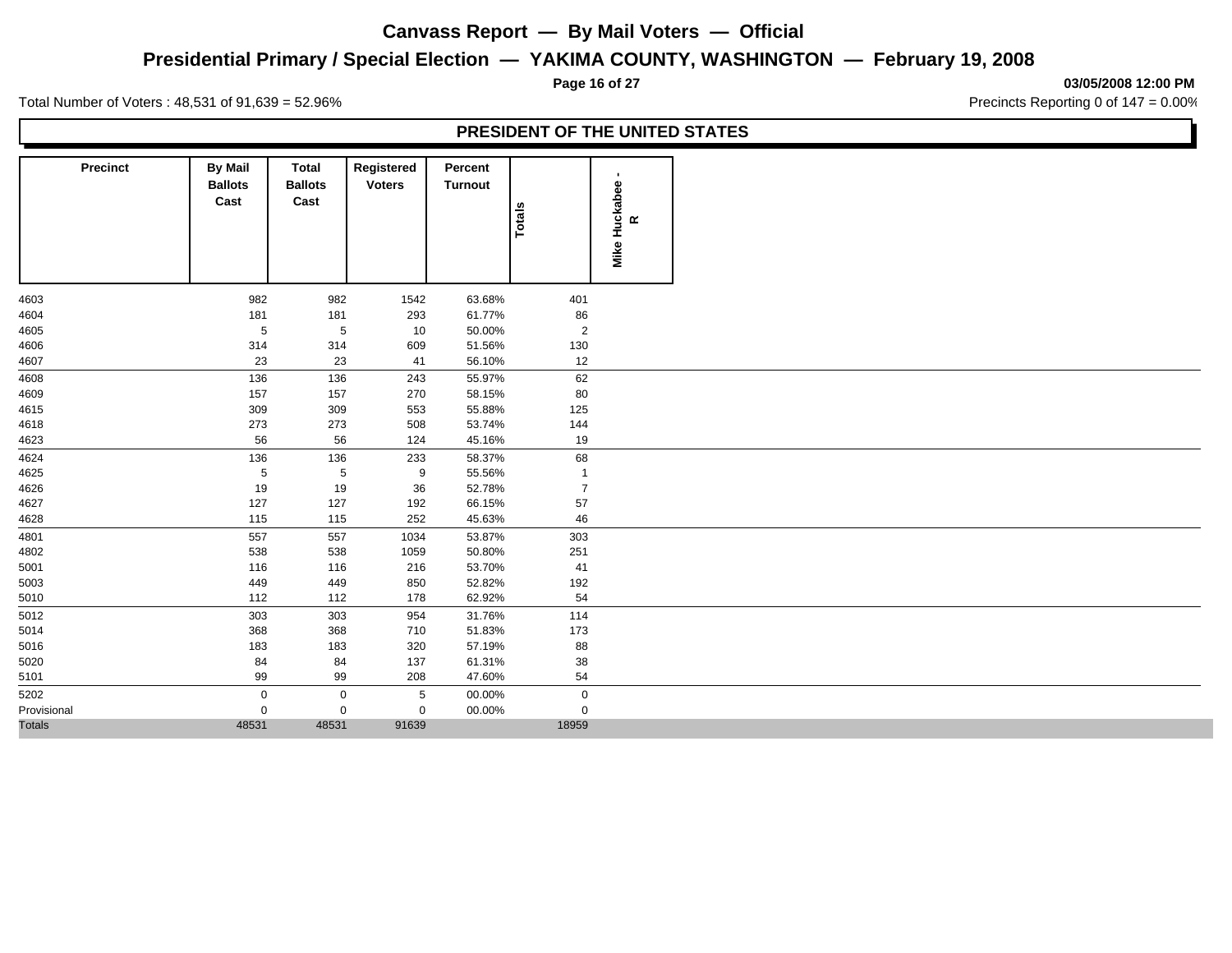## **Presidential Primary / Special Election — YAKIMA COUNTY, WASHINGTON — February 19, 2008**

**Page 17 of 27 03/05/2008 12:00 PM**

Total Number of Voters : 48,531 of 91,639 = 52.96% Precincts Reporting 0 of 147 = 0.00%

Γ

|                 |                                          |                                 |                             |                           | <b>Union Gap School District No. 2</b> |          |                   |
|-----------------|------------------------------------------|---------------------------------|-----------------------------|---------------------------|----------------------------------------|----------|-------------------|
| <b>Precinct</b> | <b>By Mail</b><br><b>Ballots</b><br>Cast | Total<br><b>Ballots</b><br>Cast | Registered<br><b>Voters</b> | Percent<br><b>Turnout</b> | Yes<br>≩                               | ۽        | <b>otals</b><br>⊢ |
| 2301            | 265                                      | 265                             | 535                         | 49.53%                    | 142                                    | 110      | 252               |
| 2303            | 286                                      | 286                             | 591                         | 48.39%                    | 176                                    | 95       | 271               |
| 2306            | 36                                       | 36                              | 70                          | 51.43%                    | 18                                     | 17       | 35                |
| 3502            | $\Omega$                                 | 0                               | 0                           | 00.00%                    | $\mathbf 0$                            | $\Omega$ | $\mathbf 0$       |
| 3503            | 34                                       | 34                              | 64                          | 53.13%                    | 17                                     | 15       | 32                |
| 4401            |                                          | 0                               | $\mathbf 0$                 | 00.00%                    | $\Omega$                               | $\Omega$ |                   |
| Provisional     |                                          | 0                               | 0                           | 00.00%                    |                                        |          |                   |
| <b>Totals</b>   | 621                                      | 621                             | 1260                        |                           | 353                                    | 237      | 590               |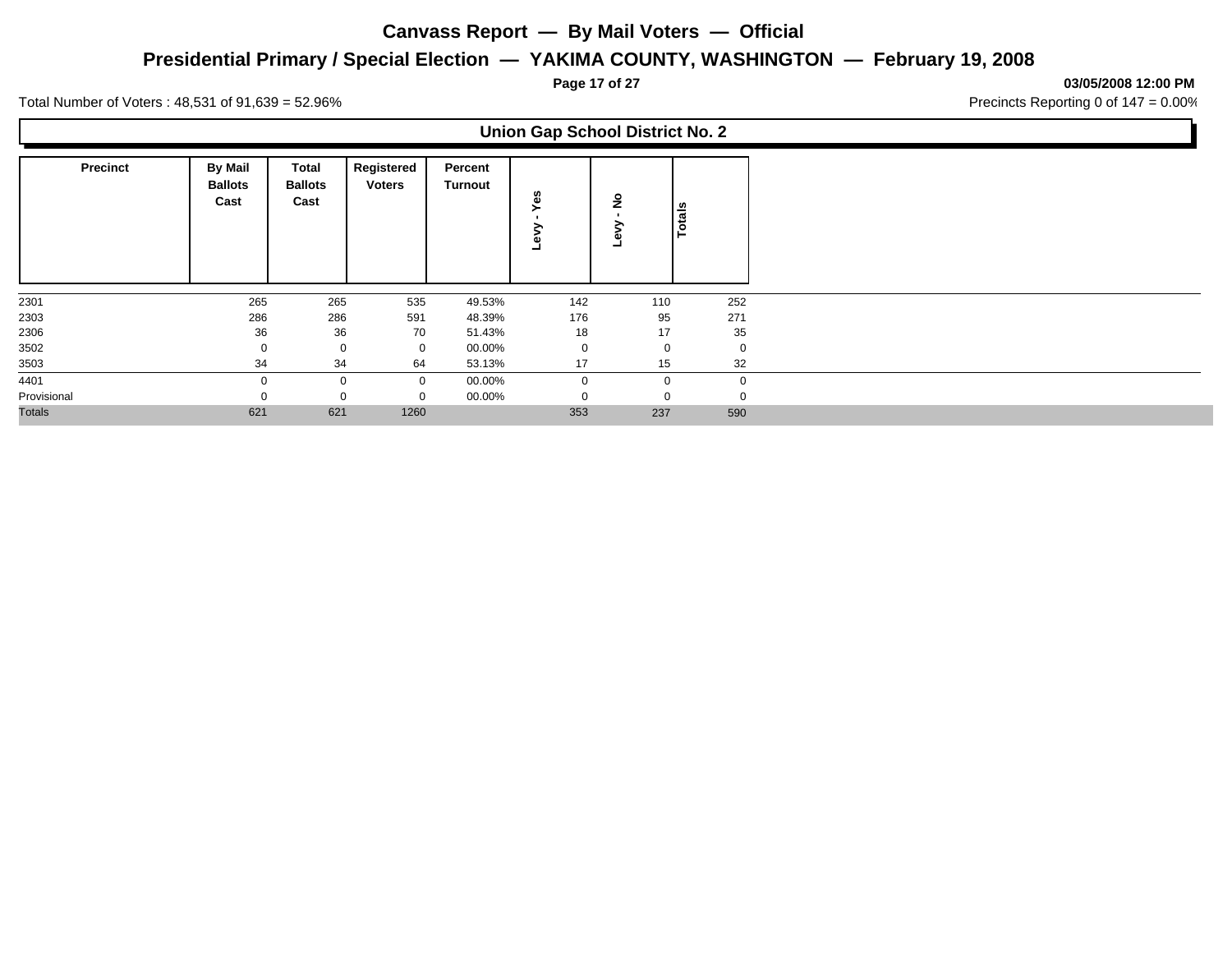## **Presidential Primary / Special Election — YAKIMA COUNTY, WASHINGTON — February 19, 2008**

**Page 18 of 27 03/05/2008 12:00 PM**

Total Number of Voters : 48,531 of 91,639 = 52.96% Precincts Reporting 0 of 147 = 0.00%

L

|                 |                                          |                                        |                             |                           | <b>Naches Valley School District No. JT3</b> |             |                |
|-----------------|------------------------------------------|----------------------------------------|-----------------------------|---------------------------|----------------------------------------------|-------------|----------------|
| <b>Precinct</b> | <b>By Mail</b><br><b>Ballots</b><br>Cast | <b>Total</b><br><b>Ballots</b><br>Cast | Registered<br><b>Voters</b> | Percent<br><b>Turnout</b> | Yes<br>Levy                                  | ş<br>Levy   | Totals         |
| 0165            | 15                                       | 15                                     | 19                          | 78.95%                    | 11                                           | 4           | 15             |
| 1301            | 243                                      | 243                                    | 393                         | 61.83%                    | 180                                          | 61          | 241            |
| 3204            | 55                                       | 55                                     | 98                          | 56.12%                    | 35                                           | 19          | 54             |
| 3208            | 68                                       | 68                                     | 134                         | 50.75%                    | 51                                           | 12          | 63             |
| 3305            | 377                                      | 377                                    | 629                         | 59.94%                    | 236                                          | 135         | 371            |
| 3308            | $\mathbf 0$                              | 0                                      | $\mathbf 0$                 | 00.00%                    | $\mathbf 0$                                  | 0           | 0              |
| 3313            | 129                                      | 129                                    | 219                         | 58.90%                    | 99                                           | 26          | 125            |
| 3602            | 640                                      | 640                                    | 1094                        | 58.50%                    | 425                                          | 194         | 619            |
| 3904            | 103                                      | 103                                    | 186                         | 55.38%                    | 69                                           | 30          | 99             |
| 4102            | 344                                      | 344                                    | 586                         | 58.70%                    | 194                                          | 139         | 333            |
| 4108            | 4                                        | 4                                      | $\overline{7}$              | 57.14%                    | 4                                            | $\mathbf 0$ | 4              |
| 4111            | 581                                      | 581                                    | 977                         | 59.47%                    | 368                                          | 206         | 574            |
| 4115            | 196                                      | 196                                    | 310                         | 63.23%                    | 115                                          | 75          | 190            |
| 4503            | 51                                       | 51                                     | 90                          | 56.67%                    | 25                                           | 23          | 48             |
| 4625            | 0                                        | 0                                      | -1                          | 00.00%                    | $\mathbf 0$                                  | 0           | $\mathbf 0$    |
| 4627            | 2                                        | $\overline{2}$                         | 9                           | 22.22%                    | $\overline{2}$                               | 0           | $\overline{2}$ |
| Provisional     | $\mathbf 0$                              | 0                                      | $\mathbf 0$                 | 00.00%                    | $\Omega$                                     | 0           | 0              |
| <b>Totals</b>   | 2808                                     | 2808                                   | 4752                        |                           | 1814                                         | 924         | 2738           |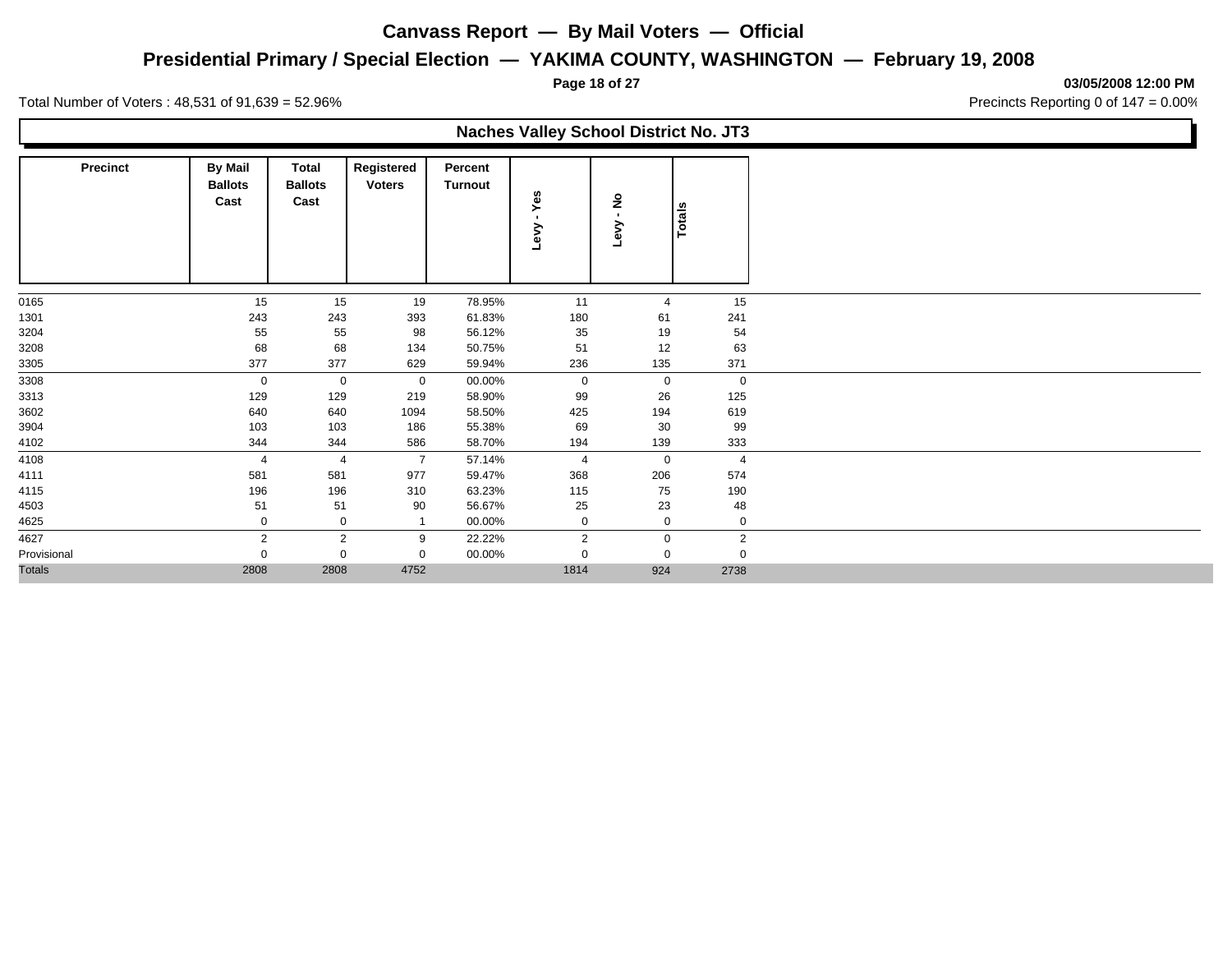## **Presidential Primary / Special Election — YAKIMA COUNTY, WASHINGTON — February 19, 2008**

**Page 19 of 27 03/05/2008 12:00 PM**

Ъ

Total Number of Voters : 48,531 of 91,639 = 52.96% Precincts Reporting 0 of 147 = 0.00%

Г

|                 |                                          |                                        |                             |                    | Yakima School District No. 7 |                        |                |  |
|-----------------|------------------------------------------|----------------------------------------|-----------------------------|--------------------|------------------------------|------------------------|----------------|--|
| <b>Precinct</b> | <b>By Mail</b><br><b>Ballots</b><br>Cast | <b>Total</b><br><b>Ballots</b><br>Cast | Registered<br><b>Voters</b> | Percent<br>Turnout | Levy - Yes                   | $\frac{5}{5}$<br>Levy. | Totals         |  |
| 0101            | 312                                      | 312                                    | 669                         | 46.64%             | 202                          | 98                     | 300            |  |
| 0104            | 256                                      | 256                                    | 596                         | 42.95%             | 136                          | 107                    | 243            |  |
| 0110            | 667                                      | 667                                    | 1237                        | 53.92%             | 421                          | 221                    | 642            |  |
| 0111            | 530                                      | 530                                    | 1139                        | 46.53%             | 296                          | 210                    | 506            |  |
| 0116            | 91                                       | 91                                     | 160                         | 56.88%             | 50                           | 36                     | 86             |  |
| 0118            | 160                                      | 160                                    | 299                         | 53.51%             | 86                           | 57                     | 143            |  |
| 0120            | 345                                      | 345                                    | 823                         | 41.92%             | 183                          | 141                    | 324            |  |
| 0126            | 370                                      | 370                                    | 868                         | 42.63%             | 205                          | 147                    | 352            |  |
| 0127            | 364                                      | 364                                    | 736                         | 49.46%             | 197                          | 156                    | 353            |  |
| 0129            | 416                                      | 416                                    | 903                         | 46.07%             | 248                          | 144                    | 392            |  |
| 0131            | 732                                      | 732                                    | 1333                        | 54.91%             | 411                          | 298                    | 709            |  |
| 0133            | 771                                      | 771                                    | 1400                        | 55.07%             | 491                          | 257                    | 748            |  |
| 0134            | 890                                      | 890                                    | 1443                        | 61.68%             | 589                          | 286                    | 875            |  |
| 0138            | 1339                                     | 1339                                   | 2251                        | 59.48%             | 868                          | 405                    | 1273           |  |
| 0142            | 722                                      | 722                                    | 1430                        | 50.49%             | 331                          | 362                    | 693            |  |
| 0154            | 811                                      | 811                                    | 1502                        | 53.99%             | 479                          | 291                    | 770            |  |
| 0155            | 685                                      | 685                                    | 1189                        | 57.61%             | 399                          | 266                    | 665            |  |
| 0156            | 428                                      | 428                                    | 953                         | 44.91%             | 223                          | 185                    | 408            |  |
| 0162            | 328                                      | 328                                    | 616                         | 53.25%             | 169                          | 146                    | 315            |  |
| 0163            | 511                                      | 511                                    | 749                         | 68.22%             | 293                          | 203                    | 496            |  |
| 0169            | 1020                                     | 1020                                   | 1603                        | 63.63%             | 644                          | 348                    | 992            |  |
| 0170            | 990                                      | 990                                    | 1634                        | 60.59%             | 611                          | 357                    | 968            |  |
| 0179            | 59                                       | 59                                     | 104                         | 56.73%             | $30\,$                       | 25                     | 55             |  |
| 0184            | 406                                      | 406                                    | 770                         | 52.73%             | 187                          | 197                    | 384            |  |
| 2301            | 73                                       | 73                                     | 153                         | 47.71%             | 31                           | 41                     | 72             |  |
| 2306            | 356                                      | 356                                    | 698                         | 51.00%             | 163                          | 180                    | 343            |  |
| 3502            | 0                                        | $\mathbf 0$                            | 0                           | 00.00%             | 0                            | $\pmb{0}$              | $\pmb{0}$      |  |
| 3602            | $\overline{2}$                           | $\overline{2}$                         | 3                           | 66.67%             | $\overline{2}$               | $\mathbf 0$            | $\overline{2}$ |  |
| 4601            | 173                                      | 173                                    | 265                         | 65.28%             | 114                          | 52                     | 166            |  |
| 4607            | 23                                       | 23                                     | 41                          | 56.10%             | $\overline{7}$               | 14                     | 21             |  |
| 4624            | 136                                      | 136                                    | 233                         | 58.37%             | 66                           | 65                     | 131            |  |
| Provisional     | 0                                        | $\mathbf 0$                            | $\mathbf 0$                 | 00.00%             | $\boldsymbol{0}$             | $\mathbf 0$            | $\mathbf 0$    |  |
| <b>Totals</b>   | 13966                                    | 13966                                  | 25800                       |                    | 8132                         | 5295                   | 13427          |  |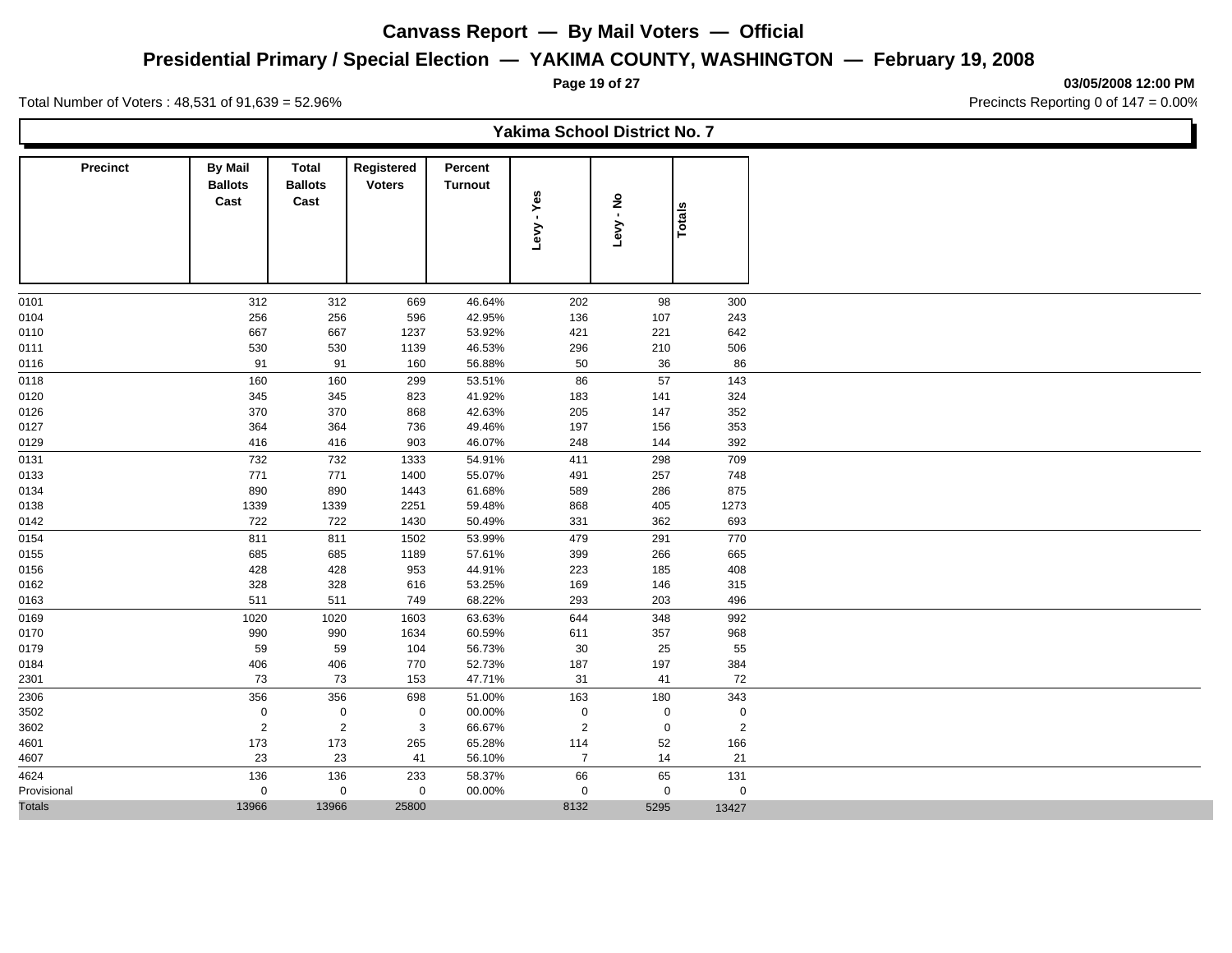## **Presidential Primary / Special Election — YAKIMA COUNTY, WASHINGTON — February 19, 2008**

**Page 20 of 27 03/05/2008 12:00 PM**

Ъ

Total Number of Voters : 48,531 of 91,639 = 52.96% Precincts Reporting 0 of 147 = 0.00%

Г

|                 |                                   |                                        |                             |                    | <b>Wahluke School District No. 73</b> |              |              |
|-----------------|-----------------------------------|----------------------------------------|-----------------------------|--------------------|---------------------------------------|--------------|--------------|
| <b>Precinct</b> | By Mail<br><b>Ballots</b><br>Cast | <b>Total</b><br><b>Ballots</b><br>Cast | Registered<br><b>Voters</b> | Percent<br>Turnout | 8<br>∽                                | ₽            | Totals       |
| 5202            | 0                                 |                                        | 5<br>0                      | 00.00%             | $\Omega$                              |              |              |
| Provisional     | $\Omega$                          | $\Omega$                               | $\Omega$                    | 00.00%             | O                                     | $\Omega$     |              |
| Totals          |                                   | $\mathbf{0}$                           |                             |                    |                                       | $\mathbf{0}$ | $\mathbf{0}$ |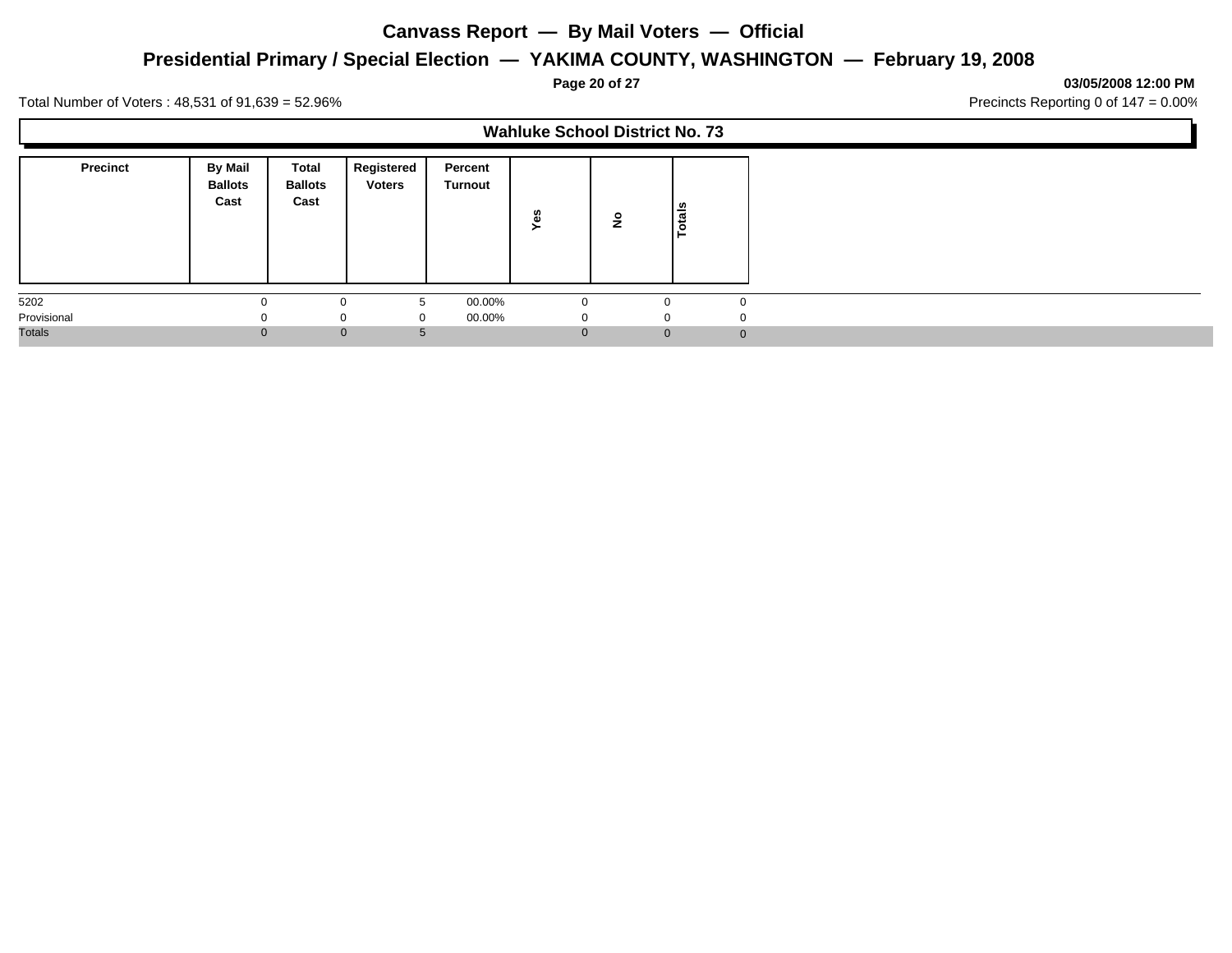## **Presidential Primary / Special Election — YAKIMA COUNTY, WASHINGTON — February 19, 2008**

**Page 21 of 27 03/05/2008 12:00 PM**

Total Number of Voters : 48,531 of 91,639 = 52.96% Precincts Reporting 0 of 147 = 0.00%

 $\mathbf{I}$ 

|                 |                                          |                                        |                             |                           | Selah School District No. 119 |                 |                |  |
|-----------------|------------------------------------------|----------------------------------------|-----------------------------|---------------------------|-------------------------------|-----------------|----------------|--|
| <b>Precinct</b> | <b>By Mail</b><br><b>Ballots</b><br>Cast | <b>Total</b><br><b>Ballots</b><br>Cast | Registered<br><b>Voters</b> | Percent<br><b>Turnout</b> | - Yes<br>Levy                 | ៓<br>វិ<br>Levy | Totals         |  |
| 1501            | 322                                      | 322                                    | 708                         | 45.48%                    | 192                           | 120             | 312            |  |
| 1502            | 477                                      | 477                                    | 823                         | 57.96%                    | 333                           | 138             | 471            |  |
| 1503            | 458                                      | 458                                    | 733                         | 62.48%                    | 317                           | 133             | 450            |  |
| 1504            | 478                                      | 478                                    | 812                         | 58.87%                    | 318                           | 156             | 474            |  |
| 1505            | $\overline{2}$                           | $\overline{2}$                         | $\overline{4}$              | 50.00%                    | $\overline{1}$                | $\overline{1}$  | $\overline{2}$ |  |
| 1506            | $\boldsymbol{0}$                         | $\mathbf 0$                            | $\mathbf 0$                 | 00.00%                    | $\boldsymbol{0}$              | $\mathbf 0$     | $\mathbf 0$    |  |
| 3304            | $\mathbf 0$                              | 0                                      | $\mathbf 0$                 | 00.00%                    | $\mathbf 0$                   | $\mathbf 0$     | $\mathbf 0$    |  |
| 3306            | 187                                      | 187                                    | 371                         | 50.40%                    | 105                           | 76              | 181            |  |
| 3504            | 9                                        | 9                                      | 12                          | 75.00%                    | $\sqrt{5}$                    | 4               | 9              |  |
| 3602            | 28                                       | 28                                     | 38                          | 73.68%                    | 20                            | $\overline{7}$  | 27             |  |
| 3903            | 741                                      | 741                                    | 1291                        | 57.40%                    | 371                           | 351             | 722            |  |
| 4108            | 259                                      | 259                                    | 413                         | 62.71%                    | 164                           | 92              | 256            |  |
| 4112            | 474                                      | 474                                    | 779                         | 60.85%                    | 275                           | 195             | 470            |  |
| 4115            | $\mathbf 0$                              | $\mathbf 0$                            | $\mathbf 0$                 | 00.00%                    | $\mathbf 0$                   | $\mathbf 0$     | $\mathbf 0$    |  |
| 4402            | 378                                      | 378                                    | 638                         | 59.25%                    | 199                           | 165             | 364            |  |
| 4602            | 189                                      | 189                                    | 368                         | 51.36%                    | 114                           | 72              | 186            |  |
| 4603            | 982                                      | 982                                    | 1542                        | 63.68%                    | 607                           | 362             | 969            |  |
| 4604            | 181                                      | 181                                    | 293                         | 61.77%                    | 116                           | 60              | 176            |  |
| 4605            | 5                                        | 5                                      | 10                          | 50.00%                    |                               | 4               | 5              |  |
| 4608            | 136                                      | 136                                    | 243                         | 55.97%                    | 80                            | 50              | 130            |  |
| 4625            | 5                                        | 5                                      | 8                           | 62.50%                    | 3                             | $\overline{2}$  | 5              |  |
| 5016            | 183                                      | 183                                    | 320                         | 57.19%                    | 109                           | 73              | 182            |  |
| Provisional     | $\mathbf 0$                              | $\mathbf 0$                            | $\mathbf 0$                 | 00.00%                    | $\mathbf 0$                   | $\mathbf 0$     | $\mathbf 0$    |  |
| <b>Totals</b>   | 5494                                     | 5494                                   | 9406                        |                           | 3330                          | 2061            | 5391           |  |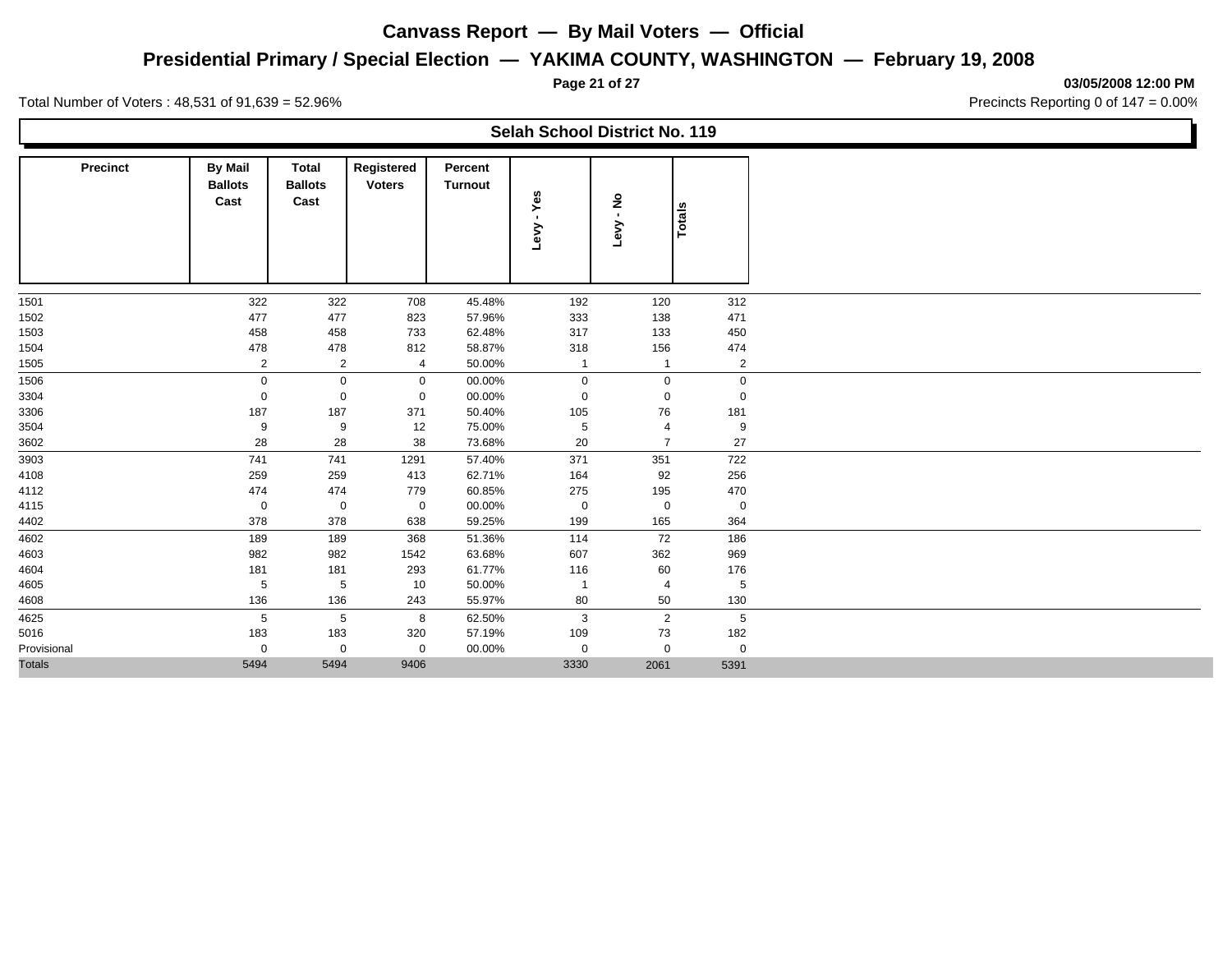## **Presidential Primary / Special Election — YAKIMA COUNTY, WASHINGTON — February 19, 2008**

**Page 22 of 27 03/05/2008 12:00 PM**

Ъ

Total Number of Voters : 48,531 of 91,639 = 52.96% Precincts Reporting 0 of 147 = 0.00%

Г

|                 |                                          |                                        |                             |                           | <b>Mabton School District No. 120</b> |                |               |
|-----------------|------------------------------------------|----------------------------------------|-----------------------------|---------------------------|---------------------------------------|----------------|---------------|
| <b>Precinct</b> | <b>By Mail</b><br><b>Ballots</b><br>Cast | <b>Total</b><br><b>Ballots</b><br>Cast | Registered<br><b>Voters</b> | Percent<br><b>Turnout</b> | n,<br>Φ                               | ۽              | <b>Totals</b> |
| 0901            | 194                                      | 194                                    | 453                         | 42.83%                    | 148                                   | 41             | 189           |
| 3105            | 30                                       | 30                                     | 65                          | 46.15%                    | 11                                    | 14             | 25            |
| 3601            | 21                                       | 21                                     | 28                          | 75.00%                    | 16                                    | $\overline{4}$ | 20            |
| 4002            | 185                                      | 185                                    | 319                         | 57.99%                    | 131                                   | 50             | 181           |
| Provisional     | $\Omega$                                 | $\mathbf 0$                            | $\Omega$                    | 00.00%                    | 0                                     | $\mathbf 0$    | 0             |
| <b>Totals</b>   | 430                                      | 430                                    | 865                         |                           | 306                                   | 109            | 415           |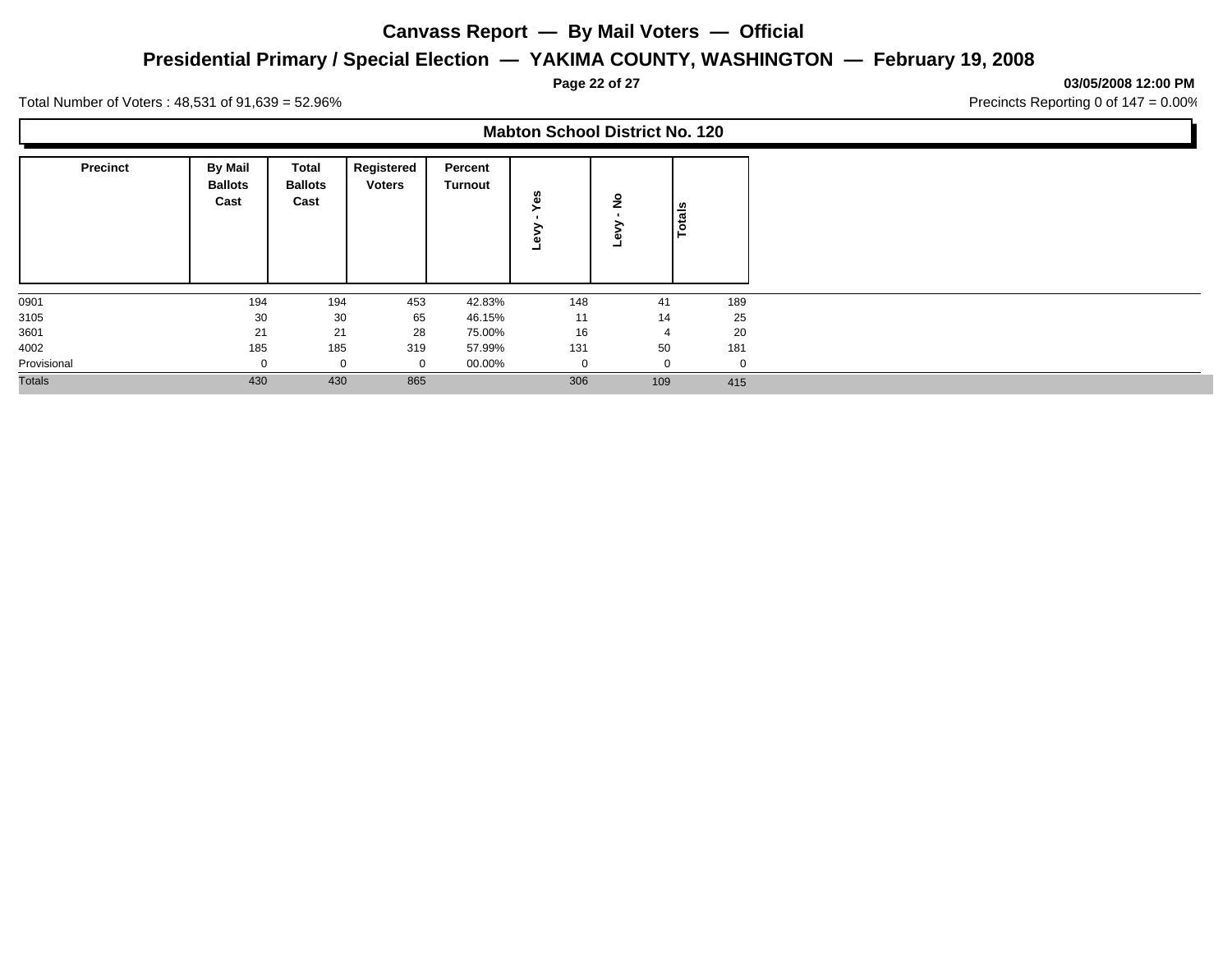## **Presidential Primary / Special Election — YAKIMA COUNTY, WASHINGTON — February 19, 2008**

**Page 23 of 27 03/05/2008 12:00 PM**

Total Number of Voters : 48,531 of 91,639 = 52.96% Precincts Reporting 0 of 147 = 0.00%

Γ

|                 |                                          |                                 |                             |                    | <b>Sunnyside School District No. 201</b> |           |               |
|-----------------|------------------------------------------|---------------------------------|-----------------------------|--------------------|------------------------------------------|-----------|---------------|
| <b>Precinct</b> | <b>By Mail</b><br><b>Ballots</b><br>Cast | Total<br><b>Ballots</b><br>Cast | Registered<br><b>Voters</b> | Percent<br>Turnout | မ္မ<br>≻<br>Lev                          | ş<br>Levy | <b>Totals</b> |
| 1701            | 287                                      | 287                             | 663                         | 43.29%             | 192                                      | 86        | 278           |
| 1702            | 31                                       | 31                              | 37                          | 83.78%             | 26                                       | 3         | 29            |
| 1703            | 340                                      | 340                             | 615                         | 55.28%             | 240                                      | 86        | 326           |
| 1705            | 442                                      | 442                             | 691                         | 63.97%             | 347                                      | 92        | 439           |
| 1706            | 335                                      | 335                             | 759                         | 44.14%             | 228                                      | 97        | 325           |
| 1708            | 267                                      | 267                             | 611                         | 43.70%             | 173                                      | 82        | 255           |
| 3209            | 10                                       | 10                              | 13                          | 76.92%             | 10                                       | 0         | 10            |
| 3304            | 5                                        | 5                               | $\overline{7}$              | 71.43%             | 2                                        | 3         | 5             |
| 4109            | 657                                      | 657                             | 1225                        | 53.63%             | 431                                      | 188       | 619           |
| 4303            | 169                                      | 169                             | 258                         | 65.50%             | 94                                       | 59        | 153           |
| 4615            | 309                                      | 309                             | 553                         | 55.88%             | 188                                      | 108       | 296           |
| 4618            | 219                                      | 219                             | 402                         | 54.48%             | 132                                      | 85        | 217           |
| 4628            | 89                                       | 89                              | 207                         | 43.00%             | 62                                       | 26        | 88            |
| 5001            | 116                                      | 116                             | 216                         | 53.70%             | 56                                       | 53        | 109           |
| Provisional     | 0                                        | 0                               | 0                           | 00.00%             | 0                                        | 0         | 0             |
| <b>Totals</b>   | 3276                                     | 3276                            | 6257                        |                    | 2181                                     | 968       | 3149          |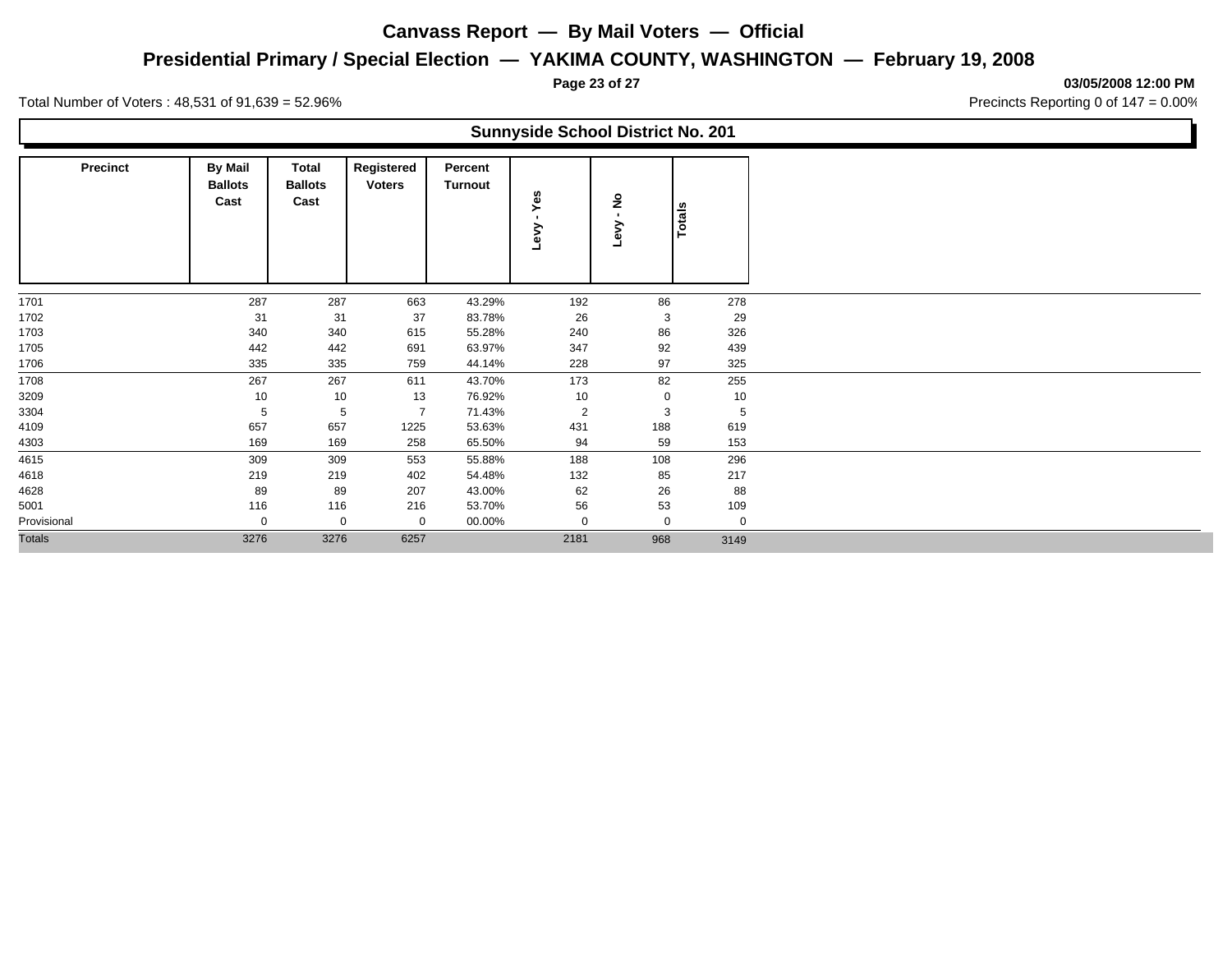## **Presidential Primary / Special Election — YAKIMA COUNTY, WASHINGTON — February 19, 2008**

**Page 24 of 27 03/05/2008 12:00 PM**

Total Number of Voters : 48,531 of 91,639 = 52.96% Precincts Reporting 0 of 147 = 0.00%

Г

|                 |                                   |                                        |                             |                    | <b>Highland School District No. 203</b> |          |               |
|-----------------|-----------------------------------|----------------------------------------|-----------------------------|--------------------|-----------------------------------------|----------|---------------|
| <b>Precinct</b> | By Mail<br><b>Ballots</b><br>Cast | <b>Total</b><br><b>Ballots</b><br>Cast | Registered<br><b>Voters</b> | Percent<br>Turnout | Yes<br>ق                                | ۽        | <b>Totals</b> |
| 1901            | 161                               | 161                                    | 297                         | 54.21%             | 79                                      | 79       | 158           |
| 3305            | 3                                 | 3                                      | 3                           | 100.00%            | 3                                       | 0        | 3             |
| 3308            | 406                               | 406                                    | 628                         | 64.65%             | 219                                     | 178      | 397           |
| 3904            |                                   |                                        | 6                           | 66.67%             | 3                                       |          |               |
| 4101            | 164                               | 164                                    | 254                         | 64.57%             | 101                                     | 58       | 159           |
| 4104            | 313                               | 313                                    | 526                         | 59.51%             | 170                                     | 140      | 310           |
| 4503            | 0                                 | $\mathbf 0$                            | 0                           | 00.00%             | 0                                       | 0        | 0             |
| 4609            | 157                               | 157                                    | 270                         | 58.15%             | 97                                      | 57       | 154           |
| 4626            | 19                                | 19                                     | 36                          | 52.78%             | 9                                       | 10       | 19            |
| 4627            | 125                               | 125                                    | 183                         | 68.31%             | 68                                      | 50       | 118           |
| 5010            | 3                                 | 3                                      | $\overline{4}$              | 75.00%             | 3                                       | 0        | 3             |
| Provisional     |                                   |                                        | 0                           | 00.00%             | 0                                       | $\Omega$ | $\Omega$      |
| <b>Totals</b>   | 1355                              | 1355                                   | 2207                        |                    | 752                                     | 573      | 1325          |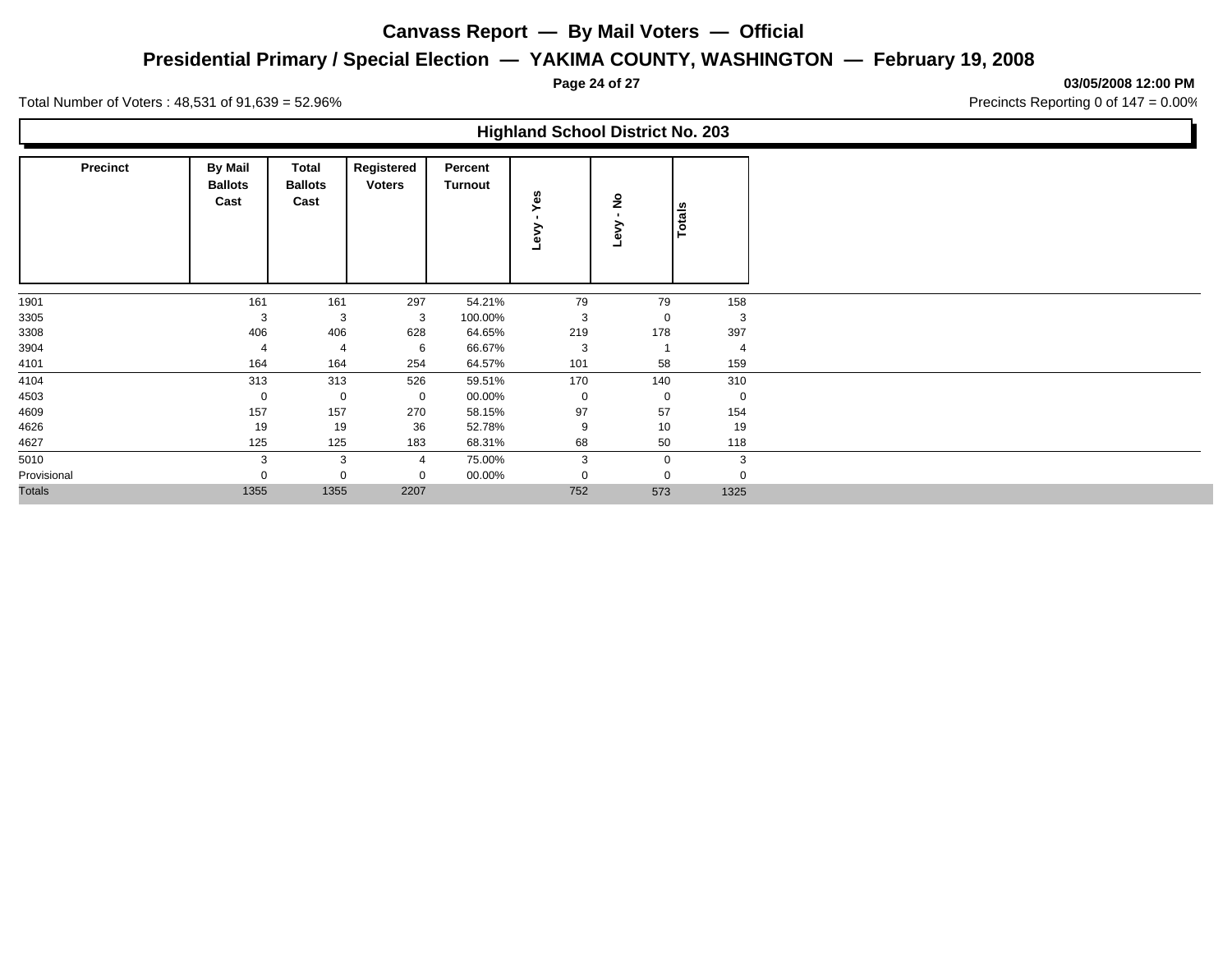## **Presidential Primary / Special Election — YAKIMA COUNTY, WASHINGTON — February 19, 2008**

**Page 25 of 27 03/05/2008 12:00 PM**

Ъ

Total Number of Voters : 48,531 of 91,639 = 52.96% Precincts Reporting 0 of 147 = 0.00%

Г

|                 |                                          |                                 |                             |                           | <b>Granger School District No. 204</b> |                    |        |
|-----------------|------------------------------------------|---------------------------------|-----------------------------|---------------------------|----------------------------------------|--------------------|--------|
| <b>Precinct</b> | <b>By Mail</b><br><b>Ballots</b><br>Cast | Total<br><b>Ballots</b><br>Cast | Registered<br><b>Voters</b> | Percent<br><b>Turnout</b> | Yes                                    | $\frac{1}{2}$<br>ه | Totals |
| 0501            | 334                                      | 334                             | 661                         | 50.53%                    | 200                                    | 126                | 326    |
| 3002            | 101                                      | 101                             | 211                         | 47.87%                    | 68                                     | 30                 | 98     |
| 3303            | 195                                      | 195                             | 324                         | 60.19%                    | 103                                    | 86                 | 189    |
| 3902            | 177                                      | 177                             | 302                         | 58.61%                    | 95                                     | 75                 | 170    |
| 4628            | 26                                       | 26                              | 45                          | 57.78%                    | 13                                     | 13                 | 26     |
| Provisional     |                                          | 0                               | 0                           | 00.00%                    | 0                                      | $\mathbf 0$        | 0      |
| <b>Totals</b>   | 833                                      | 833                             | 1543                        |                           | 479                                    | 330                | 809    |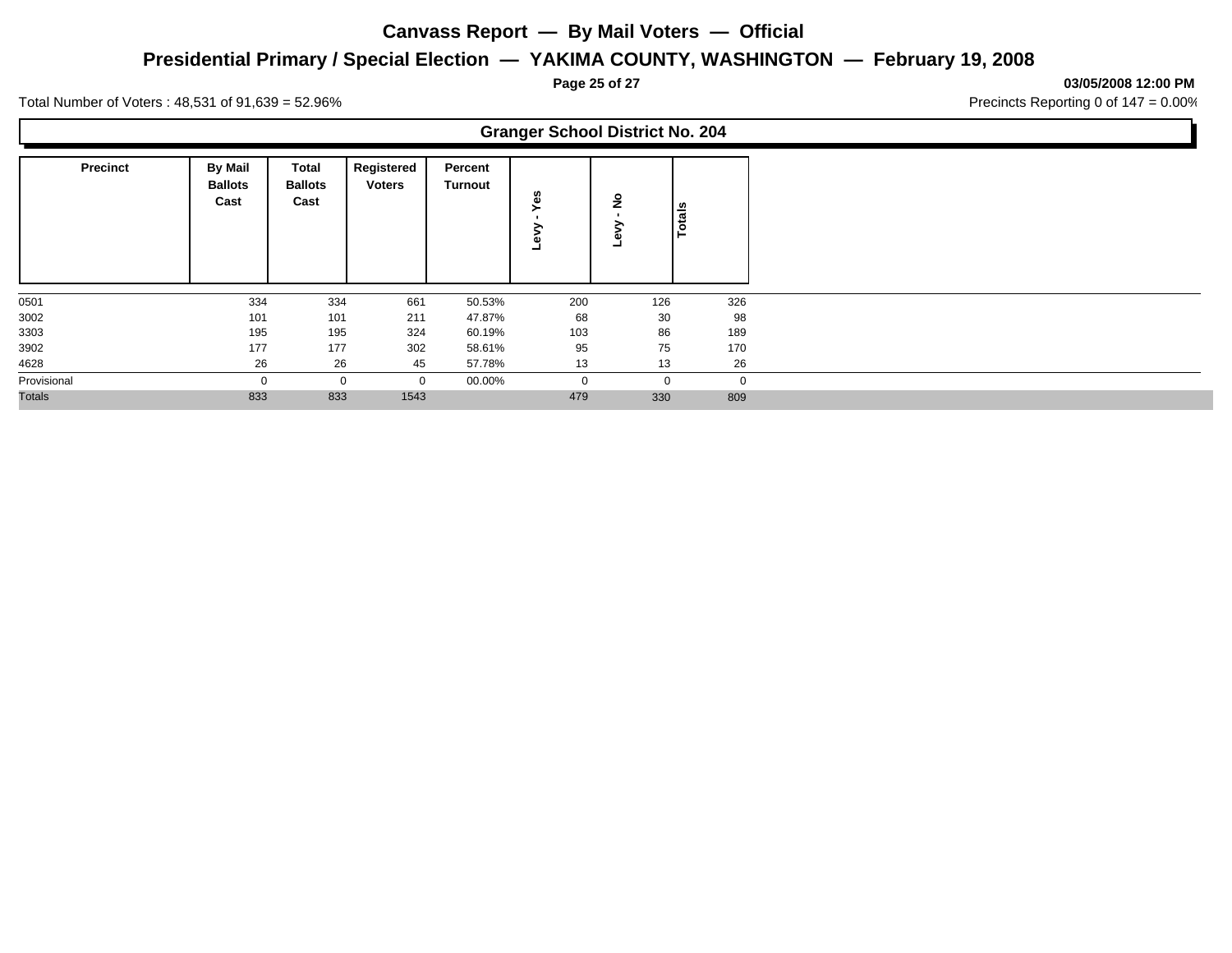## **Presidential Primary / Special Election — YAKIMA COUNTY, WASHINGTON — February 19, 2008**

**Page 26 of 27 03/05/2008 12:00 PM**

Total Number of Voters : 48,531 of 91,639 = 52.96% Precincts Reporting 0 of 147 = 0.00%

L

|                 |                                          |                                        |                             |                    | <b>West Valley School District No. 208</b> |                 |             |  |
|-----------------|------------------------------------------|----------------------------------------|-----------------------------|--------------------|--------------------------------------------|-----------------|-------------|--|
| <b>Precinct</b> | <b>By Mail</b><br><b>Ballots</b><br>Cast | <b>Total</b><br><b>Ballots</b><br>Cast | Registered<br><b>Voters</b> | Percent<br>Turnout | - Yes<br>Levy                              | ءِ<br>ڊ<br>Levy | Totals      |  |
| 0154            | 41                                       | 41                                     | 79                          | 51.90%             | 27                                         | 14              | 41          |  |
| 0162            | $\mathbf 0$                              | $\mathbf 0$                            | $\mathbf 0$                 | 00.00%             | $\mathbf 0$                                | $\mathbf 0$     | $\mathbf 0$ |  |
| 0163            | 384                                      | 384                                    | 600                         | 64.00%             | 241                                        | 133             | 374         |  |
| 0169            | 107                                      | 107                                    | 148                         | 72.30%             | 74                                         | 27              | 101         |  |
| 0179            | 954                                      | 954                                    | 1663                        | 57.37%             | 600                                        | 325             | 925         |  |
| 0181            | 714                                      | 714                                    | 1171                        | 60.97%             | 417                                        | 284             | 701         |  |
| 0182            | 987                                      | 987                                    | 1674                        | 58.96%             | 605                                        | 356             | 961         |  |
| 0183            | 468                                      | 468                                    | 741                         | 63.16%             | 292                                        | 164             | 456         |  |
| 0185            | 408                                      | 408                                    | 764                         | 53.40%             | 240                                        | 156             | 396         |  |
| 0186            | 599                                      | 599                                    | 1075                        | 55.72%             | 362                                        | 224             | 586         |  |
| 0187            | 541                                      | 541                                    | 857                         | 63.13%             | 320                                        | 209             | 529         |  |
| 0188            | 337                                      | 337                                    | 558                         | 60.39%             | 165                                        | 159             | 324         |  |
| 3003            | 90                                       | 90                                     | 181                         | 49.72%             | 52                                         | 36              | 88          |  |
| 3205            | 972                                      | 972                                    | 1669                        | 58.24%             | 535                                        | 415             | 950         |  |
| 3208            | 3                                        | 3                                      | $\overline{2}$              | 150.00%            | $\overline{2}$                             | $\overline{1}$  | 3           |  |
| 3301            | 378                                      | 378                                    | 657                         | 57.53%             | 169                                        | 202             | 371         |  |
| 3605            | 621                                      | 621                                    | 1179                        | 52.67%             | 285                                        | 327             | 612         |  |
| 4114            | 127                                      | 127                                    | 215                         | 59.07%             | 50                                         | 74              | 124         |  |
| 4623            | 55                                       | 55                                     | 123                         | 44.72%             | 30                                         | 24              | 54          |  |
| 4801            | 557                                      | 557                                    | 1034                        | 53.87%             | 246                                        | 300             | 546         |  |
| 5003            | 449                                      | 449                                    | 850                         | 52.82%             | 199                                        | 247             | 446         |  |
| 5010            | 109                                      | 109                                    | 174                         | 62.64%             | 67                                         | 41              | 108         |  |
| 5014            | 368                                      | 368                                    | 710                         | 51.83%             | 176                                        | 185             | 361         |  |
| 5020            | 84                                       | 84                                     | 137                         | 61.31%             | 43                                         | 40              | 83          |  |
| Provisional     | $\Omega$                                 | $\mathbf 0$                            | 0                           | 00.00%             | $\mathbf 0$                                | $\mathbf 0$     | $\mathbf 0$ |  |
| <b>Totals</b>   | 9353                                     | 9353                                   | 16261                       |                    | 5197                                       | 3943            | 9140        |  |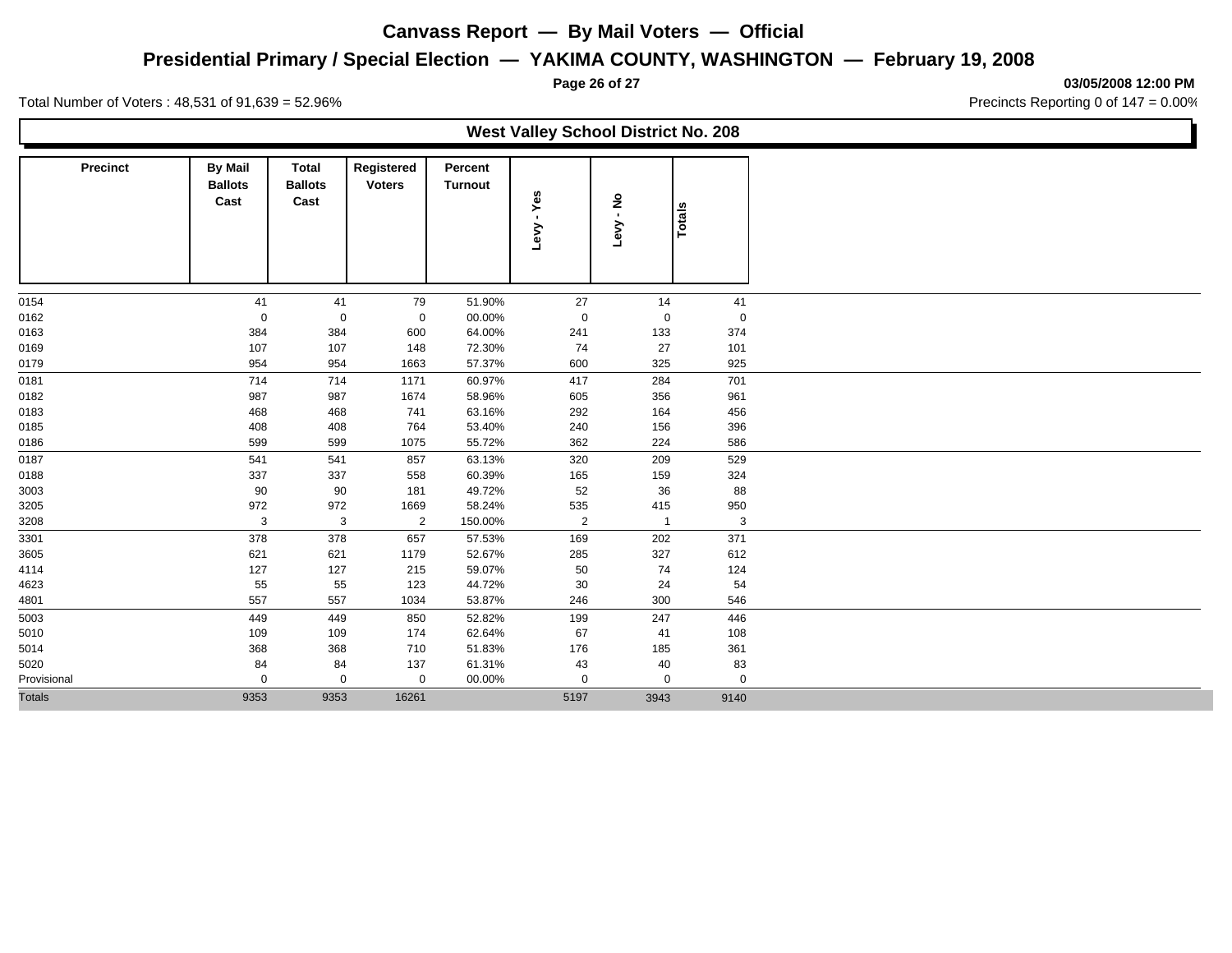## **Presidential Primary / Special Election — YAKIMA COUNTY, WASHINGTON — February 19, 2008**

**Page 27 of 27 03/05/2008 12:00 PM**

Ъ

Total Number of Voters : 48,531 of 91,639 = 52.96% Precincts Reporting 0 of 147 = 0.00%

Г

|                 |                                   |                                 |                             |                           | <b>Zillah School District No. 205</b> |          |        |
|-----------------|-----------------------------------|---------------------------------|-----------------------------|---------------------------|---------------------------------------|----------|--------|
| <b>Precinct</b> | By Mail<br><b>Ballots</b><br>Cast | Total<br><b>Ballots</b><br>Cast | Registered<br><b>Voters</b> | Percent<br><b>Turnout</b> | u.<br>ه<br>∼                          | ۽        | Totals |
| 2701            | 644                               | 644                             | 1124                        | 57.30%                    | 442                                   | 189      | 631    |
| 3311            | 701                               | 701                             | 1132                        | 61.93%                    | 400                                   | 284      | 684    |
| 4003            |                                   | $\overline{2}$                  | 3                           | 66.67%                    |                                       | $\Omega$ |        |
| Provisional     |                                   | $\Omega$                        | $\Omega$                    | 00.00%                    |                                       |          |        |
| <b>Totals</b>   | 1347                              | 1347                            | 2259                        |                           | 843                                   | 473      | 1316   |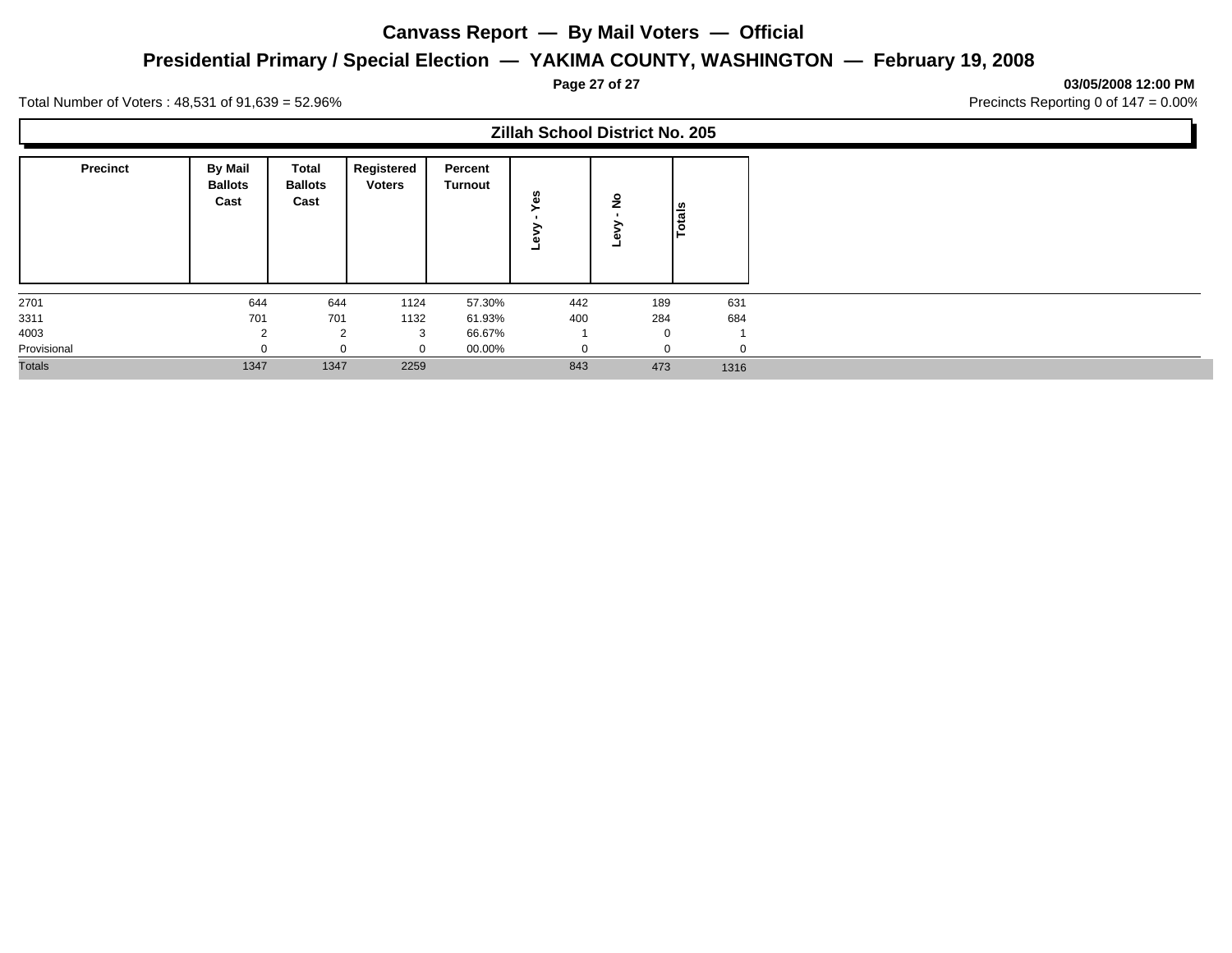# **Presidential Primary / Special Election — YAKIMA COUNTY, WASHINGTON — February 19,2008 Unresolved Write-Ins — Official**

| <b>Contest Title</b>           | <b>Unresolved Write-In Names</b>                | <b>Number of Votes</b> |
|--------------------------------|-------------------------------------------------|------------------------|
| PRESIDENT OF THE UNITED STATES |                                                 |                        |
|                                | Al Gore                                         | 3                      |
|                                | Carolynn Andringa                               |                        |
|                                | Joe Lieberman                                   |                        |
|                                | John McCain                                     |                        |
|                                | Kathleen Sebelius - D                           |                        |
|                                | Ken Irvine                                      |                        |
|                                | Lou Dobbs - Independant                         |                        |
|                                | Me Meyer                                        |                        |
|                                | No Name                                         | 5                      |
|                                | Shawn Alan LameBull                             |                        |
|                                | Steven Colbert                                  |                        |
|                                | Theodore Raihl                                  |                        |
|                                | Wayne W. Kirk Jr - D                            |                        |
|                                | Total Unresolved Write-In Names for Contest: 13 |                        |
|                                | Total number of votes:                          | 19                     |

#### **03/05/2008 02:47 PM**

Precincts Reporting 0 of 147 = 0.00%